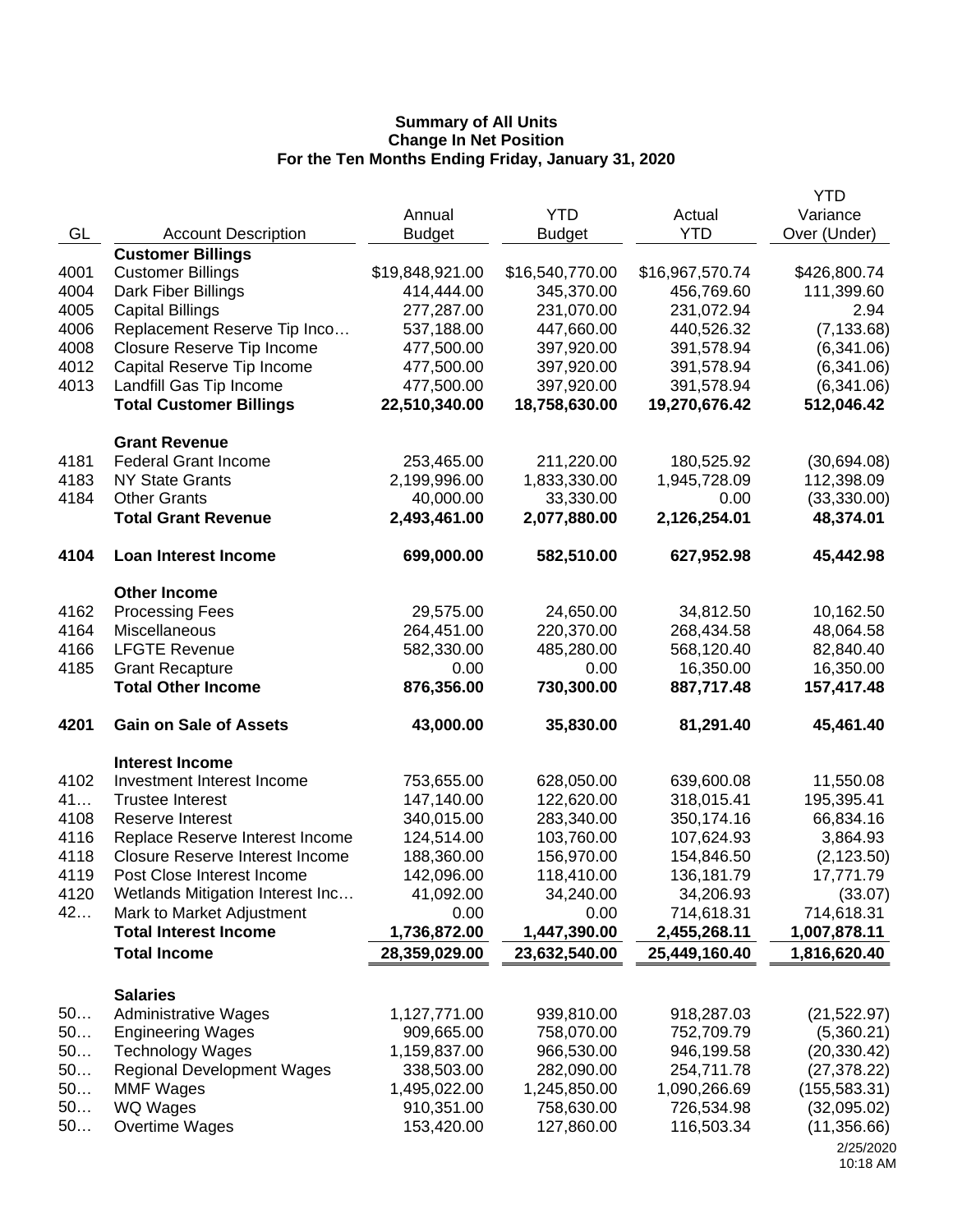|              |                                            |                          |                         |                         | YTD                        |
|--------------|--------------------------------------------|--------------------------|-------------------------|-------------------------|----------------------------|
|              |                                            | Annual                   | <b>YTD</b>              | Actual                  | Variance                   |
| GL           | <b>Account Description</b>                 | <b>Budget</b>            | <b>Budget</b>           | <b>YTD</b>              | Over (Under)               |
| 5005         | On-Call Stipend                            | 25,800.00                | 21,500.00               | 19,350.00               | (2, 150.00)                |
|              | <b>Total Salaries</b>                      | 6,120,369.00             | 5,100,340.00            | 4,824,563.19            | (275, 776.81)              |
|              |                                            |                          |                         |                         |                            |
| 50           | <b>Fringe Benefits</b>                     |                          |                         |                         |                            |
| 50           | <b>FICA Expense</b>                        | 467,941.00<br>839,448.00 | 389,960.00              | 349,882.38              | (40,077.62)                |
| 50           | <b>Pension Expense</b><br>Health Insurance |                          | 699,520.00              | 656,749.81              | (42, 770.19)               |
| 50           | <b>Retiree Health Insurance</b>            | 775,655.00<br>56,380.00  | 646,380.00<br>46,980.00 | 600,759.91<br>47,689.27 | (45,620.09)<br>709.27      |
| 50           | <b>Workers Comp</b>                        | 220,984.00               | 184,160.00              | 184,394.88              | 234.88                     |
| 50           | Disability Insurance                       | 3,893.00                 | 3,260.00                | 3,244.30                | (15.70)                    |
| 5036         | Unemployment                               | 10,000.00                | 8,330.00                | 0.00                    | (8,330.00)                 |
| 50           | <b>Post Retire Overhead</b>                | 478,401.00               | 398,690.00              | 376,347.40              | (22, 342.60)               |
| 5051         | Benefit Admin. Fees                        | 10,000.00                | 8,330.00                | 7,788.55                | (541.45)                   |
| 5054         | <b>Employee Physicals &amp; Screening</b>  | 16,875.00                | 14,070.00               | 12,866.90               | (1,203.10)                 |
|              | <b>Total Fringe Benefits</b>               | 2,879,577.00             | 2,399,680.00            | 2,239,723.40            | (159, 956.60)              |
|              |                                            |                          |                         |                         |                            |
|              | <b>Operations &amp; Maintenance</b>        |                          |                         |                         |                            |
| 5062         | Third Party Temporary - O&M                | 44,000.00                | 36,663.30               | 34,482.48               | (2, 180.82)                |
| 5133         | Equipment Maintenance Contr                | 325,000.00               | 270,830.00              | 243,425.70              | (27, 404.30)               |
| 5134         | <b>Maintenance Contracts</b>               | 178,692.00               | 148,910.00              | 71,931.46               | (76, 978.54)               |
| 5135         | <b>Underground Locating</b>                | 95,000.00                | 79,170.00               | 38,474.05               | (40,695.95)                |
| 5403         | <b>Safety Equipment &amp; Supplies</b>     | 38,700.00                | 32,250.00               | 24,426.24               | (7,823.76)                 |
| 5702<br>5703 | Large Parts                                | 95,000.00                | 79,170.00               | 73,427.63               | (5,742.37)                 |
| 5704         | <b>Small Equipment</b>                     | 30,000.00<br>25,000.00   | 25,000.00<br>20,840.00  | 11,401.46<br>15,713.32  | (13,598.54)                |
| 5706         | <b>O&amp;M Supplies</b><br>Shop Tools      | 16,540.00                | 13,790.00               | 3,175.94                | (5, 126.68)<br>(10,614.06) |
| 5708         | <b>Fuels</b>                               | 248,000.00               | 206,670.00              | 181,702.83              | (24, 967.17)               |
| 5710         | Lubricants                                 | 20,000.00                | 16,670.00               | 8,946.16                | (7, 723.84)                |
| 5712         | Purchased Maintenance & Repair             | 135,000.00               | 112,496.70              | 97,583.65               | (14, 913.05)               |
| 5716         | <b>Equipment Rental</b>                    | 10,000.00                | 8,330.00                | 6,329.10                | (2,000.90)                 |
| 5718         | Tires                                      | 46,000.00                | 38,330.00               | 30,356.96               | (7,973.04)                 |
| 5720         | <b>Offnet Circuit Lease</b>                | 600,000.00               | 500,000.00              | 447,953.10              | (52,046.90)                |
| 5770         | Other Tool, Equip & O&M                    | 11,000.00                | 9,170.00                | 10,171.32               | 1,001.32                   |
| 5815         | Chemicals                                  | 113,040.00               | 94,206.70               | 47,966.64               | (46, 240.06)               |
| 5820         | <b>LFG Maintenance</b>                     | 75,000.00                | 62,500.00               | 55,907.08               | (6, 592.92)                |
| 5830         | Collo Expense                              | 185,000.00               | 154,170.00              | 123,964.99              | (30, 205.01)               |
| 5834         | Permitting                                 | 3,000.00                 | 2,500.00                | 269.00                  | (2,231.00)                 |
| 5836         | <b>Pole Attachment Fees</b>                | 314,479.00               | 262,070.00              | 257,745.34              | (4,324.66)                 |
| 5838         | <b>Conduit Lease</b>                       | 24,696.00                | 20,580.00               | 11,538.04               | (9,041.96)                 |
| 5902         | Lab Fees                                   | 9,100.00                 | 7,590.00                | 5,116.00                | (2,474.00)                 |
| 5904         | <b>SCADA</b>                               | 26,381.07                | 21,987.50               | 7,989.78                | (13,997.72)                |
| 5932         | <b>Monitoring &amp; Testing</b>            | 123,900.00               | 103,246.70              | 89,105.64               | (14, 141.06)               |
| 6008         | <b>Contract Hauling</b>                    | 19,200.00                | 16,003.30               | 6,032.50                | (9,970.80)                 |
| 6010         | <b>Cape Vincent Reserve</b>                | 700.00                   | 580.00                  | 700.00                  | 120.00                     |
| 6106         | <b>Annual Report</b>                       | 5,000.00                 | 4,170.00                | 0.00                    | (4, 170.00)                |
| 6110         | Marketing                                  | 5,000.00                 | 4,170.00                | 0.00                    | (4, 170.00)                |
| 8090         | <b>Purchases for Resale</b>                | 152,000.00               | 126,670.00              | 91,084.01               | (35,585.99)                |
|              |                                            |                          |                         |                         |                            |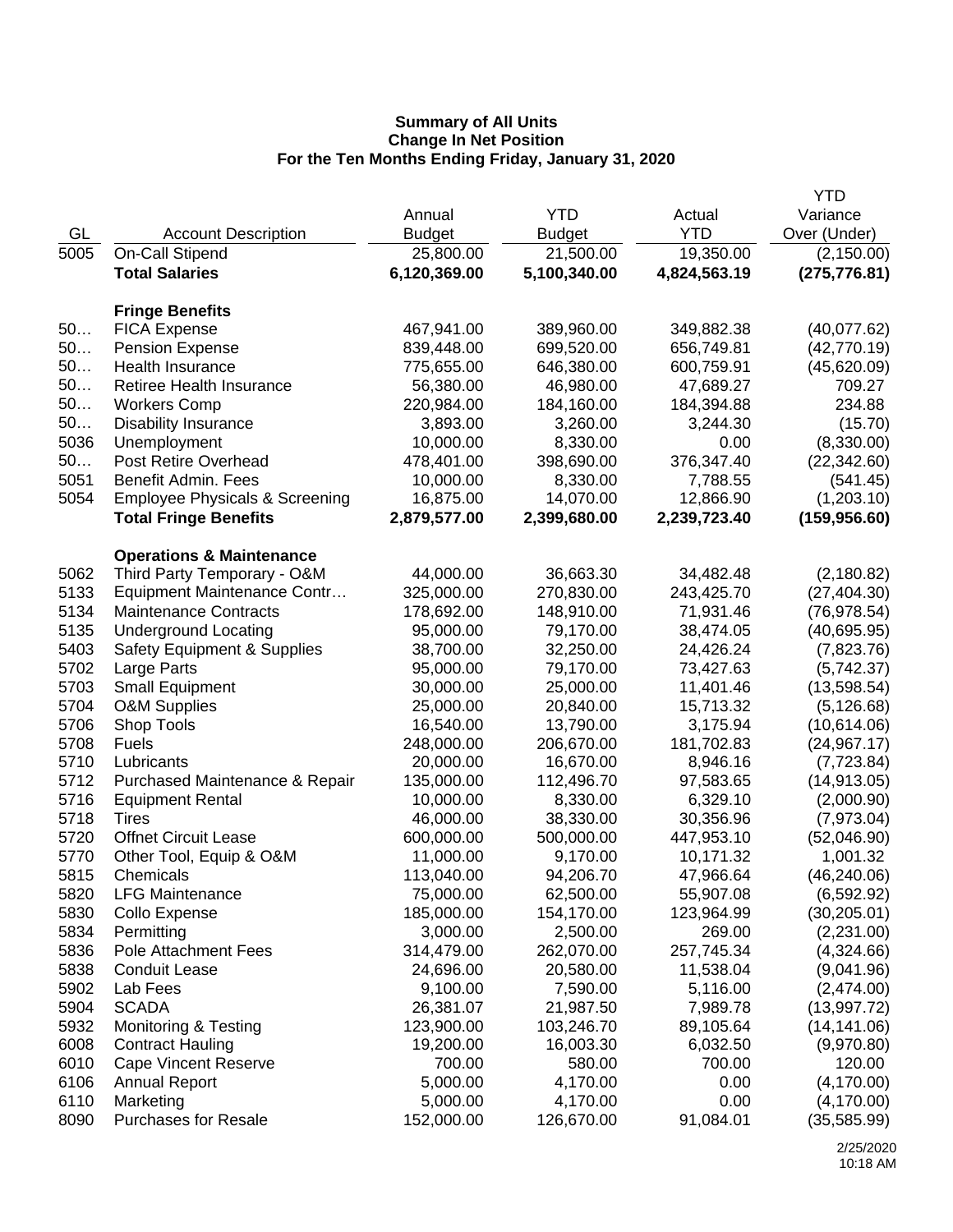| <b>YTD</b><br>Variance<br>Annual<br>Actual<br><b>YTD</b><br>GL<br><b>Account Description</b><br><b>Budget</b><br><b>Budget</b><br>Over (Under)<br>Total O & M<br>1,996,920.42<br>2,974,428.07<br>2,478,734.20<br>(481, 813.78)<br><b>Recycling Transfer Station</b><br>50<br><b>Material Reprocessing Wages</b><br>86,757.00<br>72,300.00<br>51,542.40<br>(20, 757.60)<br>50<br><b>Material Reprocessing OT</b><br>0.00<br>0.00<br>352.44<br>352.44<br>50<br>6,637.00<br>5,530.00<br>3,837.85<br>(1,692.15)<br><b>FICA Expense</b><br>50<br>8,068.00<br>6,720.00<br>4,492.36<br>(2, 227.64)<br><b>Pension Expense</b><br>50<br>Health Insurance<br>23,120.00<br>19,270.00<br>11,012.28<br>(8,257.72)<br>50<br><b>Workers Comp</b><br>9,552.00<br>7,960.00<br>6,070.85<br>(1,889.15)<br>50<br>49.00<br>40.00<br>0.00<br>(40.00)<br><b>Disability Insurance</b><br>50<br>11,040.00<br>9,200.00<br>Post Retire Overhead<br>6,911.00<br>(2,289.00)<br>6300<br>RTS -Safety Equipment & Sup<br>2,350.00<br>1,963.30<br>1,621.19<br>(342.11)<br>(12, 335.70)<br>RTS - Large Parts<br>15,000.00<br>12,500.00<br>164.30<br>RTS - Small Equipment<br>6,755.00<br>5,631.70<br>368.47<br>(5,263.23)<br>6315<br>RTS - O&M Supplies<br>14,000.00<br>11,670.00<br>10,155.51<br>(1,514.49)<br>6320<br>RTS - Fuels<br>3,500.00<br>2,920.00<br>1,448.59<br>(1,471.41)<br>6325<br>RTS - Purchased Maintenance<br>7,500.00<br>6,250.00<br>1,065.82<br>(5, 184.18)<br>6330<br>144,000.00<br>(120,003.40)<br><b>RTS - Contract Hauling</b><br>120,003.40<br>0.00<br>6335<br>128.62<br>RTS - Office Supplies<br>250.00<br>210.00<br>(81.38)<br>6340<br>(850.00)<br>RTS - Cellular Services<br>1,020.00<br>850.00<br>0.00<br>6345<br>RTS - Other Communications<br>(2,000.00)<br>2,400.00<br>2,000.00<br>0.00<br>6350<br>RTS - Office Equipment Mainte<br>(420.00)<br>500.00<br>420.00<br>0.00<br>6355<br>RTS - Employee Mileage Reim<br>150.00<br>130.00<br>0.00<br>(130.00)<br>6360<br>338.30<br>233.20<br>RTS - Employee Uniforms<br>400.00<br>(105.10)<br>6365<br>RTS - Gas & Electric<br>5,000.00<br>2,339.00<br>(1,831.00)<br>4,170.00<br>6370<br>RTS - Propane<br>5,000.00<br>4,163.30<br>3,280.61<br>(882.69)<br>6375<br>RTS - Building Supplies<br>2,000.00<br>1,663.30<br>721.88<br>(941.42)<br>6380<br>RTS - Site Supplies<br>2,000.00<br>1,663.30<br>706.59<br>(956.71)<br>6385<br>RTS - Building Maintenance &<br>2,500.00<br>2,083.30<br>1,324.17<br>(759.13)<br>6390<br>RTS - Site Maintenance & Repair<br>4,000.00<br>3,330.00<br>1,914.84<br>(1, 415.16)<br>6395<br>RTS - Auto/Light Truck Rep. &<br>1,000.00<br>836.70<br>450.00<br>(386.70)<br>6400<br>RTS - Auto/Light Truck Fuel<br>1,500.00<br>1,250.00<br>0.00<br>(1,250.00)<br>6410<br>RTS - Programming & Software<br>5,000.00<br>4,170.00<br>0.00<br>(4, 170.00)<br><b>Total Recycling Transfer Stati</b><br>371,048.00<br>309,236.60<br>110,141.97<br>(199, 094.63)<br><b>Waste Diversion</b><br><b>Promotional Materials - RRR</b><br>75,000.00<br>5125<br>62,500.00<br>42,223.18<br>(20, 276.82)<br>70,000.00<br>58,330.00<br><b>Household Hazardous Waste</b><br>66,377.50<br>8,047.50<br>6011<br>Recycling Incentive<br>67,755.00<br>56,460.00<br>50,712.85<br>(5,747.15)<br>6012<br>Recycling Incentive-County Ca<br>600,000.00<br>500,000.00<br>337,679.93<br>(162, 320.07)<br>6013<br><b>CRT Recycling</b><br>115,000.00<br>95,830.00<br>92,590.03<br>(3,239.97)<br>6015<br>Ag Plastics Recycling<br>5,000.00<br>4,163.30<br>0.00<br>(4, 163.30)<br>6017<br><b>Book Debinding</b><br>6,250.00<br>5,139.71<br>7,500.00<br>(1, 110.29)<br>6018<br>150,003.30<br><b>Mattress Recycling - All Counties</b><br>180,000.00<br>138,280.00<br>(11, 723.30)<br>6020<br><b>Waste Audit</b><br>35,000.00<br>29,170.00<br>34,000.00<br>4,830.00<br>6021<br><b>Regional Tire Recycling</b><br>70,000.00<br>58,333.30<br>43,769.04<br>(14, 564.26)<br>1,225,255.00<br><b>Total Waste Diversion</b><br>1,021,039.90<br>810,772.24<br>(210, 267.66) |      |  |  | <b>YTD</b> |
|-----------------------------------------------------------------------------------------------------------------------------------------------------------------------------------------------------------------------------------------------------------------------------------------------------------------------------------------------------------------------------------------------------------------------------------------------------------------------------------------------------------------------------------------------------------------------------------------------------------------------------------------------------------------------------------------------------------------------------------------------------------------------------------------------------------------------------------------------------------------------------------------------------------------------------------------------------------------------------------------------------------------------------------------------------------------------------------------------------------------------------------------------------------------------------------------------------------------------------------------------------------------------------------------------------------------------------------------------------------------------------------------------------------------------------------------------------------------------------------------------------------------------------------------------------------------------------------------------------------------------------------------------------------------------------------------------------------------------------------------------------------------------------------------------------------------------------------------------------------------------------------------------------------------------------------------------------------------------------------------------------------------------------------------------------------------------------------------------------------------------------------------------------------------------------------------------------------------------------------------------------------------------------------------------------------------------------------------------------------------------------------------------------------------------------------------------------------------------------------------------------------------------------------------------------------------------------------------------------------------------------------------------------------------------------------------------------------------------------------------------------------------------------------------------------------------------------------------------------------------------------------------------------------------------------------------------------------------------------------------------------------------------------------------------------------------------------------------------------------------------------------------------------------------------------------------------------------------------------------------------------------------------------------------------------------------------------------------------------------------------------------------------------------------------------------------------------------------------------------------------------------------------------------------------------------------------------------------------------------------------------------------------------------------------------------------------------------------------------------------------------------------------------------------------------------------------------------------------------------------------------------------------------------------------------------------------------------------------------------------------|------|--|--|------------|
|                                                                                                                                                                                                                                                                                                                                                                                                                                                                                                                                                                                                                                                                                                                                                                                                                                                                                                                                                                                                                                                                                                                                                                                                                                                                                                                                                                                                                                                                                                                                                                                                                                                                                                                                                                                                                                                                                                                                                                                                                                                                                                                                                                                                                                                                                                                                                                                                                                                                                                                                                                                                                                                                                                                                                                                                                                                                                                                                                                                                                                                                                                                                                                                                                                                                                                                                                                                                                                                                                                                                                                                                                                                                                                                                                                                                                                                                                                                                                                                               |      |  |  |            |
|                                                                                                                                                                                                                                                                                                                                                                                                                                                                                                                                                                                                                                                                                                                                                                                                                                                                                                                                                                                                                                                                                                                                                                                                                                                                                                                                                                                                                                                                                                                                                                                                                                                                                                                                                                                                                                                                                                                                                                                                                                                                                                                                                                                                                                                                                                                                                                                                                                                                                                                                                                                                                                                                                                                                                                                                                                                                                                                                                                                                                                                                                                                                                                                                                                                                                                                                                                                                                                                                                                                                                                                                                                                                                                                                                                                                                                                                                                                                                                                               |      |  |  |            |
|                                                                                                                                                                                                                                                                                                                                                                                                                                                                                                                                                                                                                                                                                                                                                                                                                                                                                                                                                                                                                                                                                                                                                                                                                                                                                                                                                                                                                                                                                                                                                                                                                                                                                                                                                                                                                                                                                                                                                                                                                                                                                                                                                                                                                                                                                                                                                                                                                                                                                                                                                                                                                                                                                                                                                                                                                                                                                                                                                                                                                                                                                                                                                                                                                                                                                                                                                                                                                                                                                                                                                                                                                                                                                                                                                                                                                                                                                                                                                                                               |      |  |  |            |
|                                                                                                                                                                                                                                                                                                                                                                                                                                                                                                                                                                                                                                                                                                                                                                                                                                                                                                                                                                                                                                                                                                                                                                                                                                                                                                                                                                                                                                                                                                                                                                                                                                                                                                                                                                                                                                                                                                                                                                                                                                                                                                                                                                                                                                                                                                                                                                                                                                                                                                                                                                                                                                                                                                                                                                                                                                                                                                                                                                                                                                                                                                                                                                                                                                                                                                                                                                                                                                                                                                                                                                                                                                                                                                                                                                                                                                                                                                                                                                                               |      |  |  |            |
|                                                                                                                                                                                                                                                                                                                                                                                                                                                                                                                                                                                                                                                                                                                                                                                                                                                                                                                                                                                                                                                                                                                                                                                                                                                                                                                                                                                                                                                                                                                                                                                                                                                                                                                                                                                                                                                                                                                                                                                                                                                                                                                                                                                                                                                                                                                                                                                                                                                                                                                                                                                                                                                                                                                                                                                                                                                                                                                                                                                                                                                                                                                                                                                                                                                                                                                                                                                                                                                                                                                                                                                                                                                                                                                                                                                                                                                                                                                                                                                               |      |  |  |            |
|                                                                                                                                                                                                                                                                                                                                                                                                                                                                                                                                                                                                                                                                                                                                                                                                                                                                                                                                                                                                                                                                                                                                                                                                                                                                                                                                                                                                                                                                                                                                                                                                                                                                                                                                                                                                                                                                                                                                                                                                                                                                                                                                                                                                                                                                                                                                                                                                                                                                                                                                                                                                                                                                                                                                                                                                                                                                                                                                                                                                                                                                                                                                                                                                                                                                                                                                                                                                                                                                                                                                                                                                                                                                                                                                                                                                                                                                                                                                                                                               |      |  |  |            |
|                                                                                                                                                                                                                                                                                                                                                                                                                                                                                                                                                                                                                                                                                                                                                                                                                                                                                                                                                                                                                                                                                                                                                                                                                                                                                                                                                                                                                                                                                                                                                                                                                                                                                                                                                                                                                                                                                                                                                                                                                                                                                                                                                                                                                                                                                                                                                                                                                                                                                                                                                                                                                                                                                                                                                                                                                                                                                                                                                                                                                                                                                                                                                                                                                                                                                                                                                                                                                                                                                                                                                                                                                                                                                                                                                                                                                                                                                                                                                                                               |      |  |  |            |
|                                                                                                                                                                                                                                                                                                                                                                                                                                                                                                                                                                                                                                                                                                                                                                                                                                                                                                                                                                                                                                                                                                                                                                                                                                                                                                                                                                                                                                                                                                                                                                                                                                                                                                                                                                                                                                                                                                                                                                                                                                                                                                                                                                                                                                                                                                                                                                                                                                                                                                                                                                                                                                                                                                                                                                                                                                                                                                                                                                                                                                                                                                                                                                                                                                                                                                                                                                                                                                                                                                                                                                                                                                                                                                                                                                                                                                                                                                                                                                                               |      |  |  |            |
|                                                                                                                                                                                                                                                                                                                                                                                                                                                                                                                                                                                                                                                                                                                                                                                                                                                                                                                                                                                                                                                                                                                                                                                                                                                                                                                                                                                                                                                                                                                                                                                                                                                                                                                                                                                                                                                                                                                                                                                                                                                                                                                                                                                                                                                                                                                                                                                                                                                                                                                                                                                                                                                                                                                                                                                                                                                                                                                                                                                                                                                                                                                                                                                                                                                                                                                                                                                                                                                                                                                                                                                                                                                                                                                                                                                                                                                                                                                                                                                               |      |  |  |            |
|                                                                                                                                                                                                                                                                                                                                                                                                                                                                                                                                                                                                                                                                                                                                                                                                                                                                                                                                                                                                                                                                                                                                                                                                                                                                                                                                                                                                                                                                                                                                                                                                                                                                                                                                                                                                                                                                                                                                                                                                                                                                                                                                                                                                                                                                                                                                                                                                                                                                                                                                                                                                                                                                                                                                                                                                                                                                                                                                                                                                                                                                                                                                                                                                                                                                                                                                                                                                                                                                                                                                                                                                                                                                                                                                                                                                                                                                                                                                                                                               |      |  |  |            |
|                                                                                                                                                                                                                                                                                                                                                                                                                                                                                                                                                                                                                                                                                                                                                                                                                                                                                                                                                                                                                                                                                                                                                                                                                                                                                                                                                                                                                                                                                                                                                                                                                                                                                                                                                                                                                                                                                                                                                                                                                                                                                                                                                                                                                                                                                                                                                                                                                                                                                                                                                                                                                                                                                                                                                                                                                                                                                                                                                                                                                                                                                                                                                                                                                                                                                                                                                                                                                                                                                                                                                                                                                                                                                                                                                                                                                                                                                                                                                                                               |      |  |  |            |
|                                                                                                                                                                                                                                                                                                                                                                                                                                                                                                                                                                                                                                                                                                                                                                                                                                                                                                                                                                                                                                                                                                                                                                                                                                                                                                                                                                                                                                                                                                                                                                                                                                                                                                                                                                                                                                                                                                                                                                                                                                                                                                                                                                                                                                                                                                                                                                                                                                                                                                                                                                                                                                                                                                                                                                                                                                                                                                                                                                                                                                                                                                                                                                                                                                                                                                                                                                                                                                                                                                                                                                                                                                                                                                                                                                                                                                                                                                                                                                                               |      |  |  |            |
|                                                                                                                                                                                                                                                                                                                                                                                                                                                                                                                                                                                                                                                                                                                                                                                                                                                                                                                                                                                                                                                                                                                                                                                                                                                                                                                                                                                                                                                                                                                                                                                                                                                                                                                                                                                                                                                                                                                                                                                                                                                                                                                                                                                                                                                                                                                                                                                                                                                                                                                                                                                                                                                                                                                                                                                                                                                                                                                                                                                                                                                                                                                                                                                                                                                                                                                                                                                                                                                                                                                                                                                                                                                                                                                                                                                                                                                                                                                                                                                               |      |  |  |            |
|                                                                                                                                                                                                                                                                                                                                                                                                                                                                                                                                                                                                                                                                                                                                                                                                                                                                                                                                                                                                                                                                                                                                                                                                                                                                                                                                                                                                                                                                                                                                                                                                                                                                                                                                                                                                                                                                                                                                                                                                                                                                                                                                                                                                                                                                                                                                                                                                                                                                                                                                                                                                                                                                                                                                                                                                                                                                                                                                                                                                                                                                                                                                                                                                                                                                                                                                                                                                                                                                                                                                                                                                                                                                                                                                                                                                                                                                                                                                                                                               |      |  |  |            |
|                                                                                                                                                                                                                                                                                                                                                                                                                                                                                                                                                                                                                                                                                                                                                                                                                                                                                                                                                                                                                                                                                                                                                                                                                                                                                                                                                                                                                                                                                                                                                                                                                                                                                                                                                                                                                                                                                                                                                                                                                                                                                                                                                                                                                                                                                                                                                                                                                                                                                                                                                                                                                                                                                                                                                                                                                                                                                                                                                                                                                                                                                                                                                                                                                                                                                                                                                                                                                                                                                                                                                                                                                                                                                                                                                                                                                                                                                                                                                                                               | 6305 |  |  |            |
|                                                                                                                                                                                                                                                                                                                                                                                                                                                                                                                                                                                                                                                                                                                                                                                                                                                                                                                                                                                                                                                                                                                                                                                                                                                                                                                                                                                                                                                                                                                                                                                                                                                                                                                                                                                                                                                                                                                                                                                                                                                                                                                                                                                                                                                                                                                                                                                                                                                                                                                                                                                                                                                                                                                                                                                                                                                                                                                                                                                                                                                                                                                                                                                                                                                                                                                                                                                                                                                                                                                                                                                                                                                                                                                                                                                                                                                                                                                                                                                               | 6310 |  |  |            |
|                                                                                                                                                                                                                                                                                                                                                                                                                                                                                                                                                                                                                                                                                                                                                                                                                                                                                                                                                                                                                                                                                                                                                                                                                                                                                                                                                                                                                                                                                                                                                                                                                                                                                                                                                                                                                                                                                                                                                                                                                                                                                                                                                                                                                                                                                                                                                                                                                                                                                                                                                                                                                                                                                                                                                                                                                                                                                                                                                                                                                                                                                                                                                                                                                                                                                                                                                                                                                                                                                                                                                                                                                                                                                                                                                                                                                                                                                                                                                                                               |      |  |  |            |
|                                                                                                                                                                                                                                                                                                                                                                                                                                                                                                                                                                                                                                                                                                                                                                                                                                                                                                                                                                                                                                                                                                                                                                                                                                                                                                                                                                                                                                                                                                                                                                                                                                                                                                                                                                                                                                                                                                                                                                                                                                                                                                                                                                                                                                                                                                                                                                                                                                                                                                                                                                                                                                                                                                                                                                                                                                                                                                                                                                                                                                                                                                                                                                                                                                                                                                                                                                                                                                                                                                                                                                                                                                                                                                                                                                                                                                                                                                                                                                                               |      |  |  |            |
|                                                                                                                                                                                                                                                                                                                                                                                                                                                                                                                                                                                                                                                                                                                                                                                                                                                                                                                                                                                                                                                                                                                                                                                                                                                                                                                                                                                                                                                                                                                                                                                                                                                                                                                                                                                                                                                                                                                                                                                                                                                                                                                                                                                                                                                                                                                                                                                                                                                                                                                                                                                                                                                                                                                                                                                                                                                                                                                                                                                                                                                                                                                                                                                                                                                                                                                                                                                                                                                                                                                                                                                                                                                                                                                                                                                                                                                                                                                                                                                               |      |  |  |            |
|                                                                                                                                                                                                                                                                                                                                                                                                                                                                                                                                                                                                                                                                                                                                                                                                                                                                                                                                                                                                                                                                                                                                                                                                                                                                                                                                                                                                                                                                                                                                                                                                                                                                                                                                                                                                                                                                                                                                                                                                                                                                                                                                                                                                                                                                                                                                                                                                                                                                                                                                                                                                                                                                                                                                                                                                                                                                                                                                                                                                                                                                                                                                                                                                                                                                                                                                                                                                                                                                                                                                                                                                                                                                                                                                                                                                                                                                                                                                                                                               |      |  |  |            |
|                                                                                                                                                                                                                                                                                                                                                                                                                                                                                                                                                                                                                                                                                                                                                                                                                                                                                                                                                                                                                                                                                                                                                                                                                                                                                                                                                                                                                                                                                                                                                                                                                                                                                                                                                                                                                                                                                                                                                                                                                                                                                                                                                                                                                                                                                                                                                                                                                                                                                                                                                                                                                                                                                                                                                                                                                                                                                                                                                                                                                                                                                                                                                                                                                                                                                                                                                                                                                                                                                                                                                                                                                                                                                                                                                                                                                                                                                                                                                                                               |      |  |  |            |
|                                                                                                                                                                                                                                                                                                                                                                                                                                                                                                                                                                                                                                                                                                                                                                                                                                                                                                                                                                                                                                                                                                                                                                                                                                                                                                                                                                                                                                                                                                                                                                                                                                                                                                                                                                                                                                                                                                                                                                                                                                                                                                                                                                                                                                                                                                                                                                                                                                                                                                                                                                                                                                                                                                                                                                                                                                                                                                                                                                                                                                                                                                                                                                                                                                                                                                                                                                                                                                                                                                                                                                                                                                                                                                                                                                                                                                                                                                                                                                                               |      |  |  |            |
|                                                                                                                                                                                                                                                                                                                                                                                                                                                                                                                                                                                                                                                                                                                                                                                                                                                                                                                                                                                                                                                                                                                                                                                                                                                                                                                                                                                                                                                                                                                                                                                                                                                                                                                                                                                                                                                                                                                                                                                                                                                                                                                                                                                                                                                                                                                                                                                                                                                                                                                                                                                                                                                                                                                                                                                                                                                                                                                                                                                                                                                                                                                                                                                                                                                                                                                                                                                                                                                                                                                                                                                                                                                                                                                                                                                                                                                                                                                                                                                               |      |  |  |            |
|                                                                                                                                                                                                                                                                                                                                                                                                                                                                                                                                                                                                                                                                                                                                                                                                                                                                                                                                                                                                                                                                                                                                                                                                                                                                                                                                                                                                                                                                                                                                                                                                                                                                                                                                                                                                                                                                                                                                                                                                                                                                                                                                                                                                                                                                                                                                                                                                                                                                                                                                                                                                                                                                                                                                                                                                                                                                                                                                                                                                                                                                                                                                                                                                                                                                                                                                                                                                                                                                                                                                                                                                                                                                                                                                                                                                                                                                                                                                                                                               |      |  |  |            |
|                                                                                                                                                                                                                                                                                                                                                                                                                                                                                                                                                                                                                                                                                                                                                                                                                                                                                                                                                                                                                                                                                                                                                                                                                                                                                                                                                                                                                                                                                                                                                                                                                                                                                                                                                                                                                                                                                                                                                                                                                                                                                                                                                                                                                                                                                                                                                                                                                                                                                                                                                                                                                                                                                                                                                                                                                                                                                                                                                                                                                                                                                                                                                                                                                                                                                                                                                                                                                                                                                                                                                                                                                                                                                                                                                                                                                                                                                                                                                                                               |      |  |  |            |
|                                                                                                                                                                                                                                                                                                                                                                                                                                                                                                                                                                                                                                                                                                                                                                                                                                                                                                                                                                                                                                                                                                                                                                                                                                                                                                                                                                                                                                                                                                                                                                                                                                                                                                                                                                                                                                                                                                                                                                                                                                                                                                                                                                                                                                                                                                                                                                                                                                                                                                                                                                                                                                                                                                                                                                                                                                                                                                                                                                                                                                                                                                                                                                                                                                                                                                                                                                                                                                                                                                                                                                                                                                                                                                                                                                                                                                                                                                                                                                                               |      |  |  |            |
|                                                                                                                                                                                                                                                                                                                                                                                                                                                                                                                                                                                                                                                                                                                                                                                                                                                                                                                                                                                                                                                                                                                                                                                                                                                                                                                                                                                                                                                                                                                                                                                                                                                                                                                                                                                                                                                                                                                                                                                                                                                                                                                                                                                                                                                                                                                                                                                                                                                                                                                                                                                                                                                                                                                                                                                                                                                                                                                                                                                                                                                                                                                                                                                                                                                                                                                                                                                                                                                                                                                                                                                                                                                                                                                                                                                                                                                                                                                                                                                               |      |  |  |            |
|                                                                                                                                                                                                                                                                                                                                                                                                                                                                                                                                                                                                                                                                                                                                                                                                                                                                                                                                                                                                                                                                                                                                                                                                                                                                                                                                                                                                                                                                                                                                                                                                                                                                                                                                                                                                                                                                                                                                                                                                                                                                                                                                                                                                                                                                                                                                                                                                                                                                                                                                                                                                                                                                                                                                                                                                                                                                                                                                                                                                                                                                                                                                                                                                                                                                                                                                                                                                                                                                                                                                                                                                                                                                                                                                                                                                                                                                                                                                                                                               |      |  |  |            |
|                                                                                                                                                                                                                                                                                                                                                                                                                                                                                                                                                                                                                                                                                                                                                                                                                                                                                                                                                                                                                                                                                                                                                                                                                                                                                                                                                                                                                                                                                                                                                                                                                                                                                                                                                                                                                                                                                                                                                                                                                                                                                                                                                                                                                                                                                                                                                                                                                                                                                                                                                                                                                                                                                                                                                                                                                                                                                                                                                                                                                                                                                                                                                                                                                                                                                                                                                                                                                                                                                                                                                                                                                                                                                                                                                                                                                                                                                                                                                                                               |      |  |  |            |
|                                                                                                                                                                                                                                                                                                                                                                                                                                                                                                                                                                                                                                                                                                                                                                                                                                                                                                                                                                                                                                                                                                                                                                                                                                                                                                                                                                                                                                                                                                                                                                                                                                                                                                                                                                                                                                                                                                                                                                                                                                                                                                                                                                                                                                                                                                                                                                                                                                                                                                                                                                                                                                                                                                                                                                                                                                                                                                                                                                                                                                                                                                                                                                                                                                                                                                                                                                                                                                                                                                                                                                                                                                                                                                                                                                                                                                                                                                                                                                                               |      |  |  |            |
|                                                                                                                                                                                                                                                                                                                                                                                                                                                                                                                                                                                                                                                                                                                                                                                                                                                                                                                                                                                                                                                                                                                                                                                                                                                                                                                                                                                                                                                                                                                                                                                                                                                                                                                                                                                                                                                                                                                                                                                                                                                                                                                                                                                                                                                                                                                                                                                                                                                                                                                                                                                                                                                                                                                                                                                                                                                                                                                                                                                                                                                                                                                                                                                                                                                                                                                                                                                                                                                                                                                                                                                                                                                                                                                                                                                                                                                                                                                                                                                               |      |  |  |            |
|                                                                                                                                                                                                                                                                                                                                                                                                                                                                                                                                                                                                                                                                                                                                                                                                                                                                                                                                                                                                                                                                                                                                                                                                                                                                                                                                                                                                                                                                                                                                                                                                                                                                                                                                                                                                                                                                                                                                                                                                                                                                                                                                                                                                                                                                                                                                                                                                                                                                                                                                                                                                                                                                                                                                                                                                                                                                                                                                                                                                                                                                                                                                                                                                                                                                                                                                                                                                                                                                                                                                                                                                                                                                                                                                                                                                                                                                                                                                                                                               |      |  |  |            |
|                                                                                                                                                                                                                                                                                                                                                                                                                                                                                                                                                                                                                                                                                                                                                                                                                                                                                                                                                                                                                                                                                                                                                                                                                                                                                                                                                                                                                                                                                                                                                                                                                                                                                                                                                                                                                                                                                                                                                                                                                                                                                                                                                                                                                                                                                                                                                                                                                                                                                                                                                                                                                                                                                                                                                                                                                                                                                                                                                                                                                                                                                                                                                                                                                                                                                                                                                                                                                                                                                                                                                                                                                                                                                                                                                                                                                                                                                                                                                                                               |      |  |  |            |
|                                                                                                                                                                                                                                                                                                                                                                                                                                                                                                                                                                                                                                                                                                                                                                                                                                                                                                                                                                                                                                                                                                                                                                                                                                                                                                                                                                                                                                                                                                                                                                                                                                                                                                                                                                                                                                                                                                                                                                                                                                                                                                                                                                                                                                                                                                                                                                                                                                                                                                                                                                                                                                                                                                                                                                                                                                                                                                                                                                                                                                                                                                                                                                                                                                                                                                                                                                                                                                                                                                                                                                                                                                                                                                                                                                                                                                                                                                                                                                                               |      |  |  |            |
|                                                                                                                                                                                                                                                                                                                                                                                                                                                                                                                                                                                                                                                                                                                                                                                                                                                                                                                                                                                                                                                                                                                                                                                                                                                                                                                                                                                                                                                                                                                                                                                                                                                                                                                                                                                                                                                                                                                                                                                                                                                                                                                                                                                                                                                                                                                                                                                                                                                                                                                                                                                                                                                                                                                                                                                                                                                                                                                                                                                                                                                                                                                                                                                                                                                                                                                                                                                                                                                                                                                                                                                                                                                                                                                                                                                                                                                                                                                                                                                               |      |  |  |            |
|                                                                                                                                                                                                                                                                                                                                                                                                                                                                                                                                                                                                                                                                                                                                                                                                                                                                                                                                                                                                                                                                                                                                                                                                                                                                                                                                                                                                                                                                                                                                                                                                                                                                                                                                                                                                                                                                                                                                                                                                                                                                                                                                                                                                                                                                                                                                                                                                                                                                                                                                                                                                                                                                                                                                                                                                                                                                                                                                                                                                                                                                                                                                                                                                                                                                                                                                                                                                                                                                                                                                                                                                                                                                                                                                                                                                                                                                                                                                                                                               |      |  |  |            |
|                                                                                                                                                                                                                                                                                                                                                                                                                                                                                                                                                                                                                                                                                                                                                                                                                                                                                                                                                                                                                                                                                                                                                                                                                                                                                                                                                                                                                                                                                                                                                                                                                                                                                                                                                                                                                                                                                                                                                                                                                                                                                                                                                                                                                                                                                                                                                                                                                                                                                                                                                                                                                                                                                                                                                                                                                                                                                                                                                                                                                                                                                                                                                                                                                                                                                                                                                                                                                                                                                                                                                                                                                                                                                                                                                                                                                                                                                                                                                                                               |      |  |  |            |
|                                                                                                                                                                                                                                                                                                                                                                                                                                                                                                                                                                                                                                                                                                                                                                                                                                                                                                                                                                                                                                                                                                                                                                                                                                                                                                                                                                                                                                                                                                                                                                                                                                                                                                                                                                                                                                                                                                                                                                                                                                                                                                                                                                                                                                                                                                                                                                                                                                                                                                                                                                                                                                                                                                                                                                                                                                                                                                                                                                                                                                                                                                                                                                                                                                                                                                                                                                                                                                                                                                                                                                                                                                                                                                                                                                                                                                                                                                                                                                                               |      |  |  |            |
|                                                                                                                                                                                                                                                                                                                                                                                                                                                                                                                                                                                                                                                                                                                                                                                                                                                                                                                                                                                                                                                                                                                                                                                                                                                                                                                                                                                                                                                                                                                                                                                                                                                                                                                                                                                                                                                                                                                                                                                                                                                                                                                                                                                                                                                                                                                                                                                                                                                                                                                                                                                                                                                                                                                                                                                                                                                                                                                                                                                                                                                                                                                                                                                                                                                                                                                                                                                                                                                                                                                                                                                                                                                                                                                                                                                                                                                                                                                                                                                               |      |  |  |            |
|                                                                                                                                                                                                                                                                                                                                                                                                                                                                                                                                                                                                                                                                                                                                                                                                                                                                                                                                                                                                                                                                                                                                                                                                                                                                                                                                                                                                                                                                                                                                                                                                                                                                                                                                                                                                                                                                                                                                                                                                                                                                                                                                                                                                                                                                                                                                                                                                                                                                                                                                                                                                                                                                                                                                                                                                                                                                                                                                                                                                                                                                                                                                                                                                                                                                                                                                                                                                                                                                                                                                                                                                                                                                                                                                                                                                                                                                                                                                                                                               | 6009 |  |  |            |
|                                                                                                                                                                                                                                                                                                                                                                                                                                                                                                                                                                                                                                                                                                                                                                                                                                                                                                                                                                                                                                                                                                                                                                                                                                                                                                                                                                                                                                                                                                                                                                                                                                                                                                                                                                                                                                                                                                                                                                                                                                                                                                                                                                                                                                                                                                                                                                                                                                                                                                                                                                                                                                                                                                                                                                                                                                                                                                                                                                                                                                                                                                                                                                                                                                                                                                                                                                                                                                                                                                                                                                                                                                                                                                                                                                                                                                                                                                                                                                                               |      |  |  |            |
|                                                                                                                                                                                                                                                                                                                                                                                                                                                                                                                                                                                                                                                                                                                                                                                                                                                                                                                                                                                                                                                                                                                                                                                                                                                                                                                                                                                                                                                                                                                                                                                                                                                                                                                                                                                                                                                                                                                                                                                                                                                                                                                                                                                                                                                                                                                                                                                                                                                                                                                                                                                                                                                                                                                                                                                                                                                                                                                                                                                                                                                                                                                                                                                                                                                                                                                                                                                                                                                                                                                                                                                                                                                                                                                                                                                                                                                                                                                                                                                               |      |  |  |            |
|                                                                                                                                                                                                                                                                                                                                                                                                                                                                                                                                                                                                                                                                                                                                                                                                                                                                                                                                                                                                                                                                                                                                                                                                                                                                                                                                                                                                                                                                                                                                                                                                                                                                                                                                                                                                                                                                                                                                                                                                                                                                                                                                                                                                                                                                                                                                                                                                                                                                                                                                                                                                                                                                                                                                                                                                                                                                                                                                                                                                                                                                                                                                                                                                                                                                                                                                                                                                                                                                                                                                                                                                                                                                                                                                                                                                                                                                                                                                                                                               |      |  |  |            |
|                                                                                                                                                                                                                                                                                                                                                                                                                                                                                                                                                                                                                                                                                                                                                                                                                                                                                                                                                                                                                                                                                                                                                                                                                                                                                                                                                                                                                                                                                                                                                                                                                                                                                                                                                                                                                                                                                                                                                                                                                                                                                                                                                                                                                                                                                                                                                                                                                                                                                                                                                                                                                                                                                                                                                                                                                                                                                                                                                                                                                                                                                                                                                                                                                                                                                                                                                                                                                                                                                                                                                                                                                                                                                                                                                                                                                                                                                                                                                                                               |      |  |  |            |
|                                                                                                                                                                                                                                                                                                                                                                                                                                                                                                                                                                                                                                                                                                                                                                                                                                                                                                                                                                                                                                                                                                                                                                                                                                                                                                                                                                                                                                                                                                                                                                                                                                                                                                                                                                                                                                                                                                                                                                                                                                                                                                                                                                                                                                                                                                                                                                                                                                                                                                                                                                                                                                                                                                                                                                                                                                                                                                                                                                                                                                                                                                                                                                                                                                                                                                                                                                                                                                                                                                                                                                                                                                                                                                                                                                                                                                                                                                                                                                                               |      |  |  |            |
|                                                                                                                                                                                                                                                                                                                                                                                                                                                                                                                                                                                                                                                                                                                                                                                                                                                                                                                                                                                                                                                                                                                                                                                                                                                                                                                                                                                                                                                                                                                                                                                                                                                                                                                                                                                                                                                                                                                                                                                                                                                                                                                                                                                                                                                                                                                                                                                                                                                                                                                                                                                                                                                                                                                                                                                                                                                                                                                                                                                                                                                                                                                                                                                                                                                                                                                                                                                                                                                                                                                                                                                                                                                                                                                                                                                                                                                                                                                                                                                               |      |  |  |            |
|                                                                                                                                                                                                                                                                                                                                                                                                                                                                                                                                                                                                                                                                                                                                                                                                                                                                                                                                                                                                                                                                                                                                                                                                                                                                                                                                                                                                                                                                                                                                                                                                                                                                                                                                                                                                                                                                                                                                                                                                                                                                                                                                                                                                                                                                                                                                                                                                                                                                                                                                                                                                                                                                                                                                                                                                                                                                                                                                                                                                                                                                                                                                                                                                                                                                                                                                                                                                                                                                                                                                                                                                                                                                                                                                                                                                                                                                                                                                                                                               |      |  |  |            |
|                                                                                                                                                                                                                                                                                                                                                                                                                                                                                                                                                                                                                                                                                                                                                                                                                                                                                                                                                                                                                                                                                                                                                                                                                                                                                                                                                                                                                                                                                                                                                                                                                                                                                                                                                                                                                                                                                                                                                                                                                                                                                                                                                                                                                                                                                                                                                                                                                                                                                                                                                                                                                                                                                                                                                                                                                                                                                                                                                                                                                                                                                                                                                                                                                                                                                                                                                                                                                                                                                                                                                                                                                                                                                                                                                                                                                                                                                                                                                                                               |      |  |  |            |
|                                                                                                                                                                                                                                                                                                                                                                                                                                                                                                                                                                                                                                                                                                                                                                                                                                                                                                                                                                                                                                                                                                                                                                                                                                                                                                                                                                                                                                                                                                                                                                                                                                                                                                                                                                                                                                                                                                                                                                                                                                                                                                                                                                                                                                                                                                                                                                                                                                                                                                                                                                                                                                                                                                                                                                                                                                                                                                                                                                                                                                                                                                                                                                                                                                                                                                                                                                                                                                                                                                                                                                                                                                                                                                                                                                                                                                                                                                                                                                                               |      |  |  |            |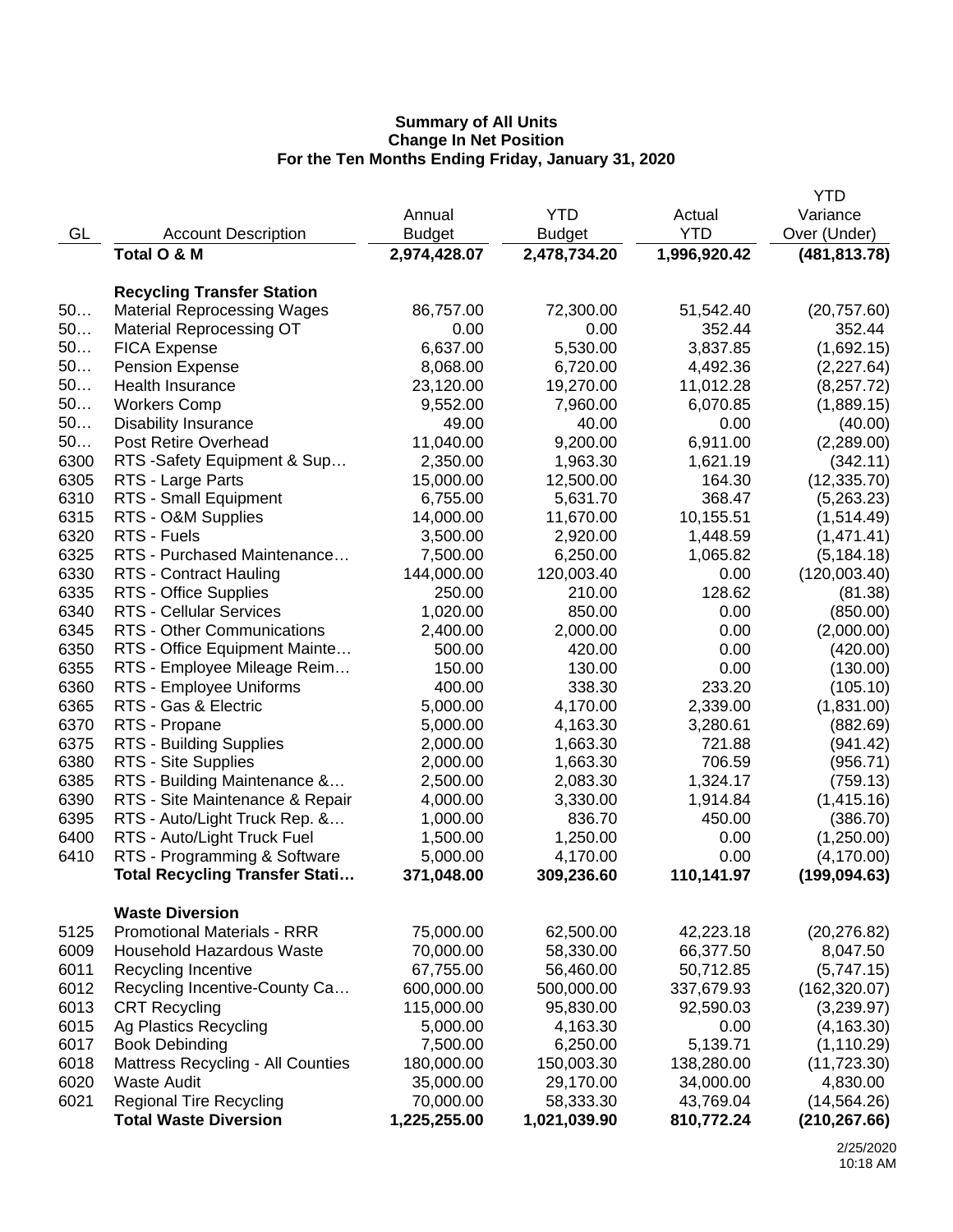|      |                                                  |               |               |              | <b>YTD</b>    |
|------|--------------------------------------------------|---------------|---------------|--------------|---------------|
|      |                                                  | Annual        | <b>YTD</b>    | Actual       | Variance      |
| GL   | <b>Account Description</b>                       | <b>Budget</b> | <b>Budget</b> | <b>YTD</b>   | Over (Under)  |
|      |                                                  |               |               |              |               |
| 6002 | <b>Sewage Treatment</b>                          | 1,510,963.00  | 1,259,140.00  | 1,056,994.69 | (202, 145.31) |
| 6004 | <b>Water Purchases</b>                           | 706,548.00    | 588,800.00    | 472,003.66   | (116, 796.34) |
| 60   | <b>Closure &amp; Post Closure Care</b>           | 807,956.00    | 673,300.00    | 888,776.74   | 215,476.74    |
| 6006 | <b>Host Community Benefits</b>                   | 902,316.00    | 751,930.00    | 754,936.29   | 3,006.29      |
| 6007 |                                                  | 10,000.00     | 8,330.00      | 0.00         |               |
|      | <b>LFGTE Revenue Sharing</b>                     |               |               |              | (8,330.00)    |
|      | <b>Office &amp; Administrative</b>               |               |               |              |               |
| 5053 | Misc Employee Costs                              | 10,170.00     | 8,470.00      | 6,342.70     | (2, 127.30)   |
| 5102 | <b>Office Rent</b>                               | 129,289.00    | 107,740.00    | 107,061.00   | (679.00)      |
| 5104 | <b>Office Supplies</b>                           | 25,750.00     | 21,450.00     | 13,173.80    | (8,276.20)    |
| 5110 | Postage & Shipping                               | 8,500.00      | 7,080.00      | 5,231.10     | (1,848.90)    |
| 5112 | Telephone                                        | 37,138.93     | 30,952.40     | 28,945.13    | (2,007.27)    |
| 5114 | <b>Cellular Services</b>                         | 38,500.00     | 32,080.00     | 26,667.63    | (5,412.37)    |
| 5118 | <b>Other Communications</b>                      | 11,600.00     | 9,660.00      | 7,725.27     | (1,934.73)    |
| 5120 |                                                  |               | 10,110.00     |              | (2,811.03)    |
| 5122 | Dues & Subscriptions                             | 12,125.00     |               | 7,298.97     |               |
|      | Public Info & Advertising                        | 14,250.00     | 11,870.00     | 6,005.05     | (5,864.95)    |
| 5123 | <b>Promotional Materials</b>                     | 16,000.00     | 13,340.00     | 7,609.80     | (5,730.20)    |
| 5130 | <b>Office Equipment</b>                          | 15,500.00     | 12,910.00     | 3,711.01     | (9, 198.99)   |
| 5132 | <b>Office Equip Maintenance</b>                  | 1,200.00      | 1,000.00      | 0.00         | (1,000.00)    |
| 5170 | <b>Other Office Expenses</b>                     | 7,670.00      | 6,400.00      | 2,760.29     | (3,639.71)    |
| 5172 | <b>Filing Fees</b>                               | 11,300.00     | 9,420.00      | 2,477.76     | (6,942.24)    |
| 5173 | <b>Credit Card Processing Fees</b>               | 1,200.00      | 1,000.00      | 540.49       | (459.51)      |
| 5202 | Employee Mileage Reimburse                       | 33,162.00     | 27,636.70     | 20,336.41    | (7,300.29)    |
| 5204 | Empl. Meals & Incidental                         | 21,175.00     | 17,650.00     | 7,044.69     | (10,605.31)   |
| 5206 | Empl. Lodging                                    | 40,650.00     | 33,871.60     | 19,113.00    | (14, 758.60)  |
| 5270 | <b>Travel &amp; Meeting Expense</b>              | 8,200.00      | 6,850.00      | 3,639.05     | (3,210.95)    |
| 5312 | <b>Continuing Education</b>                      | 6,460.00      | 5,386.70      | 0.00         | (5,386.70)    |
| 5370 | Training & Development                           | 50,100.00     | 41,753.30     | 28,551.51    | (13,201.79)   |
| 5402 | <b>Employee Uniforms</b>                         | 32,875.00     | 27,403.30     | 18,321.28    | (9,082.02)    |
| 5508 | <b>Cleaning Services</b>                         | 27,000.00     | 22,500.00     | 18,905.00    | (3,595.00)    |
| 5570 | <b>Other General Expense</b>                     | 3,500.00      | 2,920.00      | 363.90       | (2,556.10)    |
| 6102 | Board Member Travel & Expen                      | 1,750.00      | 1,460.00      | 581.84       | (878.16)      |
| 6104 | Sponsorships                                     | 9,000.00      | 7,500.00      | 7,982.00     | 482.00        |
| 6210 | <b>Trustee Fees</b>                              | 8,500.00      | 7,080.00      | 3,500.00     | (3,580.00)    |
|      | <b>Total Office &amp; Admin</b>                  | 582,564.93    | 485,494.00    | 353,888.68   | (131, 605.32) |
|      |                                                  |               |               |              |               |
|      | <b>Utilities</b>                                 |               |               |              |               |
| 5802 | Gas & Electric                                   | 150,400.00    | 125,330.00    | 89,374.82    | (35, 955.18)  |
| 5803 | Propane                                          | 25,000.00     | 20,830.00     | 10,790.14    | (10,039.86)   |
|      | <b>Total Utilities</b>                           | 175,400.00    | 146,160.00    | 100,164.96   | (45,995.04)   |
|      |                                                  |               |               |              |               |
| 5806 | <b>Materials &amp; Supplies</b>                  | 7,000.00      | 5,830.00      |              |               |
|      | <b>Building Supplies</b><br><b>Site Supplies</b> |               |               | 2,697.61     | (3, 132.39)   |
| 5810 |                                                  | 20,000.00     | 16,663.30     | 11,609.02    | (5,054.28)    |
| 5824 | Sand, Gravel & Stone                             | 200,000.00    | 166,670.00    | 185,612.62   | 18,942.62     |
| 5826 | Seed & Mulch                                     | 30,000.00     | 25,000.00     | 27,262.90    | 2,262.90      |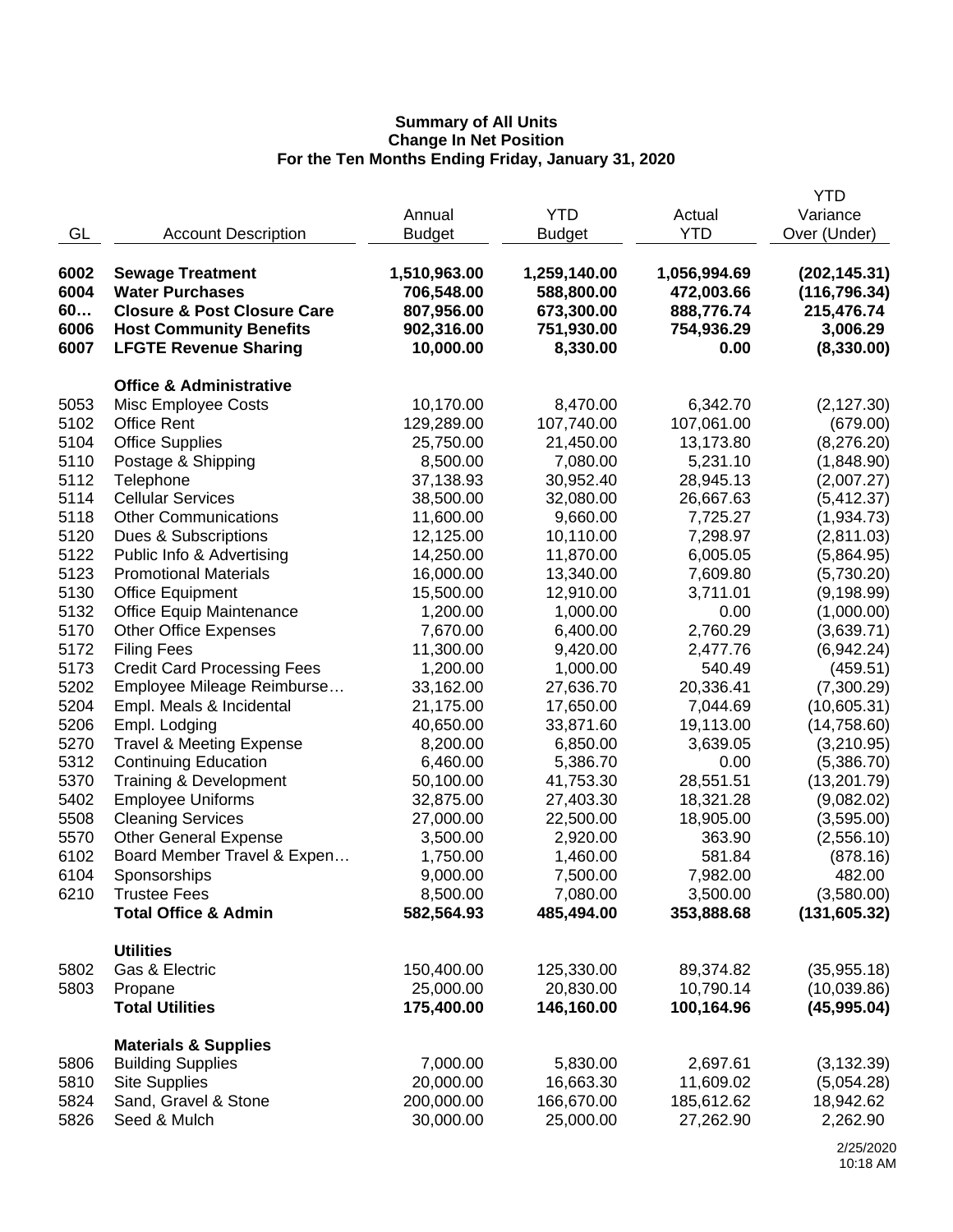|      |                                          |                |                |               | YTD              |
|------|------------------------------------------|----------------|----------------|---------------|------------------|
|      |                                          | Annual         | <b>YTD</b>     | Actual        | Variance         |
| GL   | <b>Account Description</b>               | <b>Budget</b>  | <b>Budget</b>  | <b>YTD</b>    | Over (Under)     |
|      | <b>Total Materials &amp; Supplies</b>    | 257,000.00     | 214,163.30     | 227, 182. 15  | 13,018.85        |
|      | <b>Professional Fees</b>                 |                |                |               |                  |
| 5924 | Legal                                    | 123,000.00     | 102,513.40     | 77,880.68     | (24, 632.72)     |
| 5926 | <b>Investment Banking Fees</b>           | 47,449.73      | 39,552.30      | 40,251.37     | 699.07           |
| 59   | <b>Accounting Fees</b>                   | 41,700.00      | 34,750.00      | 30,900.00     | (3,850.00)       |
| 5970 | Consulting                               | 286,312.00     | 238,596.60     | 119,343.67    | (119, 252.93)    |
|      | <b>Total Professional Fees</b>           | 498,461.73     | 415,412.30     | 268,375.72    | (147, 036.58)    |
|      | <b>Repairs &amp; Maintenance</b>         |                |                |               |                  |
| 5804 | <b>Building Maintenance &amp; Repair</b> | 62,234.26      | 51,855.20      | 28,991.61     | (22,863.59)      |
| 5808 | Site Maint & Repair                      | 33,765.74      | 28,134.80      | 26,329.74     | (1,805.06)       |
| 5812 | Pipeline Maintenance                     | 85,000.00      | 70,840.00      | 50,808.50     | (20,031.50)      |
|      | <b>Total Repairs &amp; Maintenance</b>   | 181,000.00     | 150,830.00     | 106,129.85    | (44,700.15)      |
|      | <b>Automobile</b>                        |                |                |               |                  |
| 5601 | Auto/Light Truck Rep. & Maint.           | 34,777.00      | 28,976.70      | 17,251.49     | (11, 725.21)     |
| 5602 | Auto/Light Truck Fuel                    | 89,500.00      | 74,580.00      | 52,307.63     | (22, 272.37)     |
| 5603 | Auto/Light Truck Rental/Lease            | 206,200.00     | 171,840.00     | 158,893.98    | (12,946.02)      |
| 5605 | Vehicle Ins                              | 44,500.00      | 37,080.00      | 37,083.30     | 3.30             |
|      | <b>Total Automobile</b>                  | 374,977.00     | 312,476.70     | 265,536.40    | (46, 940.30)     |
|      | <b>Computer</b>                          |                |                |               |                  |
| 5124 | <b>Computer Equipment</b>                | 62,640.00      | 52,213.40      | 44,978.85     | (7,234.55)       |
| 5126 | <b>Computer Maintenance</b>              | 16,900.00      | 14,080.00      | 7,698.00      | (6,382.00)       |
| 5128 | Programming & Software                   | 192,269.00     | 160,223.30     | 142,611.62    | (17,611.68)      |
| 5129 | <b>ECMS Expense</b>                      | 18,656.00      | 15,550.00      | 18,655.92     | 3,105.92         |
| 6108 | Web Page Design & Maintenance            | 2,690.00       | 2,240.00       | 359.88        | (1,880.12)       |
| 5906 | GIS                                      | 42,450.00      | 35,380.00      | 30,120.04     | (5,259.96)       |
|      | <b>Total Computer</b>                    | 335,605.00     | 279,686.70     | 244,424.31    | (35, 262.39)     |
| 6122 | <b>Bad Debt Expense</b>                  | 0.00           | 0.00           | 262,224.60    | 262,224.60       |
| 6114 | <b>Insurance</b>                         | 388,600.00     | 323,840.00     | 323,833.40    | (6.60)           |
| 6120 | <b>Grants</b>                            | 812,500.00     | 677,080.00     | 692,160.64    | 15,080.64        |
| 61   | <b>Engineering Allocation</b>            | 0.00           | (10.00)        | 0.00          | 10.00            |
| 6208 | <b>NYS Administrative Assessm</b>        | 125,047.00     | 104,210.00     | 0.00          | (104, 210.00)    |
| 7032 | <b>Depreciation</b>                      | 8,806,100.00   | 7,338,420.00   | 6,881,738.91  | (456, 681.09)    |
| 7002 | <b>Amortization</b>                      | 24,400.00      | 20,330.00      | 20,305.62     | (24.38)          |
| 6202 | <b>Interest Expense</b>                  | 621,199.00     | 517,666.70     | 383,988.94    | (133, 677.76)    |
| 7170 | <b>Bond Issuance Costs</b>               | 130,000.00     | 108,330.00     | 128,847.57    | 20,517.57        |
| 6901 | <b>Contingency</b>                       | 24,517.27      | 20,439.40      | 0.00          | (20, 439.40)     |
|      | <b>Total Expenses</b>                    | 30,845,832.00  | 25,705,059.80  | 23,413,634.35 | (2, 291, 425.45) |
|      | <b>Change in Net Position</b>            | (2,486,803.00) | (2,072,519.80) | 2,035,526.05  | 4,108,045.85     |
|      |                                          |                |                |               |                  |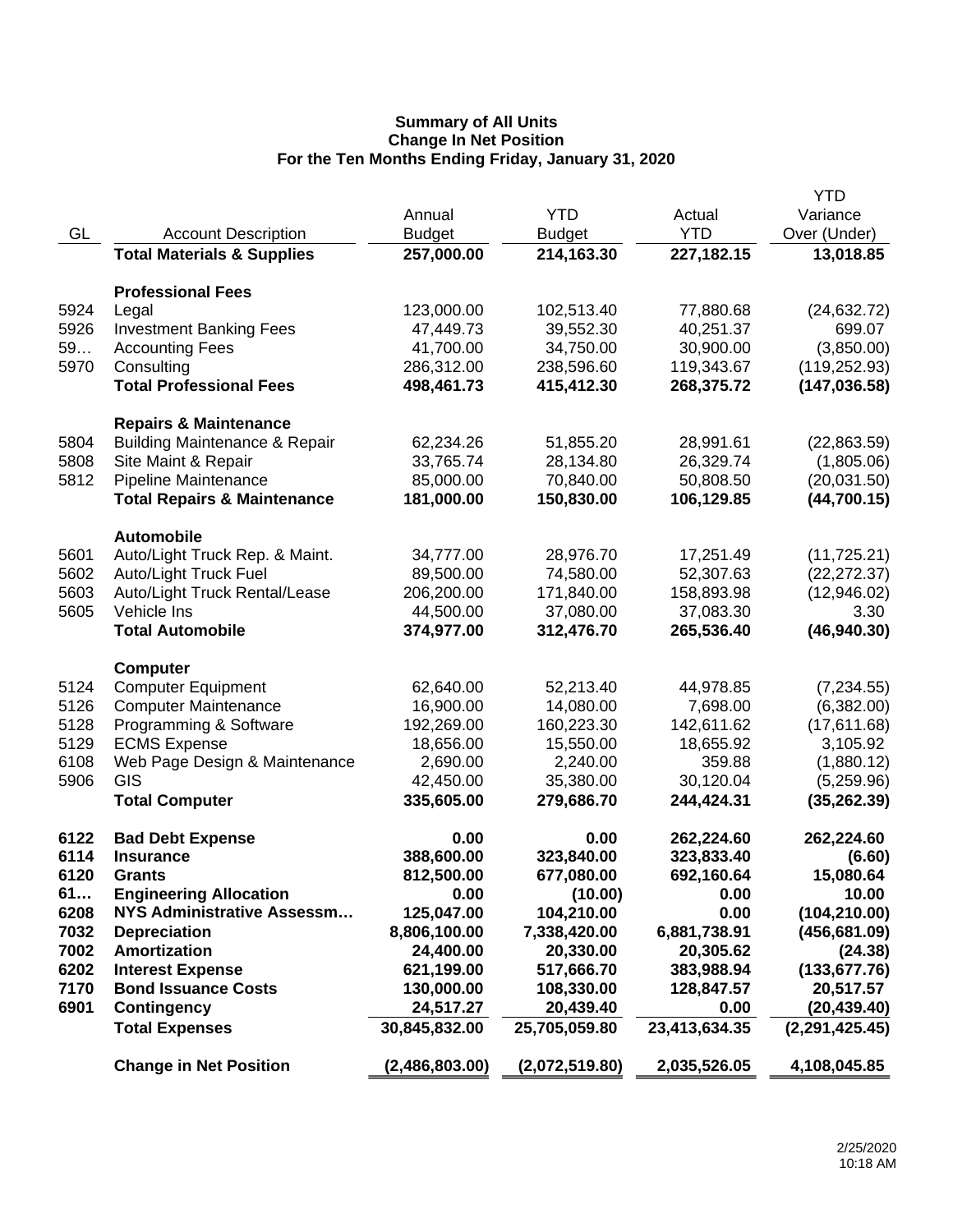# **Administration Change In Net Position For the Ten Months Ending Friday, January 31, 2020**

| GL       | <b>Account Description</b>                  | Annual<br><b>Budget</b> | <b>YTD</b><br><b>Budget</b> | Actual<br><b>YTD</b> | <b>YTD</b><br>Variance<br>Over (Under) |
|----------|---------------------------------------------|-------------------------|-----------------------------|----------------------|----------------------------------------|
|          | <b>Grant Revenue</b>                        |                         |                             |                      |                                        |
| 4183     | <b>NY State Grants</b>                      | \$10,000.00             | \$8,330.00                  | \$8,916.25           | \$586.25                               |
|          | <b>Total Grant Revenue</b>                  | 10,000.00               | 8,330.00                    | 8,916.25             | 586.25                                 |
|          | <b>Other Income</b>                         |                         |                             |                      |                                        |
| 4164     | Miscellaneous                               | 172,900.00              | 144,080.00                  | 158,894.05           | 14,814.05                              |
|          | <b>Total Other Income</b>                   | 172,900.00              | 144,080.00                  | 158,894.05           | 14,814.05                              |
| 4201     | <b>Gain on Sale of Assets</b>               | 28,000.00               | 23,330.00                   | 34,266.40            | 10,936.40                              |
|          | <b>Interest Income</b>                      |                         |                             |                      |                                        |
| 4102     | Investment Interest Income                  | 313,200.00              | 261,000.00                  | 240,520.24           | (20, 479.76)                           |
| 42       | Mark to Market Adjustment                   | 0.00                    | 0.00                        | 106,837.68           | 106,837.68                             |
|          | <b>Total Interest Income</b>                | 313,200.00              | 261,000.00                  | 347,357.92           | 86,357.92                              |
|          | <b>Total Income</b>                         | 524,100.00              | 436,740.00                  | 549,434.62           | 112,694.62                             |
|          | <b>Salaries</b>                             |                         |                             |                      |                                        |
| 50       | <b>Administrative Wages</b>                 | 1,116,610.00            | 930,510.00                  | 905,143.14           | (25, 366.86)                           |
| 50       | WQ Wages                                    | 0.00                    | 0.00                        | 813.03               | 813.03                                 |
| 50       | Overtime Wages                              | 0.00                    | 0.00                        | 831.63               | 831.63                                 |
|          | <b>Total Salaries</b>                       | 1,116,610.00            | 930,510.00                  | 906,787.80           | (23, 722.20)                           |
|          | <b>Fringe Benefits</b>                      |                         |                             |                      |                                        |
| 50       | <b>FICA Expense</b>                         | 85,421.00               | 71,180.00                   | 62,661.05            | (8,518.95)                             |
| 50       | <b>Pension Expense</b>                      | 156,928.00              | 130,770.00                  | 130,322.37           | (447.63)                               |
| 50       | Health Insurance                            | 115,730.00              | 96,440.00                   | 95,981.13            | (458.87)                               |
| 50       | Retiree Health Insurance                    | 56,380.00               | 46,980.00                   | 47,575.27            | 595.27                                 |
| 50<br>50 | <b>Workers Comp</b>                         | 2,094.00<br>965.00      | 1,750.00                    | 3,190.44<br>804.20   | 1,440.44<br>4.20                       |
| 5036     | <b>Disability Insurance</b><br>Unemployment | 10,000.00               | 800.00<br>8,330.00          | 0.00                 | (8,330.00)                             |
| 50       | Post Retire Overhead                        | 76,231.00               | 63,530.00                   | 59,113.56            | (4, 416.44)                            |
| 5051     | Benefit Admin. Fees                         | 10,000.00               | 8,330.00                    | 7,788.55             | (541.45)                               |
| 5054     | <b>Employee Physicals &amp; Screening</b>   | 875.00                  | 730.00                      | 529.25               | (200.75)                               |
|          | <b>Total Fringe Benefits</b>                | 514,624.00              | 428,840.00                  | 407,965.82           | (20, 874.18)                           |
|          | <b>Operations &amp; Maintenance</b>         |                         |                             |                      |                                        |
| 5134     | <b>Maintenance Contracts</b>                | 3,692.00                | 3,080.00                    | 1,390.38             | (1,689.62)                             |
| 5403     | <b>Safety Equipment &amp; Supplies</b>      | 7,500.00                | 6,250.00                    | 3,400.49             | (2,849.51)                             |
| 6106     | <b>Annual Report</b>                        | 5,000.00                | 4,170.00                    | 0.00                 | (4, 170.00)                            |
|          | Total O & M                                 | 16,192.00               | 13,500.00                   | 4,790.87             | (8,709.13)                             |
|          |                                             |                         |                             |                      |                                        |
|          | <b>Office &amp; Administrative</b>          |                         |                             |                      |                                        |
| 5053     | Misc Employee Costs                         | 5,670.00                | 4,730.00                    | 4,592.61             | (137.39)                               |
| 5102     | <b>Office Rent</b>                          | 74,249.00               | 61,870.00                   | 61,194.30            | (675.70)                               |
| 5104     | <b>Office Supplies</b>                      | 10,000.00               | 8,330.00                    | 5,727.41             | (2,602.59)                             |
| 5110     | Postage & Shipping                          | 6,000.00                | 5,000.00                    | 4,656.72             | (343.28)                               |
|          |                                             |                         |                             |                      | 2/25/2020<br>10:18 AM                  |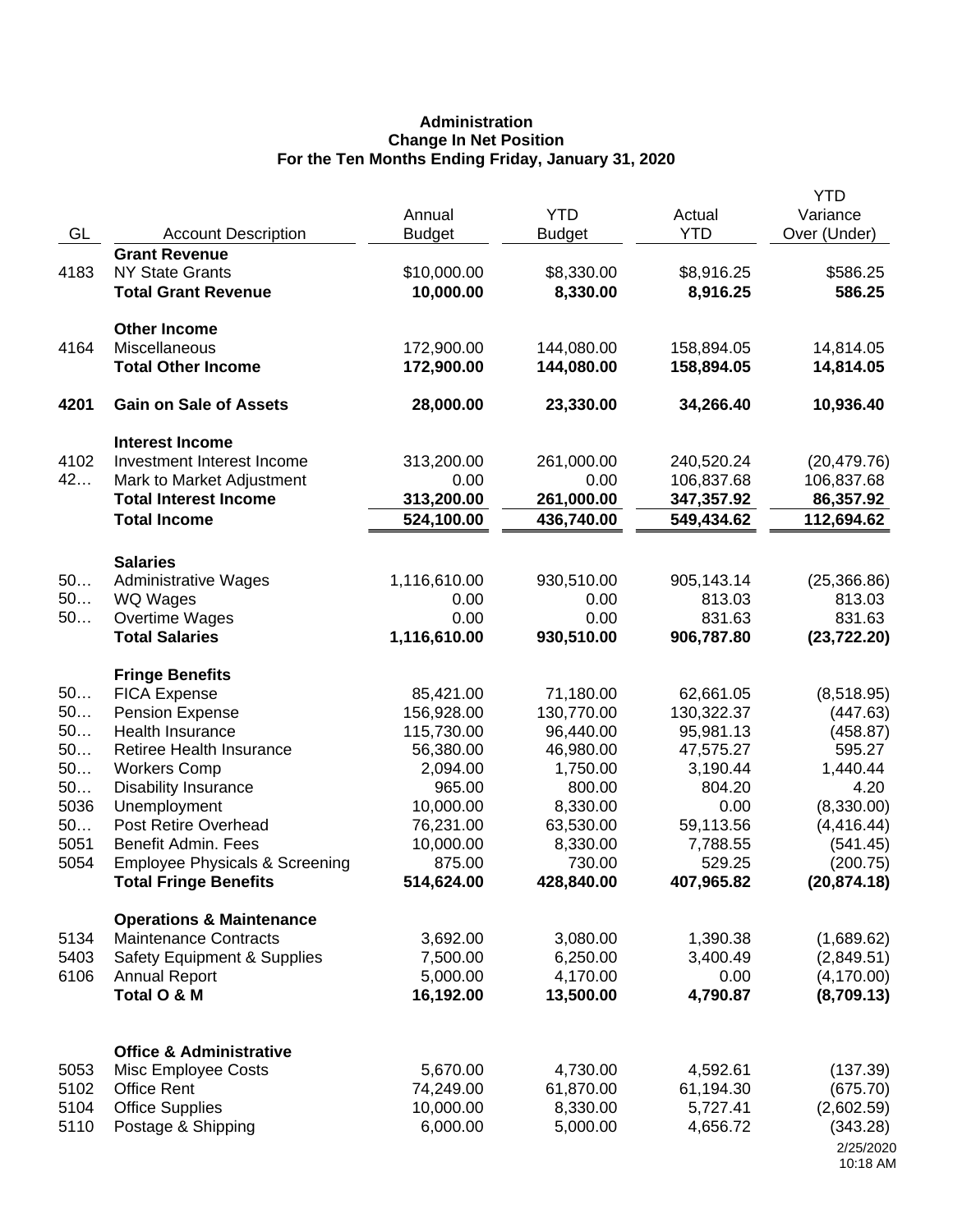# **Administration Change In Net Position For the Ten Months Ending Friday, January 31, 2020**

|      |                                     |                |                |                | <b>YTD</b>   |
|------|-------------------------------------|----------------|----------------|----------------|--------------|
|      |                                     | Annual         | <b>YTD</b>     | Actual         | Variance     |
| GL   | <b>Account Description</b>          | <b>Budget</b>  | <b>Budget</b>  | <b>YTD</b>     | Over (Under) |
| 5112 | Telephone                           | 3,700.00       | 3,083.30       | 2,899.10       | (184.20)     |
| 5114 | <b>Cellular Services</b>            | 4,000.00       | 3,330.00       | 3,173.93       | (156.07)     |
| 5118 | <b>Other Communications</b>         | 10,000.00      | 8,330.00       | 6,590.77       | (1,739.23)   |
| 5120 | Dues & Subscriptions                | 5,000.00       | 4,170.00       | 4,307.28       | 137.28       |
| 5122 | Public Info & Advertising           | 4,000.00       | 3,330.00       | 3,444.67       | 114.67       |
| 5123 | <b>Promotional Materials</b>        | 3,000.00       | 2,500.00       | 2,172.01       | (327.99)     |
| 5130 | <b>Office Equipment</b>             | 2,500.00       | 2,080.00       | 403.95         | (1,676.05)   |
| 5170 | <b>Other Office Expenses</b>        | 2,670.00       | 2,230.00       | 985.10         | (1,244.90)   |
| 5173 | <b>Credit Card Processing Fees</b>  | 1,200.00       | 1,000.00       | 540.49         | (459.51)     |
| 5202 | Employee Mileage Reimburse          | 6,000.00       | 5,000.00       | 4,545.22       | (454.78)     |
| 5204 | Empl. Meals & Incidental            | 2,150.00       | 1,790.00       | 1,697.23       | (92.77)      |
| 5206 | Empl. Lodging                       | 3,700.00       | 3,080.00       | 3,135.60       | 55.60        |
| 5270 | <b>Travel &amp; Meeting Expense</b> | 2,850.00       | 2,380.00       | 2,664.83       | 284.83       |
| 5370 | Training & Development              | 13,000.00      | 10,830.00      | 11,432.85      | 602.85       |
| 5402 | <b>Employee Uniforms</b>            | 1,350.00       | 1,130.00       | 138.09         | (991.91)     |
| 5508 | <b>Cleaning Services</b>            | 5,000.00       | 4,170.00       | 2,800.00       | (1,370.00)   |
| 6102 | Board Member Travel & Expen         | 1,750.00       | 1,460.00       | 581.84         | (878.16)     |
| 6104 | Sponsorships                        | 9,000.00       | 7,500.00       | 7,982.00       | 482.00       |
|      | <b>Total Office &amp; Admin</b>     | 176,789.00     | 147,323.30     | 135,666.00     | (11, 657.30) |
|      | <b>Professional Fees</b>            |                |                |                |              |
| 5924 | Legal                               | 30,000.00      | 25,000.00      | 22,132.20      | (2,867.80)   |
| 5926 | <b>Investment Banking Fees</b>      | 8,900.00       | 7,420.00       | 7,334.96       | (85.04)      |
| 59   | <b>Accounting Fees</b>              | 41,700.00      | 34,750.00      | 30,900.00      | (3,850.00)   |
| 5970 | Consulting                          | 10,162.00      | 8,465.00       | 8,825.00       | 360.00       |
|      | <b>Total Professional Fees</b>      | 90,762.00      | 75,635.00      | 69,192.16      | (6, 442.84)  |
|      | <b>Automobile</b>                   |                |                |                |              |
| 5601 | Auto/Light Truck Rep. & Maint.      | 1,000.00       | 830.00         | 611.28         | (218.72)     |
| 5602 | Auto/Light Truck Fuel               | 1,500.00       | 1,250.00       | 119.98         | (1, 130.02)  |
|      | <b>Total Automobile</b>             | 2,500.00       | 2,080.00       | 731.26         | (1, 348.74)  |
|      | <b>Computer</b>                     |                |                |                |              |
| 5124 | <b>Computer Equipment</b>           | 25,640.00      | 21,370.00      | 23,901.19      | 2,531.19     |
| 5126 | <b>Computer Maintenance</b>         | 16,900.00      | 14,080.00      | 7,698.00       | (6,382.00)   |
| 5128 | Programming & Software              | 122,606.00     | 102,170.00     | 87,272.80      | (14, 897.20) |
| 5129 | <b>ECMS Expense</b>                 | 18,656.00      | 15,550.00      | 18,655.92      | 3,105.92     |
| 6108 | Web Page Design & Maintenance       | 2,690.00       | 2,240.00       | 359.88         | (1,880.12)   |
|      | <b>Total Computer</b>               | 186,492.00     | 155,410.00     | 137,887.79     | (17, 522.21) |
| 6114 | <b>Insurance</b>                    | 17,800.00      | 14,830.00      | 14,833.30      | 3.30         |
| 61   | <b>Admin Allocation</b>             | (1,995,799.00) | (1,663,170.00) | (1,638,645.16) | 24,524.84    |
| 7032 | <b>Depreciation</b>                 | 255,800.00     | 213,170.00     | 204,889.32     | (8, 280.68)  |
| 6901 | <b>Contingency</b>                  | 19,808.00      | 16,511.70      | 0.00           | (16,511.70)  |
|      | <b>Total Expenses</b>               | 401,578.00     | 334,640.00     | 244,099.16     | (90, 540.84) |
|      | <b>Change in Net Position</b>       | 122,522.00     | 102,100.00     | 305,335.46     | 203,235.46   |
|      |                                     |                |                |                | O/2F/200     |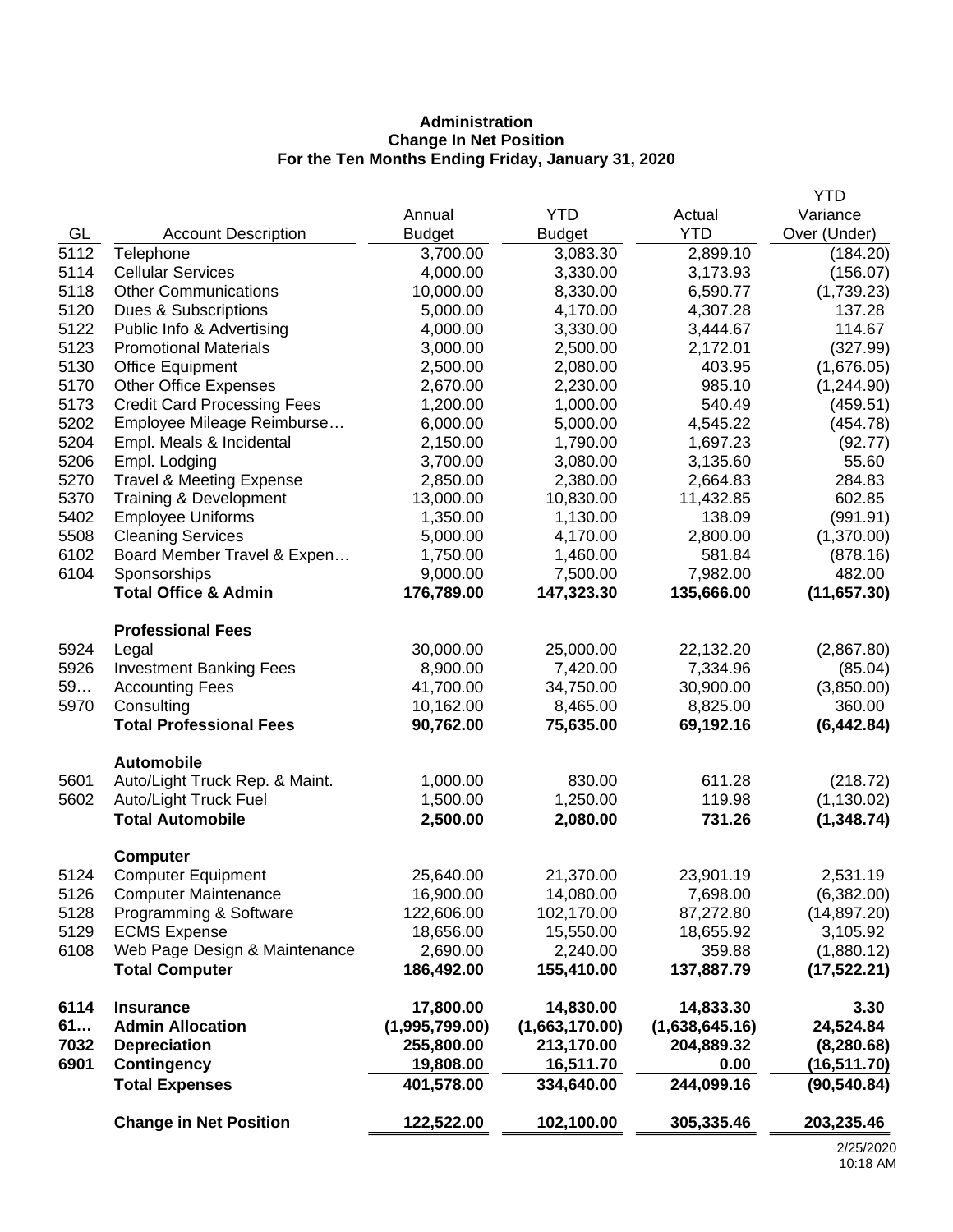|      |                                           |                |                |                | YTD           |
|------|-------------------------------------------|----------------|----------------|----------------|---------------|
|      |                                           | Annual         | <b>YTD</b>     | Actual         | Variance      |
| GL   | <b>Account Description</b>                | <b>Budget</b>  | <b>Budget</b>  | <b>YTD</b>     | Over (Under)  |
|      | <b>Customer Billings</b>                  |                |                |                |               |
| 4001 | <b>Customer Billings</b>                  | \$7,331,188.00 | \$6,109,320.00 | \$6,215,520.16 | \$106,200.16  |
| 4006 | Replacement Reserve Tip Inco              | 537,188.00     | 447,660.00     | 440,526.32     | (7, 133.68)   |
| 4008 | Closure Reserve Tip Income                | 477,500.00     | 397,920.00     | 391,578.94     | (6,341.06)    |
| 4012 | Capital Reserve Tip Income                | 477,500.00     | 397,920.00     | 391,578.94     | (6,341.06)    |
| 4013 | Landfill Gas Tip Income                   | 477,500.00     | 397,920.00     | 391,578.94     | (6,341.06)    |
|      | <b>Total Customer Billings</b>            | 9,300,876.00   | 7,750,740.00   | 7,830,783.30   | 80,043.30     |
|      | <b>Grant Revenue</b>                      |                |                |                |               |
| 4183 | <b>NY State Grants</b>                    | 120,000.00     | 100,000.00     | 0.00           | (100,000.00)  |
|      | <b>Total Grant Revenue</b>                | 120,000.00     | 100,000.00     | 0.00           | (100,000.00)  |
|      | <b>Other Income</b>                       |                |                |                |               |
| 4164 | Miscellaneous                             | 15,000.00      | 12,500.00      | 36,443.98      | 23,943.98     |
| 4166 | <b>LFGTE Revenue</b>                      | 582,330.00     | 485,280.00     | 568,120.40     | 82,840.40     |
|      | <b>Total Other Income</b>                 | 597,330.00     | 497,780.00     | 604,564.38     | 106,784.38    |
| 4201 | <b>Gain on Sale of Assets</b>             | 15,000.00      | 12,500.00      | 47,025.00      | 34,525.00     |
|      | <b>Interest Income</b>                    |                |                |                |               |
| 41   | <b>Trustee Interest</b>                   | 147,140.00     | 122,620.00     | 318,015.41     | 195,395.41    |
| 4108 | Reserve Interest                          | 116,222.00     | 96,850.00      | 105,920.66     | 9,070.66      |
| 4116 | Replace Reserve Interest Income           | 124,514.00     | 103,760.00     | 107,624.93     | 3,864.93      |
| 4118 | <b>Closure Reserve Interest Income</b>    | 188,360.00     | 156,970.00     | 154,846.50     | (2, 123.50)   |
| 4119 | Post Close Interest Income                | 142,096.00     | 118,410.00     | 136,181.79     | 17,771.79     |
| 4120 | Wetlands Mitigation Interest Inc          | 41,092.00      | 34,240.00      | 34,206.93      | (33.07)       |
| 42   | Mark to Market Adjustment                 | 0.00           | 0.00           | 422,592.03     | 422,592.03    |
|      | <b>Total Interest Income</b>              | 759,424.00     | 632,850.00     | 1,279,388.25   | 646,538.25    |
|      | <b>Total Income</b>                       | 10,792,630.00  | 8,993,870.00   | 9,761,760.93   | 767,890.93    |
|      | <b>Salaries</b>                           |                |                |                |               |
| 50   | <b>Engineering Wages</b>                  | 101,488.00     | 84,570.00      | 37,137.68      | (47, 432.32)  |
| 50   | <b>MMF Wages</b>                          | 1,495,022.00   | 1,245,850.00   | 1,090,266.69   | (155, 583.31) |
| 50   | Overtime Wages                            | 35,438.00      | 29,530.00      | 16,309.35      | (13, 220.65)  |
| 5005 | On-Call Stipend                           | 7,800.00       | 6,500.00       | 6,450.00       | (50.00)       |
|      | <b>Total Salaries</b>                     | 1,639,748.00   | 1,366,450.00   | 1,150,163.72   | (216, 286.28) |
|      | <b>Fringe Benefits</b>                    |                |                |                |               |
| 50   | <b>FICA Expense</b>                       | 125,397.00     | 104,500.00     | 83,771.91      | (20, 728.09)  |
| 50   | <b>Pension Expense</b>                    | 230,211.00     | 191,840.00     | 159,151.15     | (32,688.85)   |
| 50   | Health Insurance                          | 248,331.00     | 206,940.00     | 179,650.75     | (27, 289.25)  |
| 50   | <b>Workers Comp</b>                       | 113,726.00     | 94,770.00      | 88,587.13      | (6, 182.87)   |
| 50   | <b>Disability Insurance</b>               | 1,168.00       | 970.00         | 973.30         | 3.30          |
| 50   | Post Retire Overhead                      | 156,547.00     | 130,460.00     | 113,068.24     | (17, 391.76)  |
| 5054 | <b>Employee Physicals &amp; Screening</b> | 9,500.00       | 7,920.00       | 7,917.40       | (2.60)        |
|      | <b>Total Fringe Benefits</b>              | 884,880.00     | 737,400.00     | 633,119.88     | (104, 280.12) |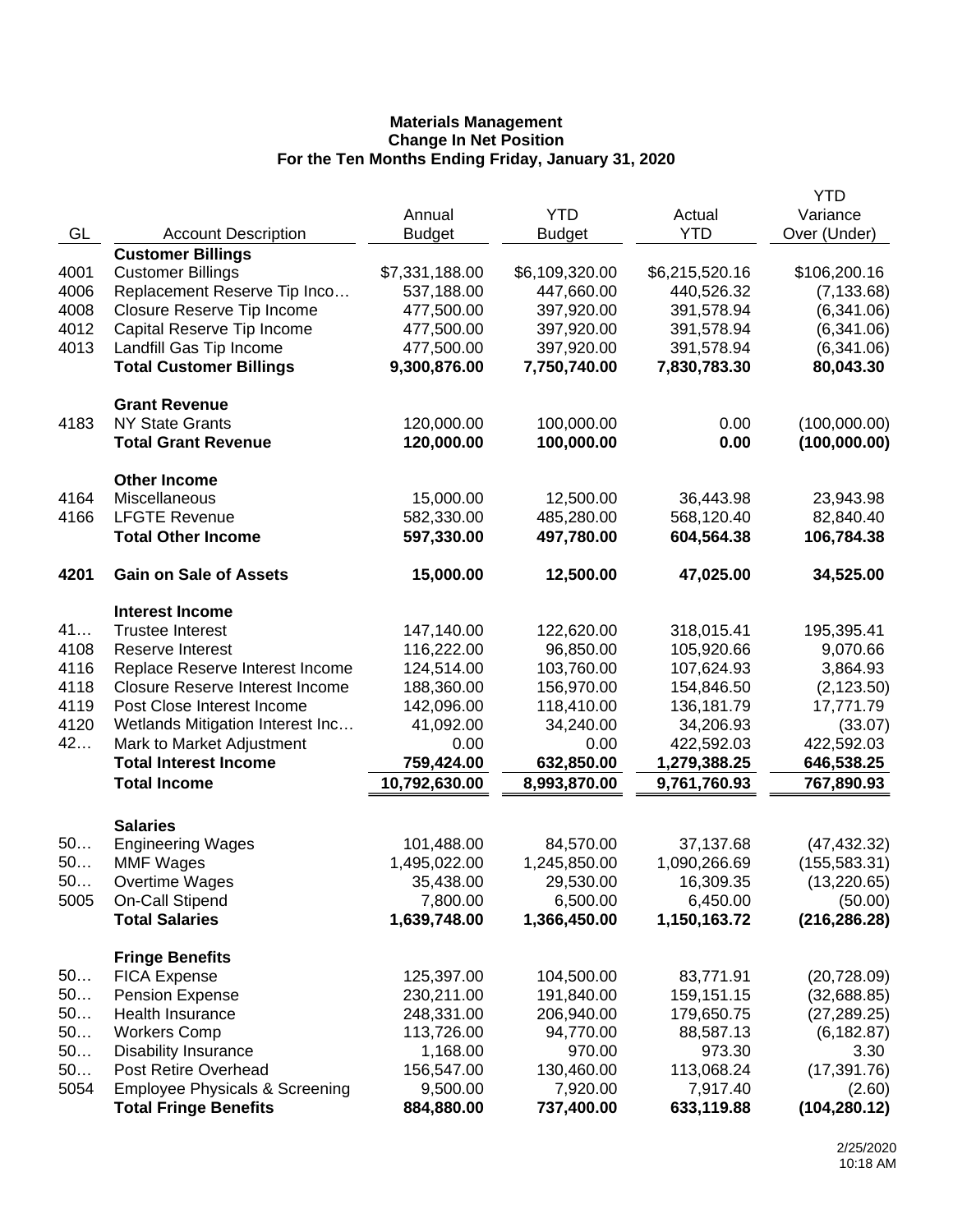|      |                                        |               |               |            | YTD          |
|------|----------------------------------------|---------------|---------------|------------|--------------|
|      |                                        | Annual        | <b>YTD</b>    | Actual     | Variance     |
| GL   | <b>Account Description</b>             | <b>Budget</b> | <b>Budget</b> | <b>YTD</b> | Over (Under) |
|      | <b>Operations &amp; Maintenance</b>    |               |               |            |              |
| 5062 | Third Party Temporary - O&M            | 36,000.00     | 30,000.00     | 34,482.48  | 4,482.48     |
| 5403 | <b>Safety Equipment &amp; Supplies</b> | 14,000.00     | 11,670.00     | 7,978.72   | (3,691.28)   |
| 5702 | Large Parts                            | 95,000.00     | 79,170.00     | 73,427.63  | (5,742.37)   |
| 5703 | <b>Small Equipment</b>                 | 30,000.00     | 25,000.00     | 11,401.46  | (13,598.54)  |
| 5704 | O&M Supplies                           | 20,000.00     | 16,670.00     | 11,143.78  | (5,526.22)   |
| 5708 | <b>Fuels</b>                           | 248,000.00    | 206,670.00    | 181,702.83 | (24, 967.17) |
| 5710 | Lubricants                             | 20,000.00     | 16,670.00     | 8,946.16   | (7,723.84)   |
| 5712 | Purchased Maintenance & Repair         | 90,000.00     | 74,996.70     | 82,424.01  | 7,427.31     |
| 5716 | <b>Equipment Rental</b>                | 10,000.00     | 8,330.00      | 6,329.10   | (2,000.90)   |
| 5718 | <b>Tires</b>                           | 46,000.00     | 38,330.00     | 30,356.96  | (7,973.04)   |
| 5770 | Other Tool, Equip & O&M                | 2,500.00      | 2,080.00      | 2,499.61   | 419.61       |
| 5815 | Chemicals                              | 20,000.00     | 16,670.00     | 7,788.44   | (8,881.56)   |
| 5820 | <b>LFG Maintenance</b>                 | 75,000.00     | 62,500.00     | 55,907.08  | (6, 592.92)  |
| 5932 | <b>Monitoring &amp; Testing</b>        | 123,900.00    | 103,246.70    | 89,105.64  | (14, 141.06) |
| 6008 | <b>Contract Hauling</b>                | 19,200.00     | 16,003.30     | 6,032.50   | (9,970.80)   |
|      | Total O & M                            | 849,600.00    | 708,006.70    | 609,526.40 | (98, 480.30) |
|      | <b>Recycling Transfer Station</b>      |               |               |            |              |
| 50   | <b>Material Reprocessing Wages</b>     | 86,757.00     | 72,300.00     | 51,542.40  | (20, 757.60) |
| 50   | <b>Material Reprocessing OT</b>        | 0.00          | 0.00          | 352.44     | 352.44       |
| 50   | <b>FICA Expense</b>                    | 6,637.00      | 5,530.00      | 3,837.85   | (1,692.15)   |
| 50   | <b>Pension Expense</b>                 | 8,068.00      | 6,720.00      | 4,492.36   | (2,227.64)   |
| 50   | Health Insurance                       | 23,120.00     | 19,270.00     | 11,012.28  | (8,257.72)   |
| 50   | <b>Workers Comp</b>                    | 9,552.00      | 7,960.00      | 6,070.85   | (1,889.15)   |
| 50   | <b>Disability Insurance</b>            | 49.00         | 40.00         | 0.00       | (40.00)      |
| 50   | Post Retire Overhead                   | 11,040.00     | 9,200.00      | 6,911.00   | (2,289.00)   |
| 6300 | RTS -Safety Equipment & Sup            | 2,350.00      | 1,963.30      | 1,621.19   | (342.11)     |
| 6305 | RTS - Large Parts                      | 15,000.00     | 12,500.00     | 164.30     | (12, 335.70) |
| 6310 | RTS - Small Equipment                  | 6,755.00      | 5,631.70      | 368.47     | (5,263.23)   |
| 6315 | RTS - O&M Supplies                     | 14,000.00     | 11,670.00     | 10,155.51  | (1,514.49)   |
| 6320 | RTS - Fuels                            | 3,500.00      | 2,920.00      | 1,448.59   | (1,471.41)   |
| 6325 | RTS - Purchased Maintenance            | 7,500.00      | 6,250.00      | 1,065.82   | (5, 184.18)  |
| 6330 | RTS - Contract Hauling                 | 144,000.00    | 120,003.40    | 0.00       | (120,003.40) |
| 6335 | RTS - Office Supplies                  | 250.00        | 210.00        | 128.62     | (81.38)      |
| 6340 | RTS - Cellular Services                | 1,020.00      | 850.00        | 0.00       | (850.00)     |
| 6345 | RTS - Other Communications             | 2,400.00      | 2,000.00      | 0.00       | (2,000.00)   |
| 6350 | RTS - Office Equipment Mainte          | 500.00        | 420.00        | 0.00       | (420.00)     |
| 6355 | RTS - Employee Mileage Reim            | 150.00        | 130.00        | 0.00       | (130.00)     |
| 6360 | RTS - Employee Uniforms                | 400.00        | 338.30        | 233.20     | (105.10)     |
| 6365 | RTS - Gas & Electric                   | 5,000.00      | 4,170.00      | 2,339.00   | (1,831.00)   |
| 6370 | RTS - Propane                          | 5,000.00      | 4,163.30      | 3,280.61   | (882.69)     |
| 6375 | RTS - Building Supplies                | 2,000.00      | 1,663.30      | 721.88     | (941.42)     |
| 6380 | RTS - Site Supplies                    | 2,000.00      | 1,663.30      | 706.59     | (956.71)     |
| 6385 | RTS - Building Maintenance &           | 2,500.00      | 2,083.30      | 1,324.17   | (759.13)     |
| 6390 | RTS - Site Maintenance & Repair        | 4,000.00      | 3,330.00      | 1,914.84   | (1,415.16)   |
| 6395 | RTS - Auto/Light Truck Rep. &          | 1,000.00      | 836.70        | 450.00     | (386.70)     |
|      |                                        |               |               |            |              |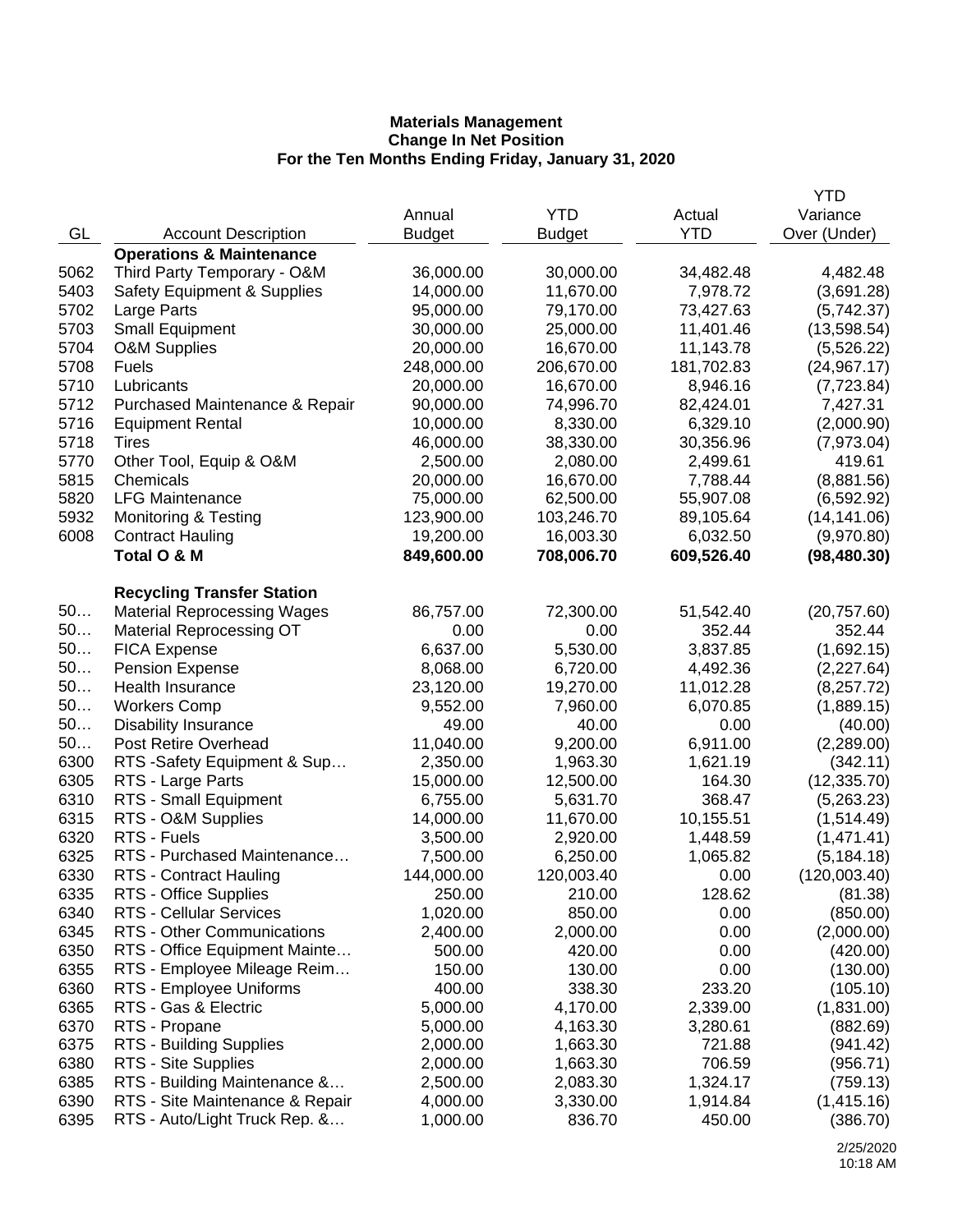|      |                                          |               |               |            | <b>YTD</b>    |
|------|------------------------------------------|---------------|---------------|------------|---------------|
|      |                                          | Annual        | <b>YTD</b>    | Actual     | Variance      |
| GL   | <b>Account Description</b>               | <b>Budget</b> | <b>Budget</b> | <b>YTD</b> | Over (Under)  |
| 6400 | RTS - Auto/Light Truck Fuel              | 1,500.00      | 1,250.00      | 0.00       | (1,250.00)    |
| 6410 | RTS - Programming & Software             | 5,000.00      | 4,170.00      | 0.00       | (4, 170.00)   |
|      | <b>Total Recycling Transfer Stati</b>    | 371,048.00    | 309,236.60    | 110,141.97 | (199, 094.63) |
|      | <b>Waste Diversion</b>                   |               |               |            |               |
| 5125 | <b>Promotional Materials - RRR</b>       | 75,000.00     | 62,500.00     | 42,223.18  | (20, 276.82)  |
| 6009 | <b>Household Hazardous Waste</b>         | 70,000.00     | 58,330.00     | 66,377.50  | 8,047.50      |
| 6011 | Recycling Incentive                      | 67,755.00     | 56,460.00     | 50,712.85  | (5,747.15)    |
| 6012 | Recycling Incentive-County Ca            | 600,000.00    | 500,000.00    | 337,679.93 | (162, 320.07) |
| 6013 | <b>CRT Recycling</b>                     | 115,000.00    | 95,830.00     | 92,590.03  | (3,239.97)    |
| 6015 | Ag Plastics Recycling                    | 5,000.00      | 4,163.30      | 0.00       | (4, 163.30)   |
| 6017 | <b>Book Debinding</b>                    | 7,500.00      | 6,250.00      | 5,139.71   | (1, 110.29)   |
| 6018 | <b>Mattress Recycling - All Counties</b> | 180,000.00    | 150,003.30    | 138,280.00 | (11, 723.30)  |
| 6020 | <b>Waste Audit</b>                       | 35,000.00     | 29,170.00     | 34,000.00  | 4,830.00      |
| 6021 | <b>Regional Tire Recycling</b>           | 70,000.00     | 58,333.30     | 43,769.04  | (14, 564.26)  |
|      | <b>Total Waste Diversion</b>             | 1,225,255.00  | 1,021,039.90  | 810,772.24 | (210, 267.66) |
| 6002 | <b>Sewage Treatment</b>                  | 398,443.00    | 332,040.00    | 290,754.38 | (41, 285.62)  |
| 60   | <b>Closure &amp; Post Closure Care</b>   | 807,956.00    | 673,300.00    | 888,776.74 | 215,476.74    |
| 6006 | <b>Host Community Benefits</b>           | 813,373.00    | 677,810.00    | 665,993.41 | (11, 816.59)  |
| 6007 | <b>LFGTE Revenue Sharing</b>             | 10,000.00     | 8,330.00      | 0.00       | (8,330.00)    |
|      | <b>Office &amp; Administrative</b>       |               |               |            |               |
| 5053 | Misc Employee Costs                      | 1,000.00      | 830.00        | 549.49     | (280.51)      |
| 5104 | <b>Office Supplies</b>                   | 5,000.00      | 4,170.00      | 1,191.29   | (2,978.71)    |
| 5112 | Telephone                                | 7,640.00      | 6,370.00      | 6,082.99   | (287.01)      |
| 5114 | <b>Cellular Services</b>                 | 9,100.00      | 7,580.00      | 5,241.81   | (2,338.19)    |
| 5120 | Dues & Subscriptions                     | 3,000.00      | 2,500.00      | 1,176.49   | (1,323.51)    |
| 5122 | Public Info & Advertising                | 2,500.00      | 2,080.00      | 1,333.72   | (746.28)      |
| 5123 | <b>Promotional Materials</b>             | 8,000.00      | 6,670.00      | 5,187.79   | (1,482.21)    |
| 5130 | <b>Office Equipment</b>                  | 1,000.00      | 830.00        | 210.67     | (619.33)      |
| 5132 | <b>Office Equip Maintenance</b>          | 1,200.00      | 1,000.00      | 0.00       | (1,000.00)    |
| 5202 | Employee Mileage Reimburse               | 5,000.00      | 4,170.00      | 821.51     | (3,348.49)    |
| 5204 | Empl. Meals & Incidental                 | 1,800.00      | 1,500.00      | 35.47      | (1,464.53)    |
| 5206 | Empl. Lodging                            | 4,800.00      | 4,000.00      | 1,777.00   | (2,223.00)    |
| 5270 | <b>Travel &amp; Meeting Expense</b>      | 750.00        | 630.00        | 0.00       | (630.00)      |
| 5312 | <b>Continuing Education</b>              | 1,460.00      | 1,216.70      | 0.00       | (1,216.70)    |
| 5370 | Training & Development                   | 8,000.00      | 6,670.00      | 1,915.41   | (4,754.59)    |
| 5402 | <b>Employee Uniforms</b>                 | 20,100.00     | 16,750.00     | 11,997.48  | (4,752.52)    |
| 5508 | <b>Cleaning Services</b>                 | 10,000.00     | 8,330.00      | 6,880.00   | (1,450.00)    |
| 6210 | <b>Trustee Fees</b>                      | 8,500.00      | 7,080.00      | 3,500.00   | (3,580.00)    |
|      | <b>Total Office &amp; Admin</b>          | 98,850.00     | 82,376.70     | 47,901.12  | (34, 475.58)  |
|      | <b>Utilities</b>                         |               |               |            |               |
| 5802 | Gas & Electric                           | 40,000.00     | 33,330.00     | 28,178.88  | (5, 151.12)   |
| 5803 | Propane                                  | 25,000.00     | 20,830.00     | 10,790.14  | (10,039.86)   |
|      | <b>Total Utilities</b>                   | 65,000.00     | 54,160.00     | 38,969.02  | (15, 190.98)  |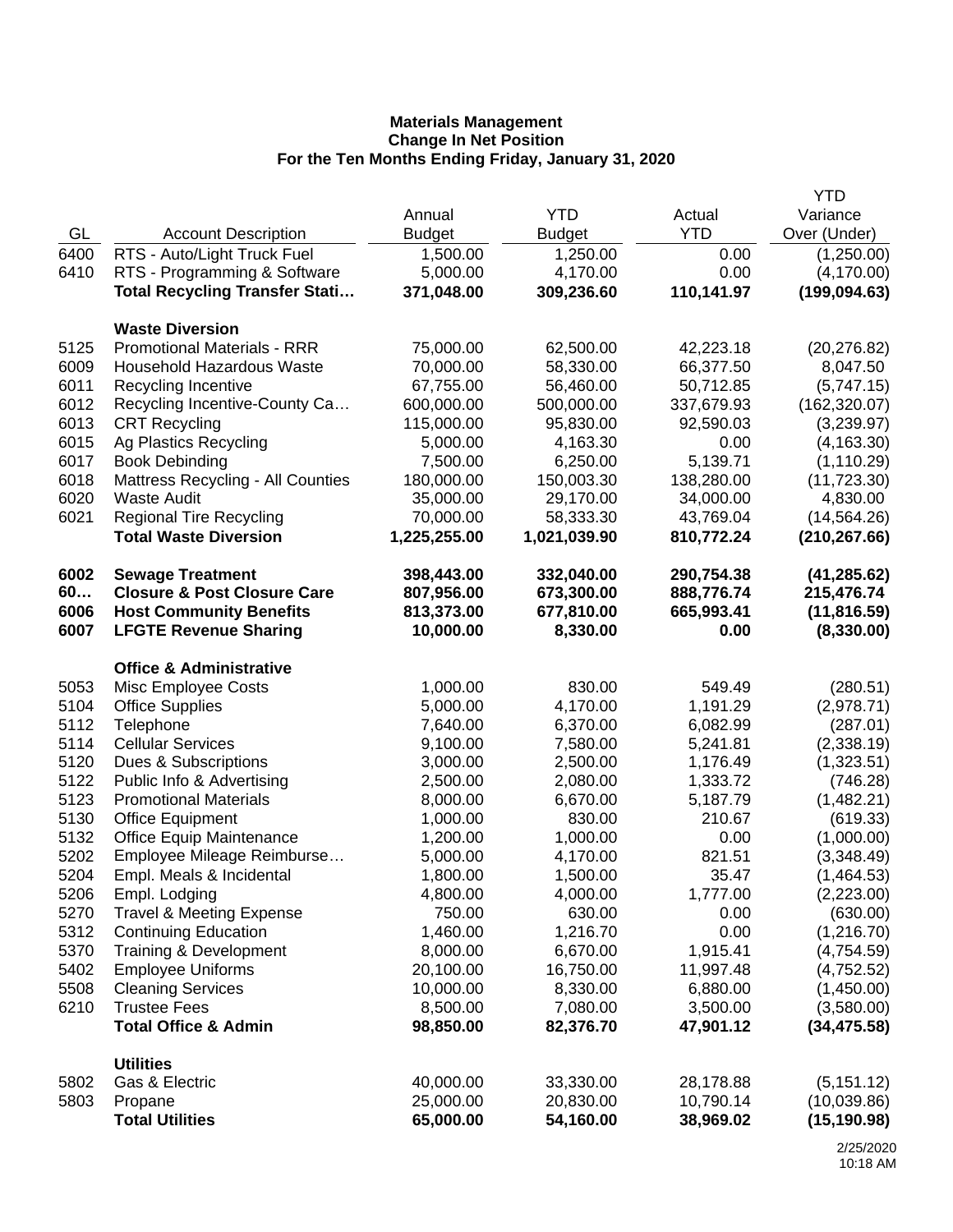|      |                                          |                |                  |               | YTD            |
|------|------------------------------------------|----------------|------------------|---------------|----------------|
|      |                                          | Annual         | <b>YTD</b>       | Actual        | Variance       |
| GL   | <b>Account Description</b>               | <b>Budget</b>  | <b>Budget</b>    | <b>YTD</b>    | Over (Under)   |
|      | <b>Materials &amp; Supplies</b>          |                |                  |               |                |
| 5806 | <b>Building Supplies</b>                 | 7,000.00       | 5,830.00         | 2,697.61      | (3, 132.39)    |
| 5810 | <b>Site Supplies</b>                     | 20,000.00      | 16,663.30        | 11,609.02     | (5,054.28)     |
| 5824 | Sand, Gravel & Stone                     | 200,000.00     | 166,670.00       | 185,612.62    | 18,942.62      |
| 5826 | Seed & Mulch                             | 30,000.00      | 25,000.00        | 27,262.90     | 2,262.90       |
|      | <b>Total Materials &amp; Supplies</b>    | 257,000.00     | 214,163.30       | 227,182.15    | 13,018.85      |
|      |                                          |                |                  |               |                |
|      | <b>Professional Fees</b>                 |                |                  |               |                |
| 5924 | Legal                                    | 5,500.00       | 4,580.00         | 2,550.00      | (2,030.00)     |
| 5926 | <b>Investment Banking Fees</b>           | 18,034.00      | 15,030.00        | 14,974.87     | (55.13)        |
| 5970 | Consulting                               | 3,500.00       | 2,920.00         | 135.00        | (2,785.00)     |
|      | <b>Total Professional Fees</b>           | 27,034.00      | 22,530.00        | 17,659.87     | (4,870.13)     |
|      | <b>Repairs &amp; Maintenance</b>         |                |                  |               |                |
| 5804 | <b>Building Maintenance &amp; Repair</b> | 25,000.00      | 20,830.00        | 6,004.07      | (14, 825.93)   |
|      | <b>Total Repairs &amp; Maintenance</b>   | 25,000.00      | 20,830.00        | 6,004.07      | (14, 825.93)   |
|      |                                          |                |                  |               |                |
|      | <b>Automobile</b>                        |                |                  |               |                |
| 5603 | Auto/Light Truck Rental/Lease            | 23,400.00      | 19,500.00        | 20,533.30     | 1,033.30       |
|      | <b>Total Automobile</b>                  | 23,400.00      | 19,500.00        | 20,533.30     | 1,033.30       |
|      | <b>Computer</b>                          |                |                  |               |                |
| 5124 | <b>Computer Equipment</b>                | 8,300.00       | 6,920.00         | 5,131.54      | (1,788.46)     |
| 5128 | Programming & Software                   | 5,040.00       | 4,203.30         | 5,039.84      | 836.54         |
|      | <b>Total Computer</b>                    | 13,340.00      | 11,123.30        | 10,171.38     | (951.92)       |
|      |                                          |                |                  |               |                |
| 6114 | <b>Insurance</b>                         | 146,000.00     | 121,670.00       | 121,666.70    | (3.30)         |
| 61   | <b>Admin Allocation</b>                  | 769,515.00     | 641,260.00       | 631,697.72    | (9, 562.28)    |
| 61   | <b>Engineering Allocation</b>            | 32,073.00      | 26,730.00        | 13,185.97     | (13, 544.03)   |
| 6208 | <b>NYS Administrative Assessm</b>        | 51,703.00      | 43,090.00        | 0.00          | (43,090.00)    |
| 7032 | <b>Depreciation</b>                      | 4,162,900.00   | 3,469,080.00     | 3,314,946.79  | (154, 133.21)  |
| 6202 | <b>Interest Expense</b>                  | 555,297.00     | 462,746.70       | 372,213.90    | (90, 532.80)   |
| 7170 | <b>Bond Issuance Costs</b>               | 130,000.00     | 108,330.00       | 128,847.57    | 20,517.57      |
|      | <b>Total Expenses</b>                    | 13,357,415.00  | 11,131,203.20    | 10,110,228.30 | (1,020,974.90) |
|      | <b>Change in Net Position</b>            | (2,564,785.00) | (2, 137, 333.20) | (348, 467.37) | 1,788,865.83   |
|      |                                          |                |                  |               |                |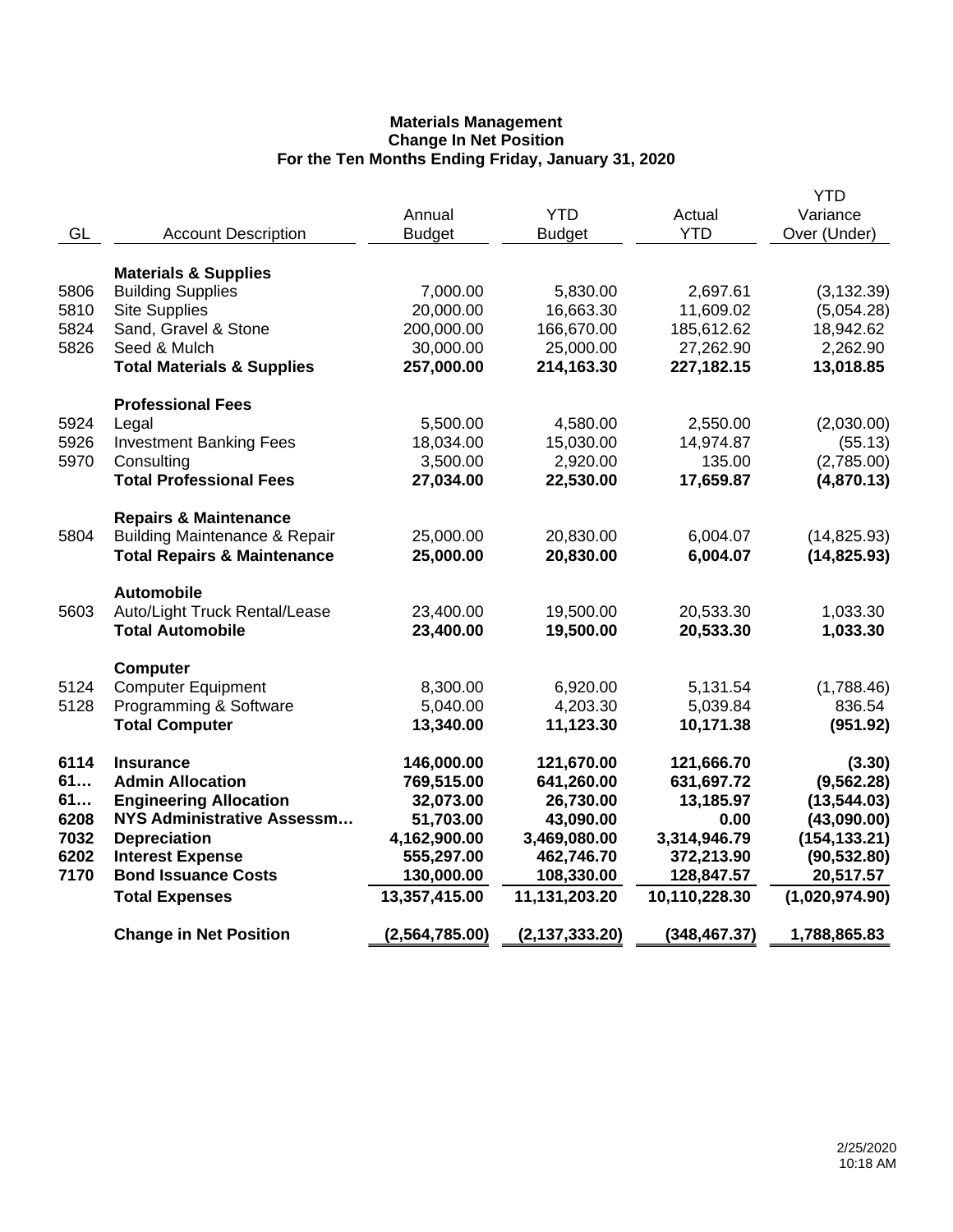## **Telecommunications Change In Net Position For the Ten Months Ending Friday, January 31, 2020**

|      |                                           |                |                |                | <b>YTD</b>   |
|------|-------------------------------------------|----------------|----------------|----------------|--------------|
|      |                                           | Annual         | <b>YTD</b>     | Actual         | Variance     |
| GL   | <b>Account Description</b>                | <b>Budget</b>  | <b>Budget</b>  | <b>YTD</b>     | Over (Under) |
|      | <b>Customer Billings</b>                  |                |                |                |              |
| 4001 | <b>Customer Billings</b>                  | \$5,782,654.00 | \$4,818,880.00 | \$4,892,783.80 | \$73,903.80  |
| 4004 | Dark Fiber Billings                       | 414,444.00     | 345,370.00     | 456,769.60     | 111,399.60   |
|      | <b>Total Customer Billings</b>            | 6,197,098.00   | 5,164,250.00   | 5,349,553.40   | 185,303.40   |
|      |                                           |                |                |                |              |
|      | <b>Other Income</b>                       |                |                |                |              |
| 4164 | Miscellaneous                             | 47,050.00      | 39,210.00      | 54,533.45      | 15,323.45    |
|      | <b>Total Other Income</b>                 | 47,050.00      | 39,210.00      | 54,533.45      | 15,323.45    |
|      |                                           |                |                |                |              |
|      | <b>Interest Income</b>                    |                |                |                |              |
| 4102 | Investment Interest Income                | 2,915.00       | 2,430.00       | 30,292.04      | 27,862.04    |
| 4108 | <b>Reserve Interest</b>                   | 160,193.00     | 133,490.00     | 197,561.83     | 64,071.83    |
| 42   | Mark to Market Adjustment                 | 0.00           | 0.00           | 116,798.49     | 116,798.49   |
|      | <b>Total Interest Income</b>              | 163,108.00     | 135,920.00     | 344,652.36     | 208,732.36   |
|      | <b>Total Income</b>                       | 6,407,256.00   | 5,339,380.00   | 5,748,739.21   | 409,359.21   |
|      |                                           |                |                |                |              |
|      | <b>Salaries</b>                           |                |                |                |              |
| 50   | <b>Engineering Wages</b>                  | 37,944.00      | 31,620.00      | 22,656.23      | (8,963.77)   |
| 50   | <b>Technology Wages</b>                   | 1,159,837.00   | 966,530.00     | 945,838.86     | (20, 691.14) |
| 50   | Overtime Wages                            | 2,350.00       | 1,960.00       | 2,376.15       | 416.15       |
|      | <b>Total Salaries</b>                     | 1,200,131.00   | 1,000,110.00   | 970,871.24     | (29, 238.76) |
|      |                                           |                |                |                |              |
|      | <b>Fringe Benefits</b>                    |                |                |                |              |
| 50   | <b>FICA Expense</b>                       | 91,631.00      | 76,360.00      | 73,304.76      | (3,055.24)   |
| 50   | <b>Pension Expense</b>                    | 174,617.00     | 145,510.00     | 129,786.68     | (15, 723.32) |
| 50   | Health Insurance                          | 111,155.00     | 92,630.00      | 69,076.19      | (23, 553.81) |
| 50   | Retiree Health Insurance                  | 0.00           | 0.00           | 114.00         | 114.00       |
| 50   | <b>Workers Comp</b>                       | 2,900.00       | 2,420.00       | 1,994.87       | (425.13)     |
| 50   | <b>Disability Insurance</b>               | 429.00         | 360.00         | 357.50         | (2.50)       |
| 50   | Post Retire Overhead                      | 72,036.00      | 60,030.00      | 59,109.36      | (920.64)     |
| 5054 | <b>Employee Physicals &amp; Screening</b> | 500.00         | 420.00         | 271.25         | (148.75)     |
|      | <b>Total Fringe Benefits</b>              | 453,268.00     | 377,730.00     | 334,014.61     | (43, 715.39) |
|      |                                           |                |                |                |              |
|      | <b>Operations &amp; Maintenance</b>       |                |                |                |              |
| 5062 | Third Party Temporary - O&M               | 5,500.00       | 4,580.00       | 0.00           | (4,580.00)   |
| 5133 | Equipment Maintenance Contr               | 325,000.00     | 270,830.00     | 243,425.70     | (27, 404.30) |
| 5134 | <b>Maintenance Contracts</b>              | 175,000.00     | 145,830.00     | 70,541.08      | (75, 288.92) |
| 5135 | <b>Underground Locating</b>               | 95,000.00      | 79,170.00      | 38,474.05      | (40,695.95)  |
| 5403 | <b>Safety Equipment &amp; Supplies</b>    | 900.00         | 750.00         | 244.00         | (506.00)     |
| 5704 | <b>O&amp;M Supplies</b>                   | 4,500.00       | 3,750.00       | 4,569.54       | 819.54       |
| 5712 | Purchased Maintenance & Repair            | 45,000.00      | 37,500.00      | 15,159.64      | (22, 340.36) |
| 5720 | <b>Offnet Circuit Lease</b>               | 600,000.00     | 500,000.00     | 447,953.10     | (52,046.90)  |
| 5770 | Other Tool, Equip & O&M                   | 8,000.00       | 6,670.00       | 7,671.71       | 1,001.71     |
| 5830 | Collo Expense                             | 185,000.00     | 154,170.00     | 123,964.99     | (30, 205.01) |
| 5834 | Permitting                                | 3,000.00       | 2,500.00       | 269.00         | (2,231.00)   |
| 5836 | <b>Pole Attachment Fees</b>               | 314,479.00     | 262,070.00     | 257,745.34     | (4,324.66)   |
| 5838 | <b>Conduit Lease</b>                      | 24,696.00      | 20,580.00      | 11,538.04      | (9,041.96)   |
|      |                                           |                |                |                | 2/25/2020    |
|      |                                           |                |                |                | 10:18 AM     |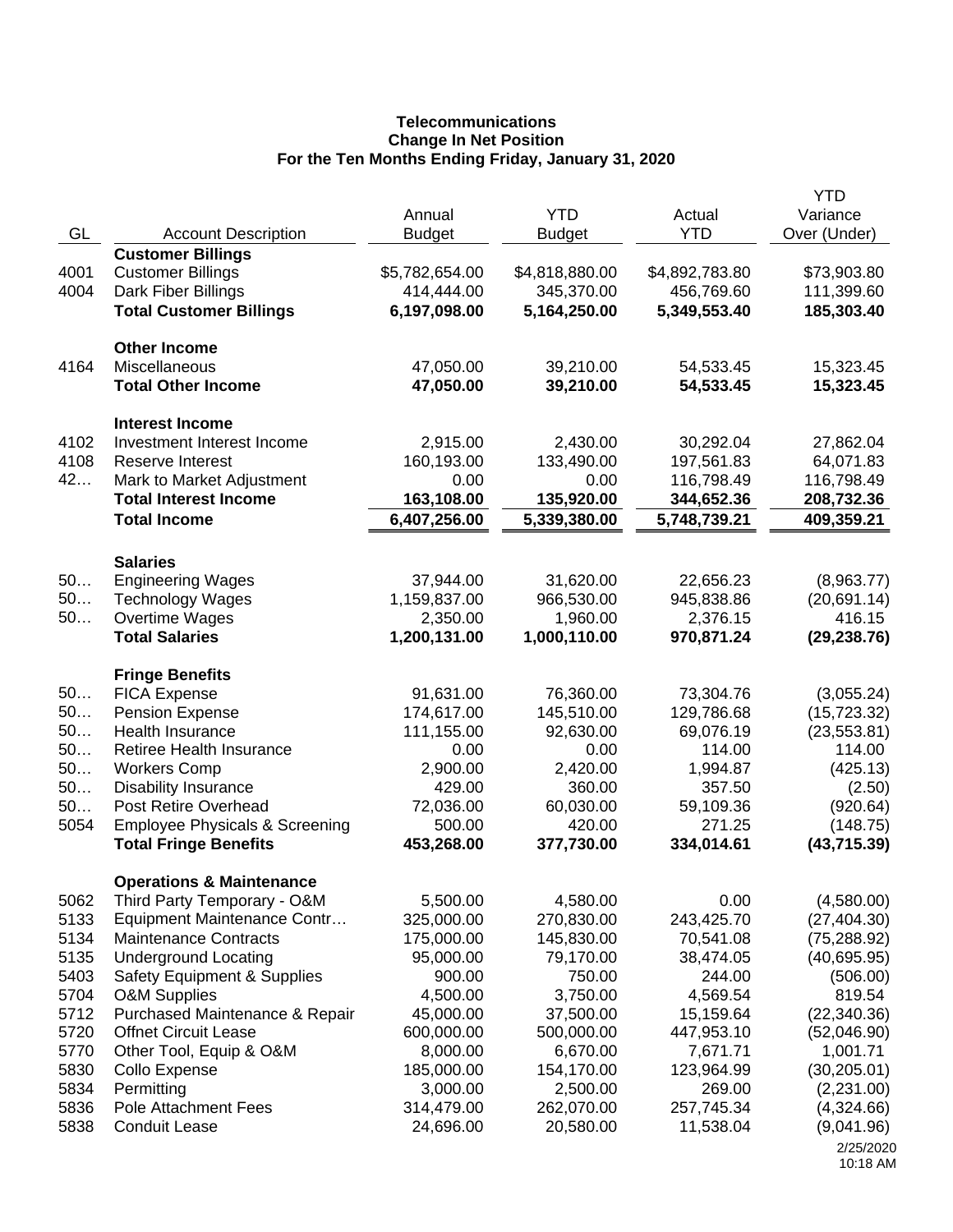## **Telecommunications Change In Net Position For the Ten Months Ending Friday, January 31, 2020**

|      |                                                     |               |               |              | <b>YTD</b>              |
|------|-----------------------------------------------------|---------------|---------------|--------------|-------------------------|
|      |                                                     | Annual        | <b>YTD</b>    | Actual       | Variance                |
| GL   | <b>Account Description</b>                          | <b>Budget</b> | <b>Budget</b> | <b>YTD</b>   | Over (Under)            |
|      | Total O & M                                         | 1,786,075.00  | 1,488,400.00  | 1,221,556.19 | (266, 843.81)           |
|      |                                                     |               |               |              |                         |
|      | <b>Office &amp; Administrative</b>                  |               |               |              |                         |
| 5053 | Misc Employee Costs                                 | 2,400.00      | 2,000.00      | 981.35       | (1,018.65)              |
| 5102 | <b>Office Rent</b>                                  | 44,279.00     | 36,900.00     | 36,899.20    | (0.80)                  |
| 5104 | <b>Office Supplies</b>                              | 2,200.00      | 1,830.00      | 1,016.05     | (813.95)                |
| 5110 | Postage & Shipping                                  | 1,000.00      | 830.00        | 234.38       | (595.62)                |
| 5112 | Telephone                                           | 12,000.00     | 10,000.00     | 9,400.75     | (599.25)                |
| 5114 | <b>Cellular Services</b>                            | 5,700.00      | 4,750.00      | 4,370.78     | (379.22)                |
| 5118 | <b>Other Communications</b>                         | 1,600.00      | 1,330.00      | 1,134.50     | (195.50)                |
| 5120 | Dues & Subscriptions                                | 500.00        | 420.00        | 0.00         | (420.00)                |
| 5122 | Public Info & Advertising                           | 2,000.00      | 1,670.00      | 0.00         | (1,670.00)              |
| 5123 | <b>Promotional Materials</b>                        | 5,000.00      | 4,170.00      | 250.00       | (3,920.00)              |
| 5130 | <b>Office Equipment</b>                             | 5,000.00      | 4,170.00      | 300.00       | (3,870.00)              |
| 5170 | <b>Other Office Expenses</b>                        | 5,000.00      | 4,170.00      | 1,775.19     | (2,394.81)              |
| 5172 | <b>Filing Fees</b>                                  | 10,000.00     | 8,330.00      | 1,897.76     | (6,432.24)              |
| 5202 | Employee Mileage Reimburse                          | 1,962.00      | 1,640.00      | 888.56       | (751.44)                |
| 5204 | Empl. Meals & Incidental                            | 9,500.00      | 7,920.00      | 4,119.85     | (3,800.15)              |
| 5206 | Empl. Lodging                                       | 15,850.00     | 13,208.30     | 8,657.34     | (4,550.96)              |
| 5270 | <b>Travel &amp; Meeting Expense</b>                 | 500.00        | 420.00        | 327.48       | (92.52)                 |
| 5370 | Training & Development                              | 9,300.00      | 7,753.30      | 7,978.86     | 225.56                  |
| 5402 | <b>Employee Uniforms</b>                            | 1,450.00      | 1,210.00      | 546.00       | (664.00)                |
| 5570 | <b>Other General Expense</b>                        | 1,000.00      | 830.00        | 0.00         | (830.00)                |
|      | <b>Total Office &amp; Admin</b>                     | 136,241.00    | 113,551.60    | 80,778.05    | (32, 773.55)            |
|      | <b>Utilities</b>                                    |               |               |              |                         |
| 5802 | Gas & Electric                                      | 4,400.00      | 3,670.00      | 2,332.94     | (1,337.06)              |
|      | <b>Total Utilities</b>                              | 4,400.00      | 3,670.00      | 2,332.94     | (1,337.06)              |
|      |                                                     |               |               |              |                         |
| 5924 | <b>Professional Fees</b><br>Legal                   | 18,500.00     | 15,420.00     | 18,315.00    | 2,895.00                |
| 5926 | <b>Investment Banking Fees</b>                      | 5,050.73      | 4,212.30      | 5,050.73     | 838.43                  |
| 5970 | Consulting                                          | 14,650.00     | 12,208.30     | 6,400.00     | (5,808.30)              |
|      | <b>Total Professional Fees</b>                      | 38,200.73     | 31,840.60     | 29,765.73    | (2,074.87)              |
|      |                                                     |               |               |              |                         |
| 5601 | <b>Automobile</b><br>Auto/Light Truck Rep. & Maint. | 12,000.00     | 10,000.00     | 7,705.71     | (2,294.29)              |
| 5602 | Auto/Light Truck Fuel                               | 22,000.00     | 18,330.00     | 16,799.91    | (1,530.09)              |
| 5603 | Auto/Light Truck Rental/Lease                       | 47,900.00     | 39,920.00     | 34,419.10    | (5,500.90)              |
| 5605 | Vehicle Ins                                         | 11,200.00     | 9,330.00      | 9,333.30     | 3.30                    |
|      | <b>Total Automobile</b>                             | 93,100.00     | 77,580.00     | 68,258.02    | (9,321.98)              |
|      |                                                     |               |               |              |                         |
| 5124 | <b>Computer</b><br><b>Computer Equipment</b>        | 8,000.00      | 6,670.00      | 4,552.05     |                         |
| 5128 | Programming & Software                              | 12,000.00     | 10,000.00     | 11,408.98    | (2, 117.95)<br>1,408.98 |
|      | <b>Total Computer</b>                               | 20,000.00     | 16,670.00     | 15,961.03    | (708.97)                |
|      |                                                     |               |               |              |                         |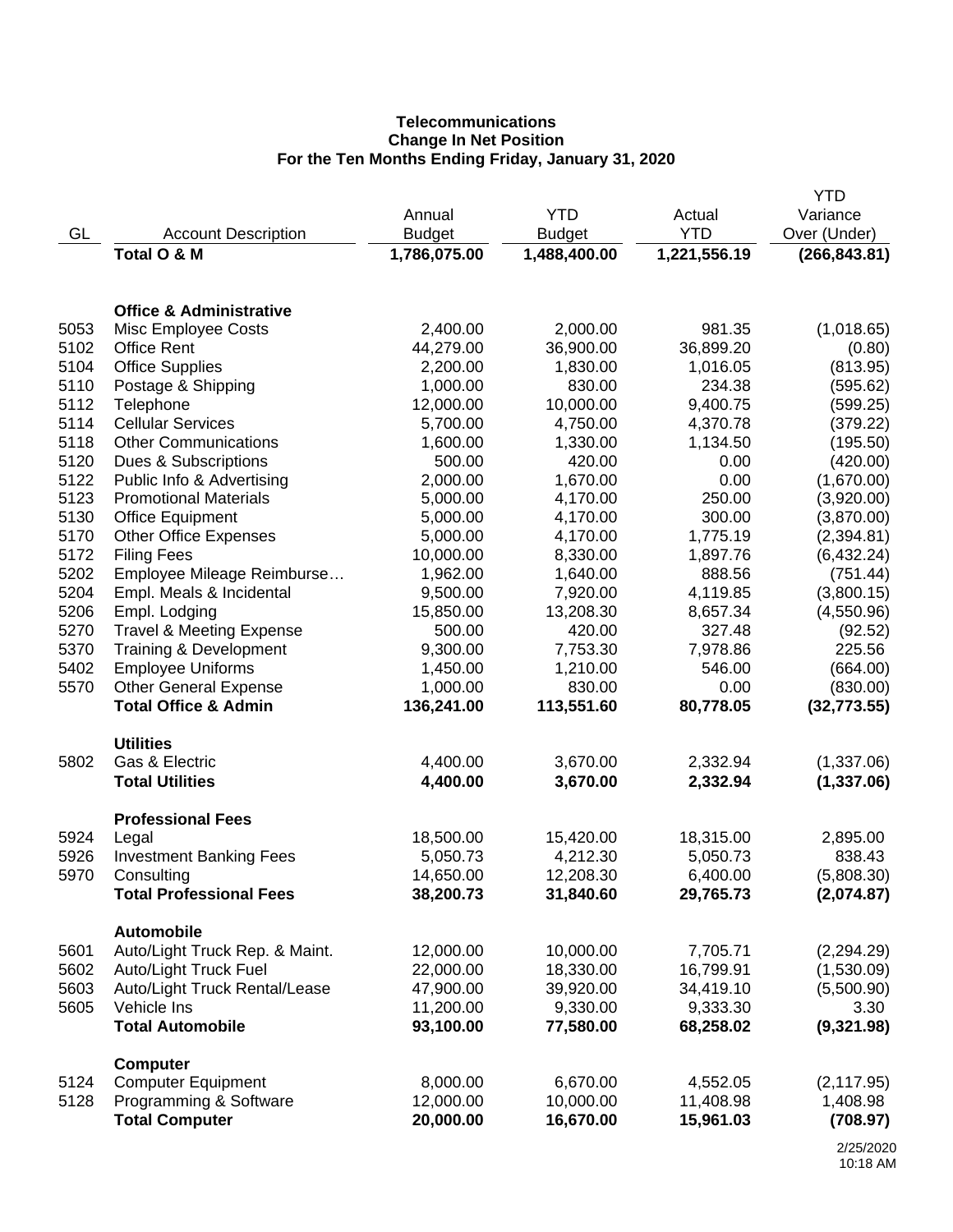## **Telecommunications Change In Net Position For the Ten Months Ending Friday, January 31, 2020**

|                               |                                                          |                |              | <b>YTD</b>    |
|-------------------------------|----------------------------------------------------------|----------------|--------------|---------------|
|                               | Annual                                                   | YTD            | Actual       | Variance      |
| <b>Account Description</b>    | <b>Budget</b>                                            | <b>Budget</b>  | <b>YTD</b>   | Over (Under)  |
|                               | 0.00                                                     | 0.00           | 61,746.10    | 61,746.10     |
| <b>Insurance</b>              | 116,300.00                                               | 96,920.00      | 96,916.70    | (3.30)        |
| <b>Admin Allocation</b>       | 570,964.00                                               | 475,800.00     | 468,816.39   | (6,983.61)    |
|                               | 16,959.00                                                | 14,130.00      | 10,412.23    | (3,717.77)    |
| NYS Administrative Assessm    | 34,608.00                                                | 28,840.00      | 0.00         | (28, 840.00)  |
| <b>Depreciation</b>           | 3,684,400.00                                             | 3,070,330.00   | 2,874,711.83 | (195,618.17)  |
| <b>Contingency</b>            | 4,709.27                                                 | 3,927.70       | 0.00         | (3,927.70)    |
| <b>Total Expenses</b>         | 8,159,356.00                                             | 6,799,499.90   | 6,236,141.06 | (563, 358.84) |
| <b>Change in Net Position</b> | (1,752,100.00)                                           | (1,460,119.90) | (487,401.85) | 972,718.05    |
|                               | <b>Bad Debt Expense</b><br><b>Engineering Allocation</b> |                |              |               |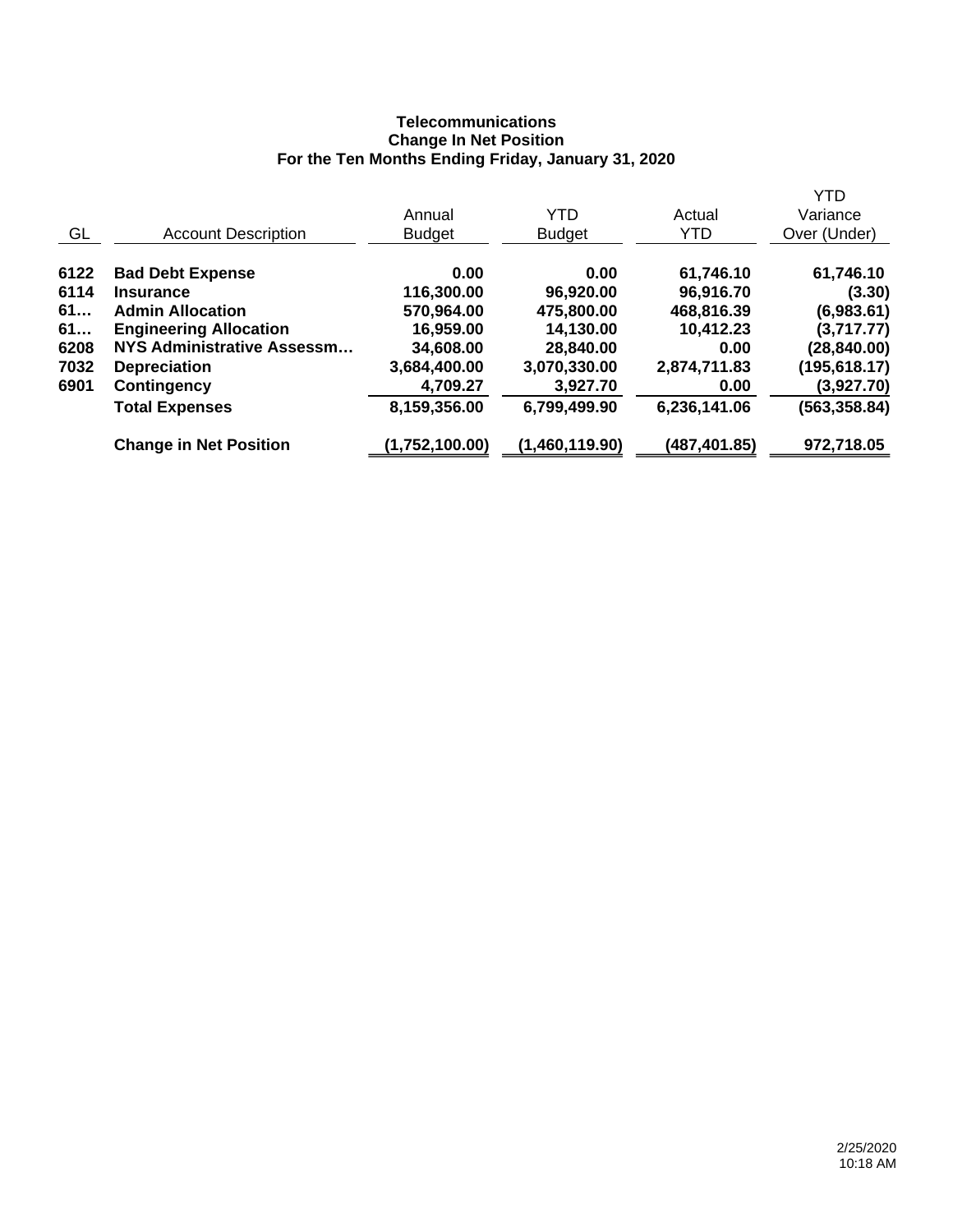#### **Water Quality Change In Net Position For the Ten Months Ending Friday, January 31, 2020**

|              |                                                   |                            |                          |                          | <b>YTD</b>                     |
|--------------|---------------------------------------------------|----------------------------|--------------------------|--------------------------|--------------------------------|
|              |                                                   | Annual                     | <b>YTD</b>               | Actual                   | Variance                       |
| GL           | <b>Account Description</b>                        | <b>Budget</b>              | <b>Budget</b>            | <b>YTD</b>               | Over (Under)                   |
|              | <b>Customer Billings</b>                          |                            |                          |                          |                                |
| 4001         | <b>Customer Billings</b>                          | \$5,306,138.00             | \$4,421,780.00           | \$4,532,235.41           | \$110,455.41                   |
| 4005         | <b>Capital Billings</b>                           | 277,287.00                 | 231,070.00               | 231,072.94               | 2.94                           |
|              | <b>Total Customer Billings</b>                    | 5,583,425.00               | 4,652,850.00             | 4,763,308.35             | 110,458.35                     |
|              | <b>Other Income</b>                               |                            |                          |                          |                                |
| 4164         | Miscellaneous                                     | 12,501.00                  | 10,420.00                | 10,417.50                | (2.50)                         |
|              | <b>Total Other Income</b>                         | 12,501.00                  | 10,420.00                | 10,417.50                | (2.50)                         |
|              | <b>Interest Income</b>                            |                            |                          |                          |                                |
| 4102         | Investment Interest Income                        | 8,600.00                   | 7,170.00                 | 7,370.76                 | 200.76                         |
| 4108         | <b>Reserve Interest</b>                           | 63,600.00                  | 53,000.00                | 46,691.67                | (6,308.33)                     |
| 42           | Mark to Market Adjustment                         | 0.00                       | 0.00                     | 38,905.50                | 38,905.50                      |
|              | <b>Total Interest Income</b>                      | 72,200.00                  | 60,170.00                | 92,967.93                | 32,797.93                      |
|              | <b>Total Income</b>                               | 5,668,126.00               | 4,723,440.00             | 4,866,693.78             | 143,253.78                     |
|              | <b>Salaries</b>                                   |                            |                          |                          |                                |
| 50           | <b>Engineering Wages</b>                          | 75,250.00                  | 62,720.00                | 39,471.00                | (23, 249.00)                   |
| 50           | WQ Wages                                          | 910,351.00                 | 758,630.00               | 723,590.87               | (35,039.13)                    |
| 50           | Overtime Wages                                    | 115,362.00                 | 96,140.00                | 95,556.20                | (583.80)                       |
| 5005         | On-Call Stipend                                   | 18,000.00                  | 15,000.00                | 12,900.00                | (2,100.00)                     |
|              | <b>Total Salaries</b>                             | 1,118,963.00               | 932,490.00               | 871,518.07               | (60, 971.93)                   |
|              | <b>Fringe Benefits</b>                            |                            |                          |                          |                                |
| 50           | <b>FICA Expense</b>                               | 85,555.00                  | 71,310.00                | 63,760.54                | (7,549.46)                     |
| 50           | <b>Pension Expense</b>                            | 147,530.00                 | 122,940.00               | 117,686.36               | (5,253.64)                     |
| 50           | Health Insurance                                  | 153,719.00                 | 128,100.00               | 123,833.05               | (4,266.95)                     |
| 50           | <b>Workers Comp</b>                               | 70,100.00                  | 58,420.00                | 60,594.55                | 2,174.55                       |
| 50           | <b>Disability Insurance</b>                       | 600.00                     | 500.00                   | 500.10                   | 0.10                           |
| 50           | Post Retire Overhead                              | 99,527.00                  | 82,950.00                | 76,462.86                | (6,487.14)                     |
| 5054         | <b>Employee Physicals &amp; Screening</b>         | 5,500.00                   | 4,580.00                 | 3,851.25                 | (728.75)                       |
|              | <b>Total Fringe Benefits</b>                      | 562,531.00                 | 468,800.00               | 446,688.71               | (22, 111.29)                   |
|              | <b>Operations &amp; Maintenance</b>               |                            |                          |                          |                                |
| 5062         | Third Party Temporary - O&M                       | 2,500.00                   | 2,083.30                 | 0.00                     | (2,083.30)                     |
| 5403         | Safety Equipment & Supplies                       | 15,000.00                  | 12,500.00                | 11,791.79                | (708.21)                       |
| 5704         | <b>O&amp;M Supplies</b>                           | 500.00                     | 420.00                   | 0.00                     | (420.00)                       |
| 5706         | Shop Tools                                        | 16,540.00                  | 13,790.00                | 3,175.94                 | (10,614.06)                    |
| 5770         | Other Tool, Equip & O&M                           | 500.00                     | 420.00                   | 0.00                     | (420.00)                       |
| 5815         | Chemicals                                         | 93,040.00                  | 77,536.70                | 40,178.20                | (37, 358.50)                   |
| 5902         | Lab Fees                                          | 9,100.00                   | 7,590.00                 | 5,116.00                 | (2,474.00)                     |
| 6010         | <b>Cape Vincent Reserve</b>                       | 700.00                     | 580.00                   | 700.00                   | 120.00                         |
| 8090         | <b>Purchases for Resale</b>                       | 50,000.00                  | 41,670.00                | 10,398.28                | (31, 271.72)                   |
|              | Total O & M                                       | 187,880.00                 | 156,590.00               | 71,360.21                | (85, 229.79)                   |
| 6002<br>6004 | <b>Sewage Treatment</b><br><b>Water Purchases</b> | 1,112,520.00<br>706,548.00 | 927,100.00<br>588,800.00 | 766,240.31<br>472,003.66 | (160, 859.69)<br>(116, 796.34) |
|              |                                                   |                            |                          |                          | 2/25/2020                      |

<sup>2/25/2020</sup> 10:18 AM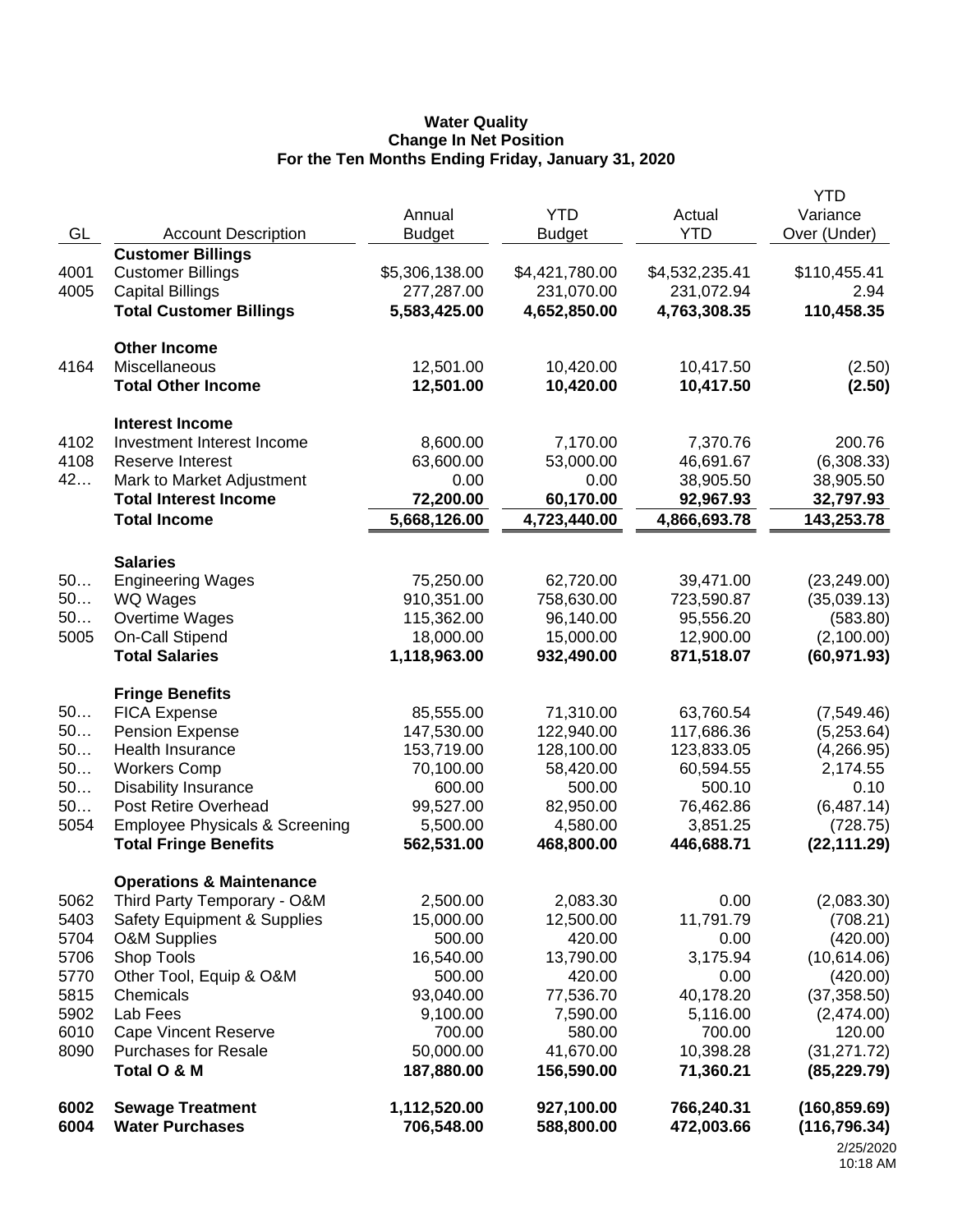#### **Water Quality Change In Net Position For the Ten Months Ending Friday, January 31, 2020**

|              |                                                     |                          |                        |                       | <b>YTD</b>               |
|--------------|-----------------------------------------------------|--------------------------|------------------------|-----------------------|--------------------------|
|              |                                                     | Annual                   | <b>YTD</b>             | Actual                | Variance                 |
| GL           | <b>Account Description</b>                          | <b>Budget</b>            | <b>Budget</b>          | <b>YTD</b>            | Over (Under)             |
|              |                                                     |                          |                        |                       |                          |
|              | <b>Office &amp; Administrative</b>                  |                          |                        |                       |                          |
| 5053         | Misc Employee Costs                                 | 100.00                   | 80.00                  | 0.00                  | (80.00)                  |
| 5104         | <b>Office Supplies</b>                              | 5,500.00                 | 4,580.00               | 3,915.17              | (664.83)                 |
| 5110         | Postage & Shipping                                  | 1,500.00                 | 1,250.00               | 340.00                | (910.00)                 |
| 5112         | Telephone                                           | 10,120.00                | 8,433.30               | 7,663.36              | (769.94)                 |
| 5114         | <b>Cellular Services</b>                            | 12,900.00                | 10,750.00              | 9,501.06              | (1,248.94)               |
| 5120         | Dues & Subscriptions                                | 2,000.00                 | 1,670.00               | 1,072.20              | (597.80)                 |
| 5122         | Public Info & Advertising                           | 2,750.00                 | 2,290.00               | 1,087.54              | (1,202.46)               |
| 5130         | <b>Office Equipment</b>                             | 1,000.00                 | 830.00                 | 0.00                  | (830.00)                 |
| 5202         | Employee Mileage Reimburse                          | 1,700.00                 | 1,410.00               | 0.00                  | (1,410.00)               |
| 5204         | Empl. Meals & Incidental                            | 3,000.00                 | 2,500.00               | 388.82                | (2, 111.18)              |
| 5206         | Empl. Lodging                                       | 7,000.00                 | 5,830.00               | 1,548.00              | (4,282.00)               |
| 5270         | <b>Travel &amp; Meeting Expense</b>                 | 300.00                   | 250.00                 | 35.00                 | (215.00)                 |
| 5312         | <b>Continuing Education</b>                         | 5,000.00                 | 4,170.00               | 0.00                  | (4, 170.00)              |
| 5370         | Training & Development                              | 10,000.00                | 8,330.00               | 3,905.39              | (4,424.61)               |
| 5402         | <b>Employee Uniforms</b>                            | 9,000.00                 | 7,500.00               | 5,223.71              | (2,276.29)               |
| 5508         | <b>Cleaning Services</b>                            | 12,000.00                | 10,000.00              | 9,225.00              | (775.00)                 |
|              | <b>Total Office &amp; Admin</b>                     | 83,870.00                | 69,873.30              | 43,905.25             | (25,968.05)              |
|              |                                                     |                          |                        |                       |                          |
|              | <b>Utilities</b><br>Gas & Electric                  |                          |                        |                       |                          |
| 5802         | <b>Total Utilities</b>                              | 106,000.00<br>106,000.00 | 88,330.00              | 58,863.00             | (29, 467.00)             |
|              |                                                     |                          | 88,330.00              | 58,863.00             | (29, 467.00)             |
|              | <b>Professional Fees</b>                            |                          |                        |                       |                          |
| 5924         | Legal                                               | 5,000.00                 | 4,170.00               | 0.00                  | (4, 170.00)              |
| 5926         | <b>Investment Banking Fees</b>                      | 1,903.00                 | 1,590.00               | 1,636.50              | 46.50                    |
|              | <b>Total Professional Fees</b>                      | 6,903.00                 | 5,760.00               | 1,636.50              | (4, 123.50)              |
|              |                                                     |                          |                        |                       |                          |
|              | <b>Repairs &amp; Maintenance</b>                    |                          |                        |                       |                          |
| 5804         | <b>Building Maintenance &amp; Repair</b>            | 37,234.26                | 31,025.20              | 22,987.54             | (8,037.66)               |
| 5808         | Site Maint & Repair                                 | 33,765.74                | 28,134.80              | 26,329.74             | (1,805.06)               |
| 5812         | Pipeline Maintenance                                | 85,000.00                | 70,840.00              | 50,808.50             | (20,031.50)              |
|              | <b>Total Repairs &amp; Maintenance</b>              | 156,000.00               | 130,000.00             | 100,125.78            | (29, 874.22)             |
|              | <b>Automobile</b>                                   |                          |                        |                       |                          |
| 5601         | Auto/Light Truck Rep. & Maint.                      | 19,000.00                | 15,830.00              | 8,534.70              | (7, 295.30)              |
| 5602         | Auto/Light Truck Fuel                               | 60,000.00                | 50,000.00              | 32,792.65             | (17, 207.35)             |
| 5603         | Auto/Light Truck Rental/Lease                       | 126,300.00               | 105,250.00             | 96,324.88             | (8,925.12)               |
| 5605         | Vehicle Ins                                         | 30,600.00                | 25,500.00              | 25,500.00             | 0.00                     |
|              | <b>Total Automobile</b>                             | 235,900.00               | 196,580.00             | 163,152.23            | (33, 427.77)             |
|              |                                                     |                          |                        |                       |                          |
|              | <b>Computer</b>                                     |                          |                        |                       |                          |
| 5124<br>5128 | <b>Computer Equipment</b><br>Programming & Software | 15,600.00<br>51,520.00   | 13,006.70<br>42,930.00 | 8,446.09<br>38,890.00 | (4,560.61)<br>(4,040.00) |
|              | <b>Total Computer</b>                               | 67,120.00                | 55,936.70              | 47,336.09             | (8,600.61)               |
|              |                                                     |                          |                        |                       |                          |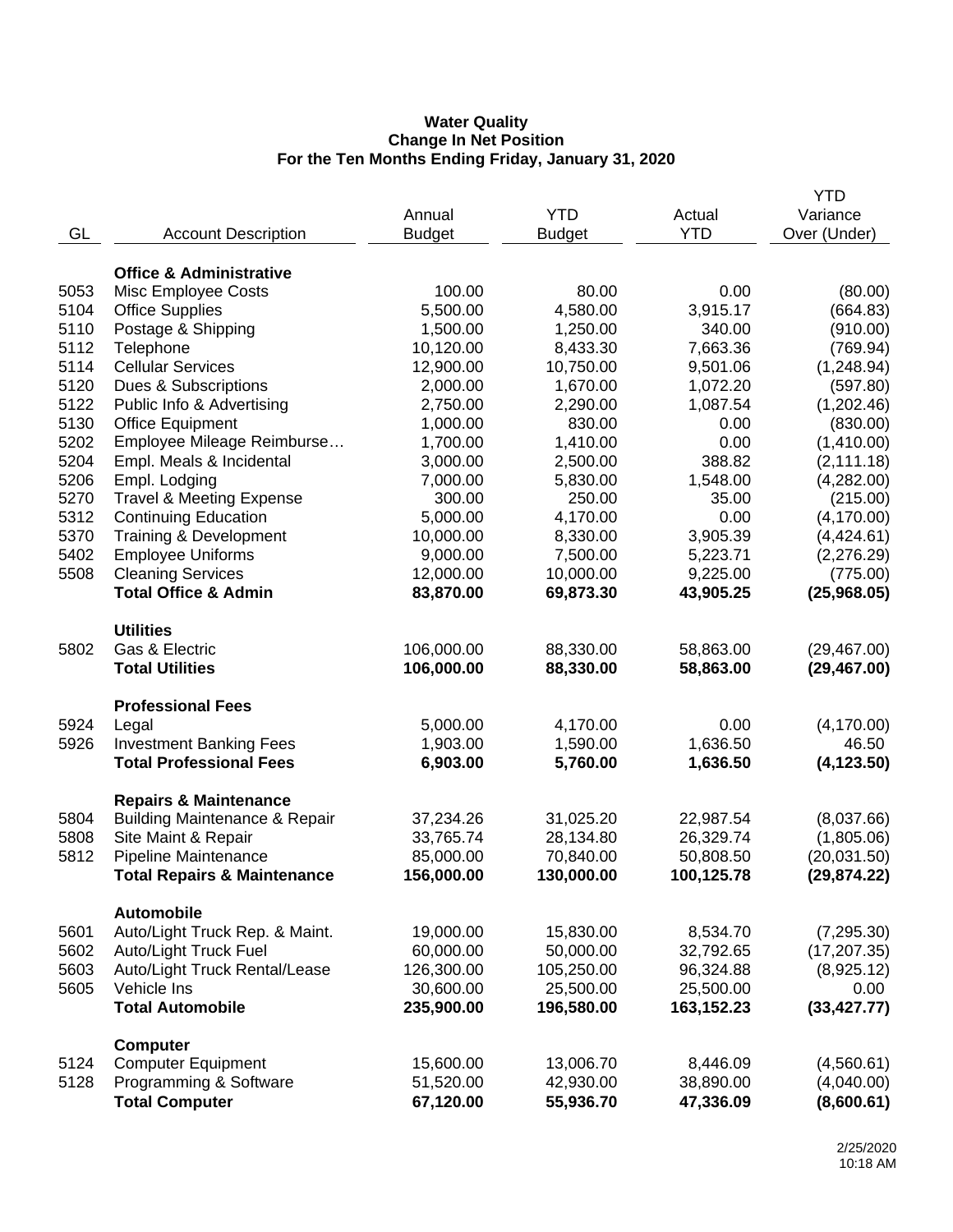### **Water Quality Change In Net Position For the Ten Months Ending Friday, January 31, 2020**

|      |                               |               |               |              | <b>YTD</b>    |
|------|-------------------------------|---------------|---------------|--------------|---------------|
|      |                               | Annual        | YTD           | Actual       | Variance      |
| GL   | <b>Account Description</b>    | <b>Budget</b> | <b>Budget</b> | YTD.         | Over (Under)  |
| 6114 | <b>Insurance</b>              | 82,200.00     | 68,500.00     | 68,500.00    | 0.00          |
| 61   | <b>Admin Allocation</b>       | 457,677.00    | 381,400.00    | 375,741.32   | (5,658.68)    |
| 61   | <b>Engineering Allocation</b> | 42,616.00     | 35,510.00     | 19,140.73    | (16, 369.27)  |
| 6208 | NYS Administrative Assessm    | 32,099.00     | 26,750.00     | 0.00         | (26, 750.00)  |
| 7032 | <b>Depreciation</b>           | 667,400.00    | 556,170.00    | 458,136.72   | (98, 033.28)  |
| 7002 | Amortization                  | 24,400.00     | 20,330.00     | 20,305.62    | (24.38)       |
| 6202 | <b>Interest Expense</b>       | 61,902.00     | 51,590.00     | 9,497.25     | (42,092.75)   |
|      | <b>Total Expenses</b>         | 5,712,529.00  | 4,760,510.00  | 3,994,151.45 | (766, 358.55) |
|      | <b>Change in Net Position</b> | (44,403.00)   | (37,070.00)   | 872,542.33   | 909,612.33    |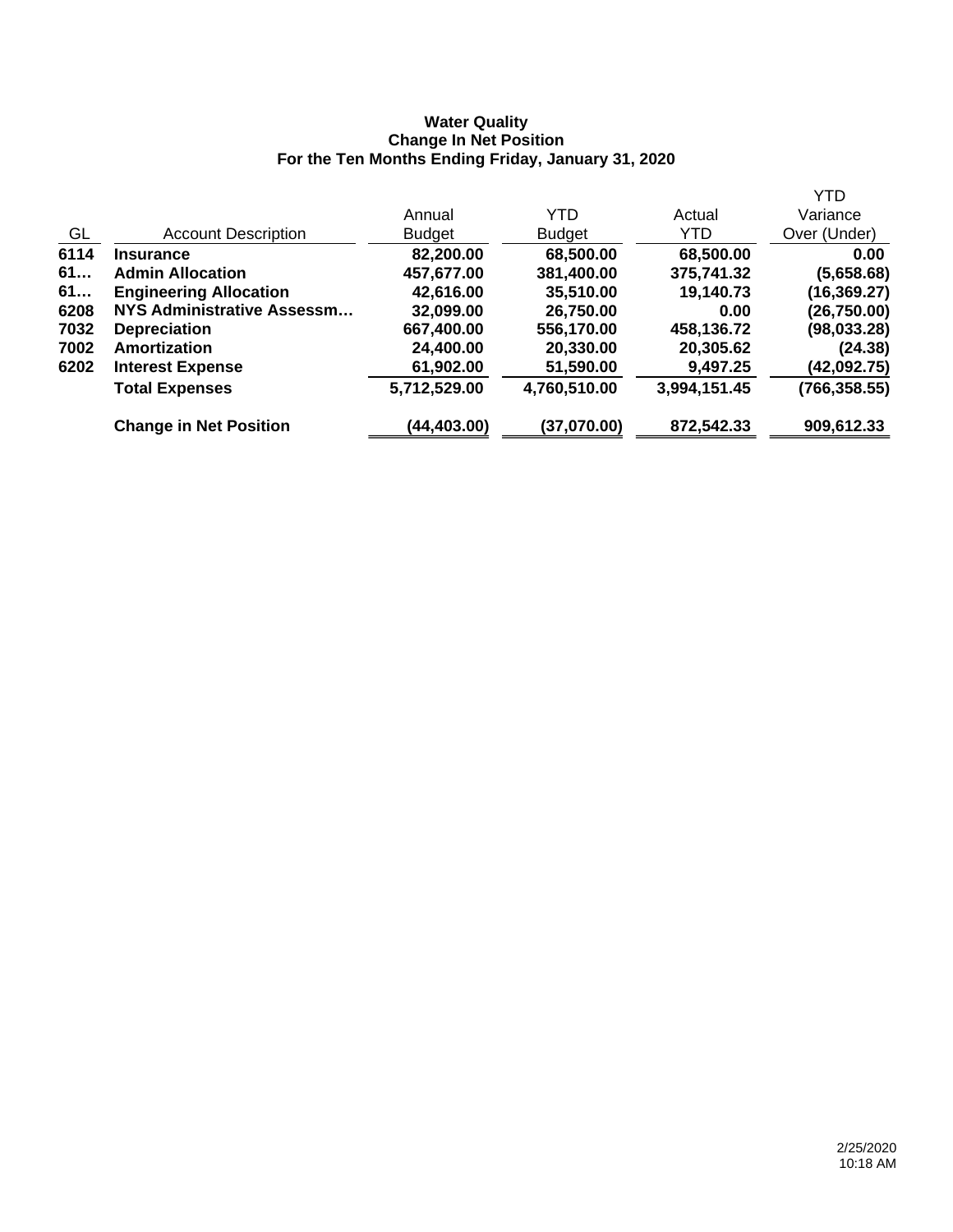#### **Army Sewer Change In Net Position For the Ten Months Ending Friday, January 31, 2020**

| GL       | <b>Account Description</b>                 | Annual<br><b>Budget</b> | <b>YTD</b><br><b>Budget</b> | Actual<br><b>YTD</b>   | <b>YTD</b><br>Variance<br>Over (Under) |
|----------|--------------------------------------------|-------------------------|-----------------------------|------------------------|----------------------------------------|
|          | <b>Customer Billings</b>                   |                         |                             |                        |                                        |
| 4001     | <b>Customer Billings</b>                   | \$2,452,737.00          | \$2,043,950.00              | \$2,138,672.15         | \$94,722.15                            |
|          | <b>Total Customer Billings</b>             | 2,452,737.00            | 2,043,950.00                | 2,138,672.15           | 94,722.15                              |
|          | <b>Other Income</b>                        |                         |                             |                        |                                        |
| 4164     | Miscellaneous                              | 12,501.00               | 10,420.00                   | 10,417.50              | (2.50)                                 |
|          | <b>Total Other Income</b>                  | 12,501.00               | 10,420.00                   | 10,417.50              | (2.50)                                 |
|          | <b>Interest Income</b>                     |                         |                             |                        |                                        |
| 4108     | <b>Reserve Interest</b>                    | 41,200.00               | 34,330.00                   | 30,212.26              | (4, 117.74)                            |
| 42       | Mark to Market Adjustment                  | 0.00                    | 0.00                        | 25,174.15              | 25,174.15                              |
|          | <b>Total Interest Income</b>               | 41,200.00               | 34,330.00                   | 55,386.41              | 21,056.41                              |
|          | <b>Total Income</b>                        | 2,506,438.00            | 2,088,700.00                | 2,204,476.06           | 115,776.06                             |
|          | <b>Salaries</b>                            |                         |                             |                        |                                        |
| 50       | <b>Engineering Wages</b>                   | 24,726.00               | 20,610.00                   | 14,227.10              | (6,382.90)                             |
| 50       | WQ Wages                                   | 333,081.00              | 277,570.00                  | 241,441.92             | (36, 128.08)                           |
| 50       | Overtime Wages                             | 26,191.00               | 21,830.00                   | 22,879.14              | 1,049.14                               |
| 5005     | On-Call Stipend                            | 3,840.00                | 3,200.00                    | 2,580.00               | (620.00)                               |
|          | <b>Total Salaries</b>                      | 387,838.00              | 323,210.00                  | 281,128.16             | (42,081.84)                            |
|          | <b>Fringe Benefits</b>                     |                         |                             |                        |                                        |
| 50       | <b>FICA Expense</b>                        | 29,670.00               | 24,730.00                   | 21,325.00              | (3,405.00)                             |
| 50<br>50 | <b>Pension Expense</b><br>Health Insurance | 51,038.00<br>53,475.00  | 42,530.00<br>44,560.00      | 38,828.39<br>42,421.17 | (3,701.61)                             |
| 50       | <b>Workers Comp</b>                        | 24,407.00               | 20,340.00                   | 24,562.62              | (2, 138.83)<br>4,222.62                |
| 50       | <b>Disability Insurance</b>                | 210.00                  | 180.00                      | 175.00                 | (5.00)                                 |
| 50       | Post Retire Overhead                       | 34,542.00               | 28,790.00                   | 25,865.52              | (2,924.48)                             |
| 5054     | <b>Employee Physicals &amp; Screening</b>  | 3,000.00                | 2,500.00                    | 1,958.75               | (541.25)                               |
|          | <b>Total Fringe Benefits</b>               | 196,342.00              | 163,630.00                  | 155,136.45             | (8,493.55)                             |
|          | <b>Operations &amp; Maintenance</b>        |                         |                             |                        |                                        |
| 5062     | Third Party Temporary - O&M                | 2,500.00                | 2,083.30                    | 0.00                   | (2,083.30)                             |
| 5403     | <b>Safety Equipment &amp; Supplies</b>     | 15,000.00               | 12,500.00                   | 11,791.79              | (708.21)                               |
| 5706     | Shop Tools                                 | 12,000.00               | 10,000.00                   | 3,175.94               | (6,824.06)                             |
| 5815     | Chemicals                                  | 90,040.00               | 75,036.70                   | 39,121.00              | (35, 915.70)                           |
| 5902     | Lab Fees                                   | 500.00                  | 420.00                      | 0.00                   | (420.00)                               |
|          | Total O & M                                | 120,040.00              | 100,040.00                  | 54,088.73              | (45, 951.27)                           |
| 6002     | <b>Sewage Treatment</b>                    | 1,112,520.00            | 927,100.00                  | 766,240.31             | (160, 859.69)                          |
| 6004     | <b>Water Purchases</b>                     | 3,200.00                | 2,670.00                    | 2,154.00               | (516.00)                               |
|          | <b>Office &amp; Administrative</b>         |                         |                             |                        |                                        |
| 5053     | <b>Misc Employee Costs</b>                 | 100.00                  | 80.00                       | 0.00                   | (80.00)                                |
| 5104     | <b>Office Supplies</b>                     | 5,500.00                | 4,580.00                    | 3,915.17               | (664.83)                               |
| 5110     | Postage & Shipping                         | 1,500.00                | 1,250.00                    | 340.00                 | (910.00)                               |
| 5112     | Telephone                                  | 10,120.00               | 8,433.30                    | 7,663.36               | (769.94)                               |
|          |                                            |                         |                             |                        | 2/25/2020<br>10:18 AM                  |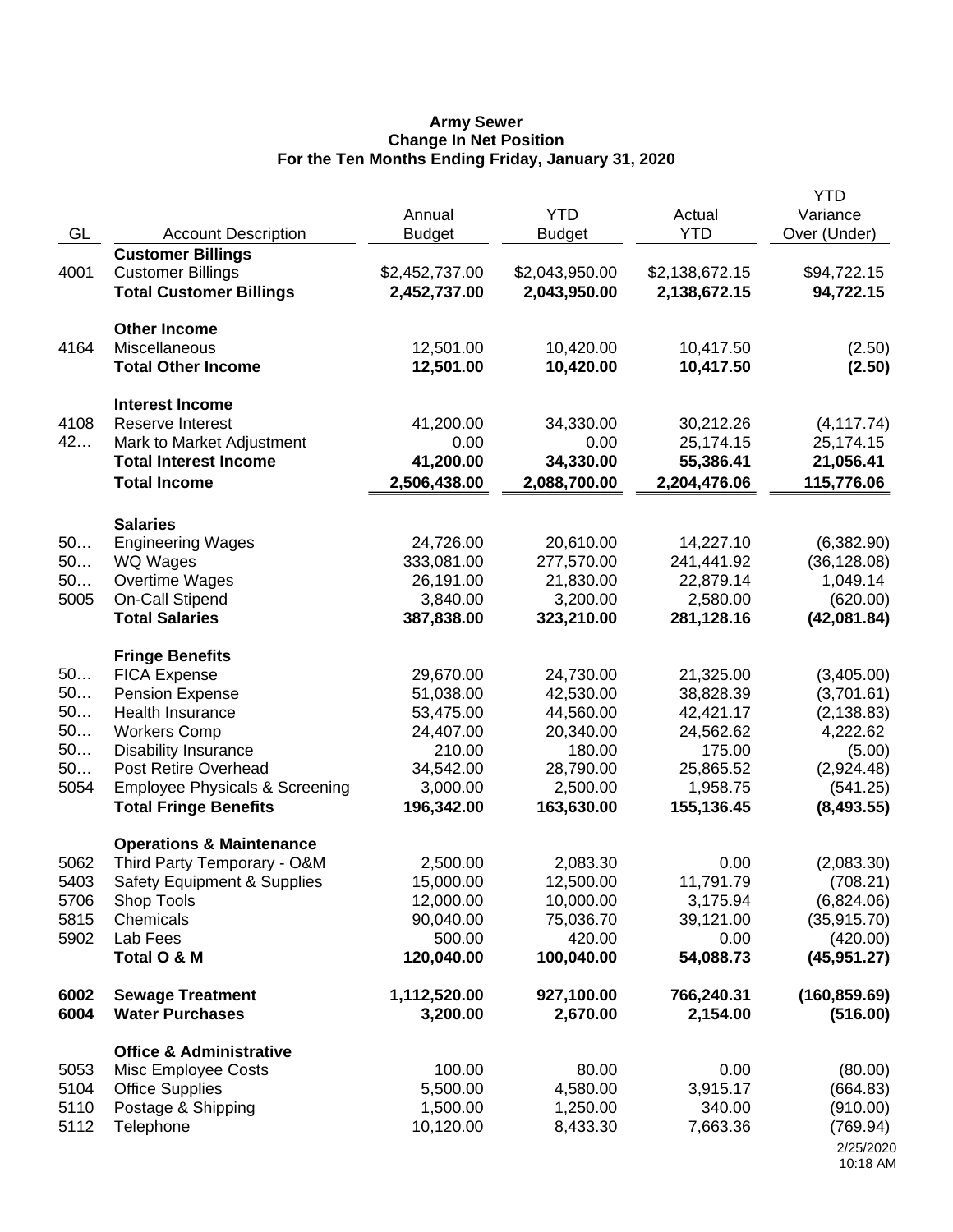#### **Army Sewer Change In Net Position For the Ten Months Ending Friday, January 31, 2020**

|      |                                          |               |               |               | <b>YTD</b>    |
|------|------------------------------------------|---------------|---------------|---------------|---------------|
|      |                                          | Annual        | <b>YTD</b>    | Actual        | Variance      |
| GL   | <b>Account Description</b>               | <b>Budget</b> | <b>Budget</b> | <b>YTD</b>    | Over (Under)  |
| 5114 | <b>Cellular Services</b>                 | 12,900.00     | 10,750.00     | 9,501.06      | (1,248.94)    |
| 5120 | Dues & Subscriptions                     | 2,000.00      | 1,670.00      | 1,072.20      | (597.80)      |
| 5122 | Public Info & Advertising                | 1,500.00      | 1,250.00      | 1,087.54      | (162.46)      |
| 5130 | <b>Office Equipment</b>                  | 1,000.00      | 830.00        | 0.00          | (830.00)      |
| 5202 | Employee Mileage Reimburse               | 1,000.00      | 830.00        | 0.00          | (830.00)      |
| 5204 | Empl. Meals & Incidental                 | 3,000.00      | 2,500.00      | 388.82        | (2, 111.18)   |
| 5206 | Empl. Lodging                            | 7,000.00      | 5,830.00      | 1,548.00      | (4,282.00)    |
| 5312 | <b>Continuing Education</b>              | 5,000.00      | 4,170.00      | 0.00          | (4, 170.00)   |
| 5370 | Training & Development                   | 10,000.00     | 8,330.00      | 3,905.39      | (4,424.61)    |
| 5402 | <b>Employee Uniforms</b>                 | 9,000.00      | 7,500.00      | 5,223.71      | (2,276.29)    |
| 5508 | <b>Cleaning Services</b>                 | 12,000.00     | 10,000.00     | 9,225.00      | (775.00)      |
|      | <b>Total Office &amp; Admin</b>          | 81,620.00     | 68,003.30     | 43,870.25     | (24, 133.05)  |
|      | <b>Utilities</b>                         |               |               |               |               |
| 5802 | Gas & Electric                           | 59,750.00     | 49,790.00     | 33,162.43     | (16,627.57)   |
|      | <b>Total Utilities</b>                   | 59,750.00     | 49,790.00     | 33,162.43     | (16,627.57)   |
|      | <b>Professional Fees</b>                 |               |               |               |               |
| 5924 | Legal                                    | 3,000.00      | 2,500.00      | 0.00          | (2,500.00)    |
| 5926 | <b>Investment Banking Fees</b>           | 1,158.00      | 970.00        | 1,063.72      | 93.72         |
|      | <b>Total Professional Fees</b>           | 4,158.00      | 3,470.00      | 1,063.72      | (2,406.28)    |
|      | <b>Repairs &amp; Maintenance</b>         |               |               |               |               |
| 5804 | <b>Building Maintenance &amp; Repair</b> | 24,234.26     | 20,195.20     | 16,581.30     | (3,613.90)    |
| 5808 | Site Maint & Repair                      | 23,265.74     | 19,384.80     | 21,230.93     | 1,846.13      |
| 5812 | Pipeline Maintenance                     | 45,000.00     | 37,500.00     | 25,000.77     | (12, 499.23)  |
|      | <b>Total Repairs &amp; Maintenance</b>   | 92,500.00     | 77,080.00     | 62,813.00     | (14, 267.00)  |
|      | <b>Automobile</b>                        |               |               |               |               |
| 5601 | Auto/Light Truck Rep. & Maint.           | 19,000.00     | 15,830.00     | 8,534.70      | (7, 295.30)   |
| 5602 | <b>Auto/Light Truck Fuel</b>             | 60,000.00     | 50,000.00     | 32,792.65     | (17, 207.35)  |
| 5603 | Auto/Light Truck Rental/Lease            | 126,300.00    | 105,250.00    | 96,324.88     | (8,925.12)    |
| 5605 | Vehicle Ins                              | 30,600.00     | 25,500.00     | 25,500.00     | 0.00          |
|      | <b>Total Automobile</b>                  | 235,900.00    | 196,580.00    | 163,152.23    | (33, 427.77)  |
|      | <b>Computer</b>                          |               |               |               |               |
| 5124 | <b>Computer Equipment</b>                | 13,900.00     | 11,586.70     | 8,446.09      | (3, 140.61)   |
| 5128 | Programming & Software                   | 29,560.00     | 24,630.00     | 24,460.00     | (170.00)      |
|      | <b>Total Computer</b>                    | 43,460.00     | 36,216.70     | 32,906.09     | (3,310.61)    |
| 6114 | <b>Insurance</b>                         | 37,500.00     | 31,250.00     | 31,250.00     | 0.00          |
| 61   | <b>Admin Allocation</b>                  | 286,033.00    | 238,360.00    | 234,817.87    | (3, 542.13)   |
| 61   | <b>Engineering Allocation</b>            | 10,673.00     | 8,890.00      | 5,552.54      | (3,337.46)    |
| 6208 | <b>NYS Administrative Assessm</b>        | 14,700.00     | 12,250.00     | 0.00          | (12, 250.00)  |
| 89   | <b>Water Quality Allocation</b>          | (209, 796.00) | (174, 830.00) | (135, 014.37) | 39,815.63     |
| 7032 | <b>Depreciation</b>                      | 318,900.00    | 265,750.00    | 219,653.81    | (46,096.19)   |
|      | <b>Total Expenses</b>                    | 2,795,338.00  | 2,329,460.00  | 1,951,975.22  | (377, 484.78) |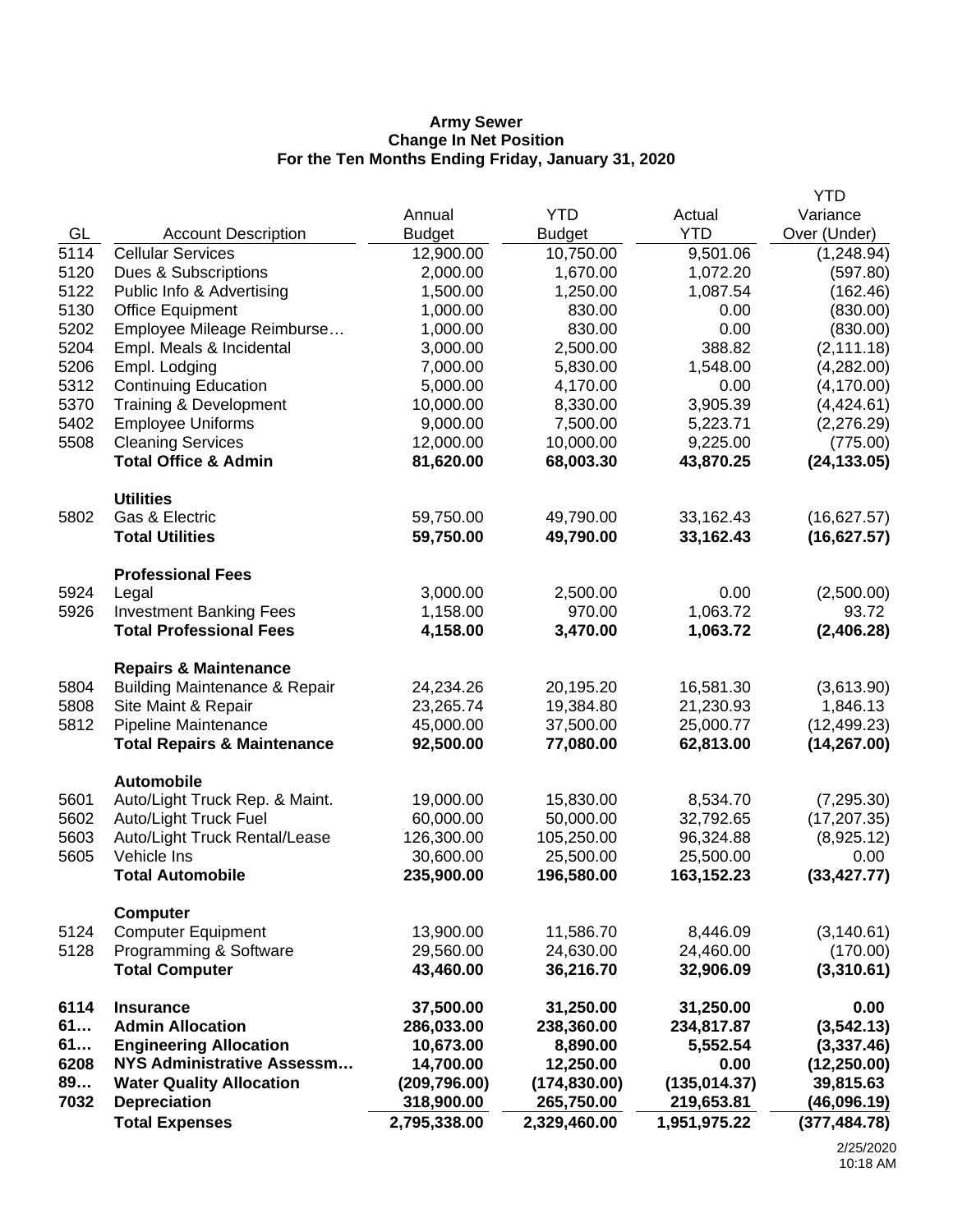## **Army Sewer Change In Net Position For the Ten Months Ending Friday, January 31, 2020**

|    | <b>Change in Net Position</b> | (288,900.00)            | (240, 760.00)        | 252,500.84    | 493,260.84                      |
|----|-------------------------------|-------------------------|----------------------|---------------|---------------------------------|
| GL | <b>Account Description</b>    | Annual<br><b>Budget</b> | YTD<br><b>Budget</b> | Actual<br>YTD | YTD<br>Variance<br>Over (Under) |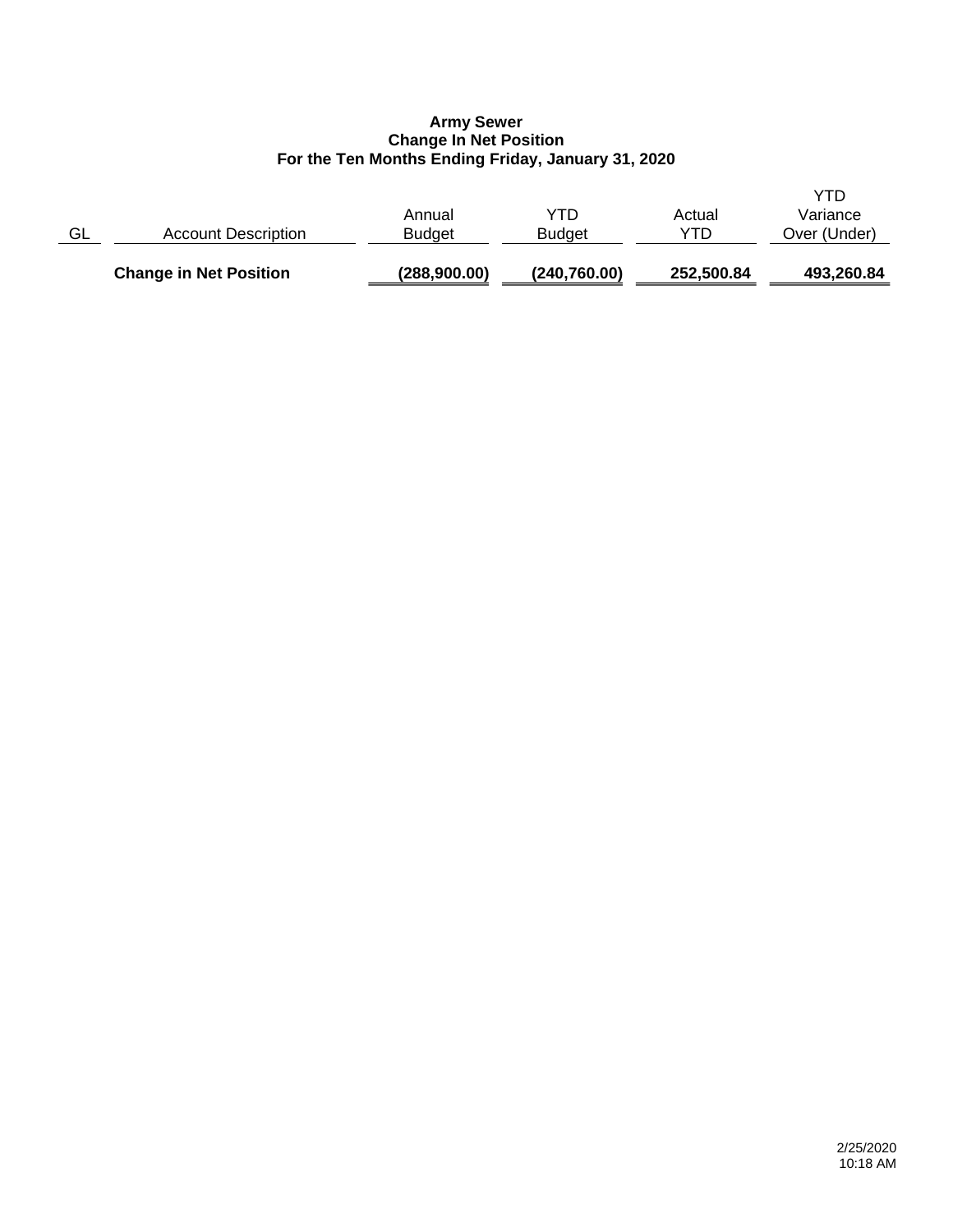#### **Army Water Line Change In Net Position For the Ten Months Ending Friday, January 31, 2020**

| GL   | <b>Account Description</b>                                                             | Annual<br><b>Budget</b>        | <b>YTD</b><br><b>Budget</b>    | Actual<br><b>YTD</b>           | YTD<br>Variance<br>Over (Under) |
|------|----------------------------------------------------------------------------------------|--------------------------------|--------------------------------|--------------------------------|---------------------------------|
| 4001 | <b>Customer Billings</b><br><b>Customer Billings</b><br><b>Total Customer Billings</b> | \$1,937,009.00<br>1,937,009.00 | \$1,614,170.00<br>1,614,170.00 | \$1,684,378.16<br>1,684,378.16 | \$70,208.16<br>70,208.16        |
|      | <b>Interest Income</b>                                                                 |                                |                                |                                |                                 |
| 4108 | <b>Reserve Interest</b>                                                                | 22,400.00                      | 18,670.00                      | 16,479.41                      | (2, 190.59)                     |
| 42   | Mark to Market Adjustment                                                              | 0.00                           | 0.00                           | 13,731.35                      | 13,731.35                       |
|      | <b>Total Interest Income</b>                                                           | 22,400.00                      | 18,670.00                      | 30,210.76                      | 11,540.76                       |
|      | <b>Total Income</b>                                                                    | 1,959,409.00                   | 1,632,840.00                   | 1,714,588.92                   | 81,748.92                       |
|      | <b>Salaries</b>                                                                        |                                |                                |                                |                                 |
| 50   | <b>Engineering Wages</b>                                                               | 24,726.00                      | 20,610.00                      | 13,349.22                      | (7,260.78)                      |
| 50   | WQ Wages                                                                               | 283,461.00                     | 236,220.00                     | 202,953.37                     | (33, 266.63)                    |
| 50   | Overtime Wages                                                                         | 5,276.00                       | 4,400.00                       | 7,082.09                       | 2,682.09                        |
| 5005 | On-Call Stipend                                                                        | 3,840.00                       | 3,200.00                       | 2,580.00                       | (620.00)                        |
|      | <b>Total Salaries</b>                                                                  | 317,303.00                     | 264,430.00                     | 225,964.68                     | (38, 465.32)                    |
|      | <b>Fringe Benefits</b>                                                                 |                                |                                |                                |                                 |
| 50   | <b>FICA Expense</b>                                                                    | 24,274.00                      | 20,230.00                      | 16,054.85                      | (4, 175.15)                     |
| 50   | <b>Pension Expense</b>                                                                 | 41,772.00                      | 34,810.00                      | 30,293.88                      | (4, 516.12)                     |
| 50   | <b>Health Insurance</b>                                                                | 43,777.00                      | 36,480.00                      | 34,301.57                      | (2, 178.43)                     |
| 50   | <b>Workers Comp</b>                                                                    | 19,687.00                      | 16,410.00                      | 10,675.85                      | (5,734.15)                      |
| 50   | <b>Disability Insurance</b>                                                            | 173.00                         | 140.00                         | 144.20                         | 4.20                            |
| 50   | Post Retire Overhead                                                                   | 28,196.00                      | 23,500.00                      | 19,552.05                      | (3,947.95)                      |
| 5054 | <b>Employee Physicals &amp; Screening</b>                                              | 2,500.00                       | 2,080.00                       | 1,892.50                       | (187.50)                        |
|      | <b>Total Fringe Benefits</b>                                                           | 160,379.00                     | 133,650.00                     | 112,914.90                     | (20, 735.10)                    |
|      | <b>Operations &amp; Maintenance</b>                                                    |                                |                                |                                |                                 |
| 5706 | Shop Tools                                                                             | 4,040.00                       | 3,370.00                       | 0.00                           | (3,370.00)                      |
| 5902 | Lab Fees                                                                               | 5,000.00                       | 4,170.00                       | 2,683.00                       | (1,487.00)                      |
|      | Total O & M                                                                            | 9,040.00                       | 7,540.00                       | 2,683.00                       | (4,857.00)                      |
| 6004 | <b>Water Purchases</b>                                                                 | 596,936.00                     | 497,450.00                     | 395,650.24                     | (101, 799.76)                   |
|      | <b>Office &amp; Administrative</b>                                                     |                                |                                |                                |                                 |
| 5122 | Public Info & Advertising                                                              | 1,000.00                       | 830.00                         | 0.00                           | (830.00)                        |
| 5202 | Employee Mileage Reimburse                                                             | 100.00                         | 80.00                          | 0.00                           | (80.00)                         |
|      | <b>Total Office &amp; Admin</b>                                                        | 1,100.00                       | 910.00                         | 0.00                           | (910.00)                        |
|      | <b>Utilities</b>                                                                       |                                |                                |                                |                                 |
| 5802 | Gas & Electric                                                                         | 21,250.00                      | 17,710.00                      | 10,411.48                      | (7, 298.52)                     |
|      | <b>Total Utilities</b>                                                                 | 21,250.00                      | 17,710.00                      | 10,411.48                      | (7, 298.52)                     |
|      | <b>Professional Fees</b>                                                               |                                |                                |                                |                                 |
| 5924 | Legal                                                                                  | 1,500.00                       | 1,250.00                       | 0.00                           | (1,250.00)                      |
| 5926 | <b>Investment Banking Fees</b>                                                         | 745.00                         | 620.00                         | 572.78                         | (47.22)                         |
|      | <b>Total Professional Fees</b>                                                         | 2,245.00                       | 1,870.00                       | 572.78                         | (1, 297.22)                     |
|      |                                                                                        |                                |                                |                                | 2/25/2020                       |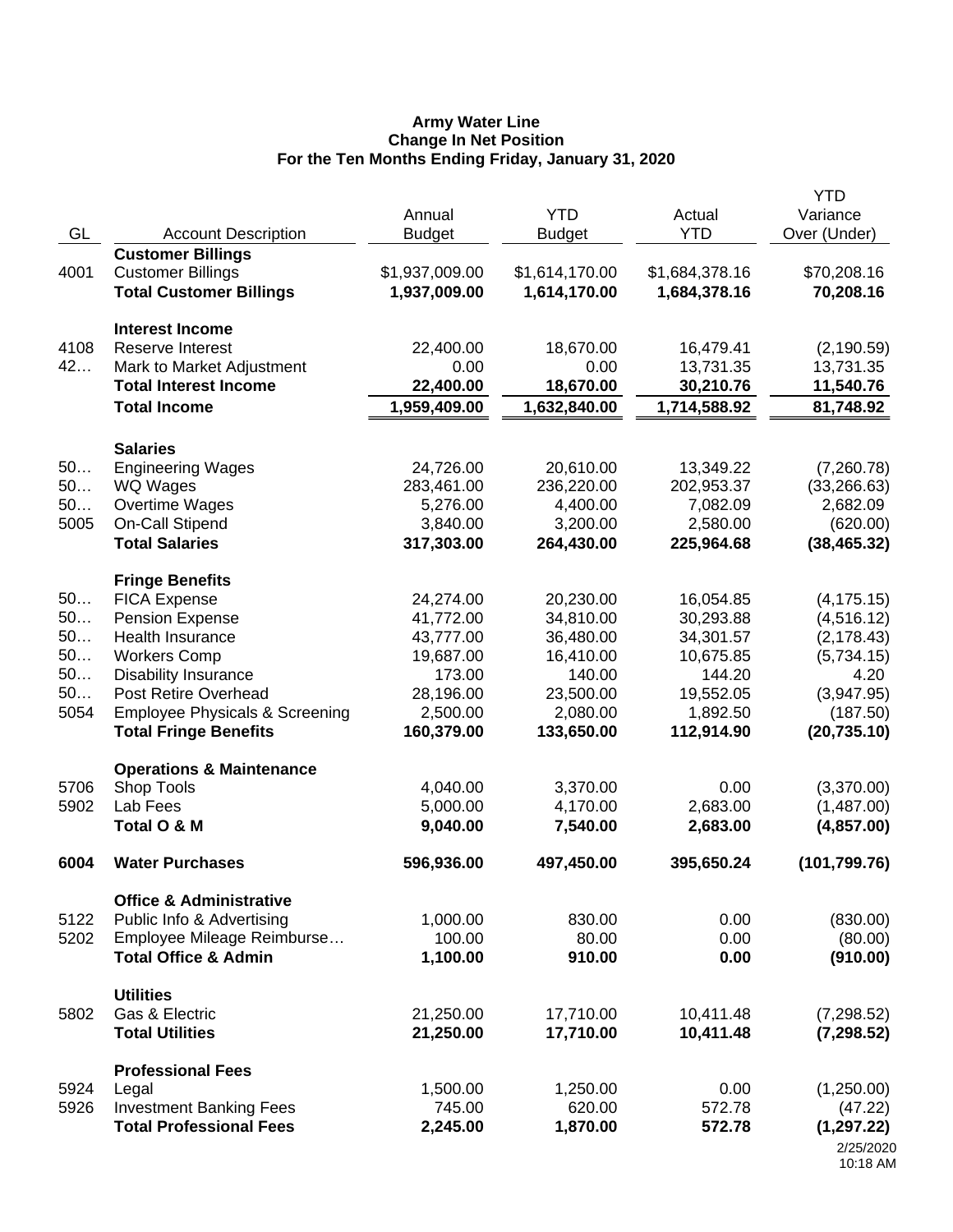## **Army Water Line Change In Net Position For the Ten Months Ending Friday, January 31, 2020**

|                                        |                                                                                                                                                                                                                                                                                                                                                      |                                                                                                                                     |                                                                                                                                  | YTD                                                                                                                      |
|----------------------------------------|------------------------------------------------------------------------------------------------------------------------------------------------------------------------------------------------------------------------------------------------------------------------------------------------------------------------------------------------------|-------------------------------------------------------------------------------------------------------------------------------------|----------------------------------------------------------------------------------------------------------------------------------|--------------------------------------------------------------------------------------------------------------------------|
|                                        | Annual                                                                                                                                                                                                                                                                                                                                               | <b>YTD</b>                                                                                                                          | Actual                                                                                                                           | Variance                                                                                                                 |
| <b>Account Description</b>             | <b>Budget</b>                                                                                                                                                                                                                                                                                                                                        | <b>Budget</b>                                                                                                                       | <b>YTD</b>                                                                                                                       | Over (Under)                                                                                                             |
|                                        |                                                                                                                                                                                                                                                                                                                                                      |                                                                                                                                     |                                                                                                                                  |                                                                                                                          |
| <b>Repairs &amp; Maintenance</b>       |                                                                                                                                                                                                                                                                                                                                                      |                                                                                                                                     |                                                                                                                                  |                                                                                                                          |
|                                        | 4,000.00                                                                                                                                                                                                                                                                                                                                             | 3,330.00                                                                                                                            | 2,037.54                                                                                                                         | (1, 292.46)                                                                                                              |
| Site Maint & Repair                    | 7,000.00                                                                                                                                                                                                                                                                                                                                             | 5,830.00                                                                                                                            | 3,355.00                                                                                                                         | (2,475.00)                                                                                                               |
| <b>Pipeline Maintenance</b>            | 20,000.00                                                                                                                                                                                                                                                                                                                                            | 16,670.00                                                                                                                           | 14,756.71                                                                                                                        | (1,913.29)                                                                                                               |
| <b>Total Repairs &amp; Maintenance</b> | 31,000.00                                                                                                                                                                                                                                                                                                                                            | 25,830.00                                                                                                                           | 20,149.25                                                                                                                        | (5,680.75)                                                                                                               |
|                                        |                                                                                                                                                                                                                                                                                                                                                      |                                                                                                                                     |                                                                                                                                  |                                                                                                                          |
|                                        |                                                                                                                                                                                                                                                                                                                                                      |                                                                                                                                     |                                                                                                                                  | (1,420.00)                                                                                                               |
|                                        |                                                                                                                                                                                                                                                                                                                                                      |                                                                                                                                     |                                                                                                                                  | (3,870.00)                                                                                                               |
| <b>Total Computer</b>                  | 23,660.00                                                                                                                                                                                                                                                                                                                                            | 19,720.00                                                                                                                           | 14,430.00                                                                                                                        | (5, 290.00)                                                                                                              |
|                                        |                                                                                                                                                                                                                                                                                                                                                      |                                                                                                                                     |                                                                                                                                  |                                                                                                                          |
|                                        |                                                                                                                                                                                                                                                                                                                                                      |                                                                                                                                     |                                                                                                                                  | 3.30                                                                                                                     |
|                                        |                                                                                                                                                                                                                                                                                                                                                      |                                                                                                                                     |                                                                                                                                  | (1,492.92)                                                                                                               |
|                                        |                                                                                                                                                                                                                                                                                                                                                      |                                                                                                                                     |                                                                                                                                  | (3,099.43)                                                                                                               |
|                                        |                                                                                                                                                                                                                                                                                                                                                      |                                                                                                                                     |                                                                                                                                  | (8,970.00)                                                                                                               |
|                                        |                                                                                                                                                                                                                                                                                                                                                      |                                                                                                                                     |                                                                                                                                  | (24, 377.64)                                                                                                             |
|                                        |                                                                                                                                                                                                                                                                                                                                                      |                                                                                                                                     |                                                                                                                                  | (52,314.19)                                                                                                              |
|                                        |                                                                                                                                                                                                                                                                                                                                                      |                                                                                                                                     |                                                                                                                                  | (276, 584.55)                                                                                                            |
|                                        |                                                                                                                                                                                                                                                                                                                                                      |                                                                                                                                     |                                                                                                                                  | 358,333.47                                                                                                               |
|                                        | <b>Building Maintenance &amp; Repair</b><br><b>Computer</b><br><b>Computer Equipment</b><br>Programming & Software<br><b>Insurance</b><br><b>Admin Allocation</b><br><b>Engineering Allocation</b><br>NYS Administrative Assessm<br><b>Water Quality Allocation</b><br><b>Depreciation</b><br><b>Total Expenses</b><br><b>Change in Net Position</b> | 1,700.00<br>21,960.00<br>25,300.00<br>119,182.00<br>10,142.00<br>10,765.00<br>91,107.00<br>206,700.00<br>1,626,109.00<br>333,300.00 | 1,420.00<br>18,300.00<br>21,080.00<br>99,320.00<br>8,450.00<br>8,970.00<br>75,920.00<br>172,250.00<br>1,355,100.00<br>277,740.00 | 0.00<br>14,430.00<br>21,083.30<br>97,827.08<br>5,350.57<br>0.00<br>51,542.36<br>119,935.81<br>1,078,515.45<br>636,073.47 |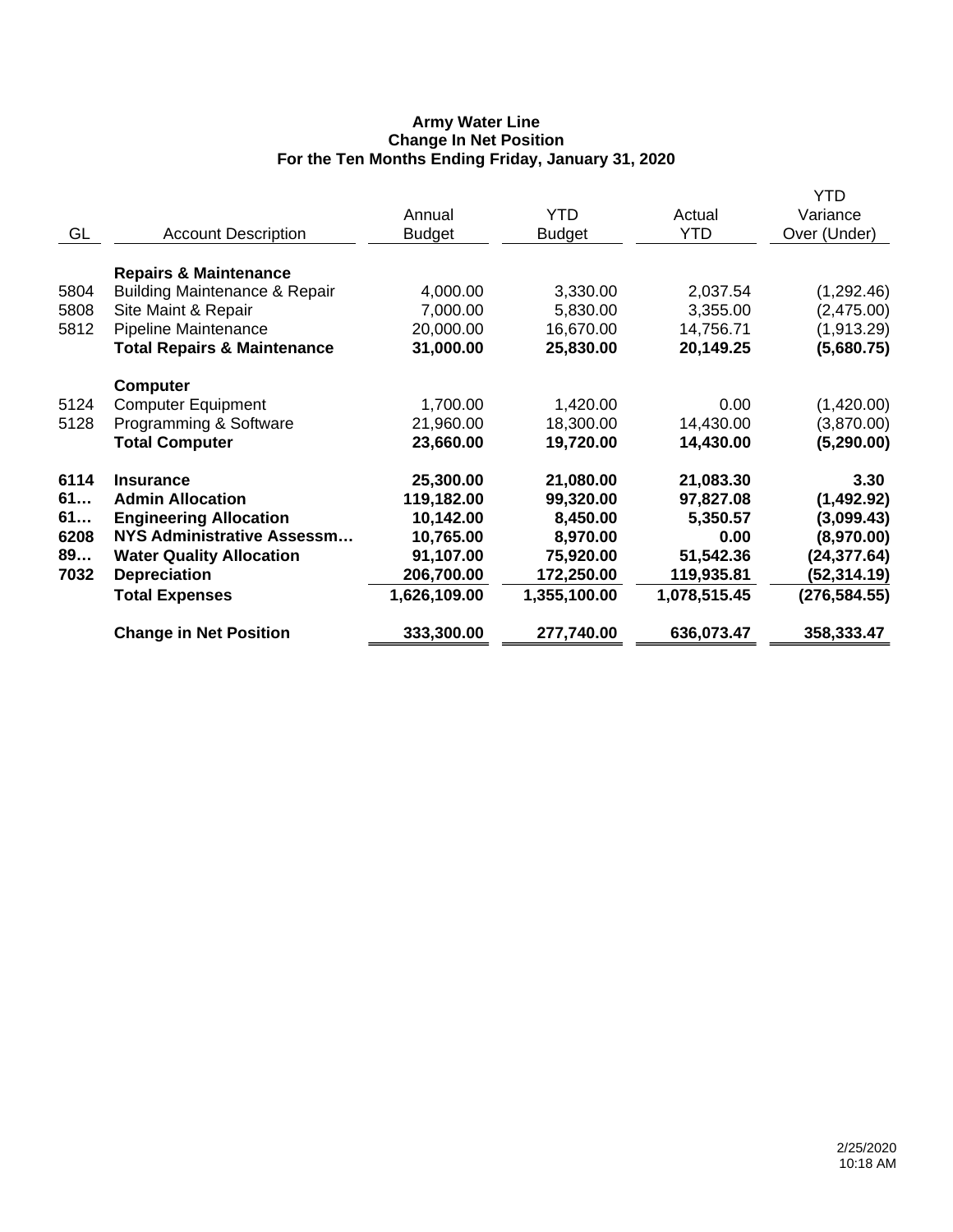#### **Regional Water Line Change In Net Position For the Ten Months Ending Friday, January 31, 2020**

|      |                                                     |                         |                             |                        | <b>YTD</b>               |
|------|-----------------------------------------------------|-------------------------|-----------------------------|------------------------|--------------------------|
| GL   | <b>Account Description</b>                          | Annual<br><b>Budget</b> | <b>YTD</b><br><b>Budget</b> | Actual<br><b>YTD</b>   | Variance<br>Over (Under) |
|      | <b>Customer Billings</b>                            |                         |                             |                        |                          |
| 4001 | <b>Customer Billings</b>                            | \$106,412.00            | \$88,680.00                 | \$75,219.48            | (\$13,460.52)            |
| 4005 | <b>Capital Billings</b>                             | 277,287.00              | 231,070.00                  | 231,072.94             | 2.94                     |
|      | <b>Total Customer Billings</b>                      | 383,699.00              | 319,750.00                  | 306,292.42             | (13, 457.58)             |
|      |                                                     |                         |                             |                        |                          |
|      | <b>Interest Income</b>                              |                         |                             |                        |                          |
| 4102 | Investment Interest Income                          | 8,600.00                | 7,170.00                    | 7,370.76               | 200.76                   |
|      | <b>Total Interest Income</b><br><b>Total Income</b> | 8,600.00<br>392,299.00  | 7,170.00<br>326,920.00      | 7,370.76<br>313,663.18 | 200.76<br>(13, 256.82)   |
|      |                                                     |                         |                             |                        |                          |
|      | <b>Salaries</b>                                     |                         |                             |                        |                          |
| 50   | <b>Engineering Wages</b>                            | 7,857.00                | 6,550.00                    | 3,609.99               | (2,940.01)               |
| 50   | WQ Wages                                            | 22,647.00               | 18,870.00                   | 17,281.74              | (1,588.26)               |
| 50   | Overtime Wages                                      | 1,381.00                | 1,150.00                    | 801.67                 | (348.33)                 |
| 5005 | On-Call Stipend                                     | 1,920.00                | 1,600.00                    | 1,290.00               | (310.00)                 |
|      | <b>Total Salaries</b>                               | 33,805.00               | 28,170.00                   | 22,983.40              | (5, 186.60)              |
|      | <b>Fringe Benefits</b>                              |                         |                             |                        |                          |
| 50   | <b>FICA Expense</b>                                 | 2,586.00                | 2,160.00                    | 1,630.31               | (529.69)                 |
| 50   | <b>Pension Expense</b>                              | 4,608.00                | 3,840.00                    | 3,188.35               | (651.65)                 |
| 50   | Health Insurance                                    | 4,714.00                | 3,930.00                    | 4,199.24               | 269.24                   |
| 50   | <b>Workers Comp</b>                                 | 1,753.00                | 1,460.00                    | 1,053.40               | (406.60)                 |
| 50   | <b>Disability Insurance</b>                         | 17.00                   | 10.00                       | 14.20                  | 4.20                     |
| 50   | Post Retire Overhead                                | 2,887.00                | 2,410.00                    | 2,077.29               | (332.71)                 |
|      | <b>Total Fringe Benefits</b>                        | 16,565.00               | 13,810.00                   | 12,162.79              | (1,647.21)               |
|      | <b>Operations &amp; Maintenance</b>                 |                         |                             |                        |                          |
| 5706 | Shop Tools                                          | 500.00                  | 420.00                      | 0.00                   | (420.00)                 |
| 5815 | Chemicals                                           | 3,000.00                | 2,500.00                    | 1,057.20               | (1,442.80)               |
| 5902 | Lab Fees                                            | 3,600.00                | 3,000.00                    | 2,433.00               | (567.00)                 |
| 6010 | <b>Cape Vincent Reserve</b>                         | 700.00                  | 580.00                      | 700.00                 | 120.00                   |
|      | Total O & M                                         | 7,800.00                | 6,500.00                    | 4,190.20               | (2,309.80)               |
| 6004 | <b>Water Purchases</b>                              | 106,412.00              | 88,680.00                   | 74,199.42              | (14, 480.58)             |
|      | <b>Office &amp; Administrative</b>                  |                         |                             |                        |                          |
| 5122 | Public Info & Advertising                           | 250.00                  | 210.00                      | 0.00                   | (210.00)                 |
| 5202 | Employee Mileage Reimburse                          | 100.00                  | 80.00                       | 0.00                   | (80.00)                  |
|      | <b>Total Office &amp; Admin</b>                     | 350.00                  | 290.00                      | 0.00                   | (290.00)                 |
|      |                                                     |                         |                             |                        |                          |
| 5802 | <b>Utilities</b><br>Gas & Electric                  | 25,000.00               | 20,830.00                   | 15,289.09              | (5,540.91)               |
|      | <b>Total Utilities</b>                              | 25,000.00               | 20,830.00                   | 15,289.09              | (5,540.91)               |
|      |                                                     |                         |                             |                        |                          |
|      | <b>Professional Fees</b>                            |                         |                             |                        |                          |
| 5924 | Legal                                               | 500.00                  | 420.00                      | 0.00                   | (420.00)                 |
|      | <b>Total Professional Fees</b>                      | 500.00                  | 420.00                      | 0.00                   | (420.00)                 |
|      |                                                     |                         |                             |                        | 2/25/2020<br>10:18 AM    |
|      |                                                     |                         |                             |                        |                          |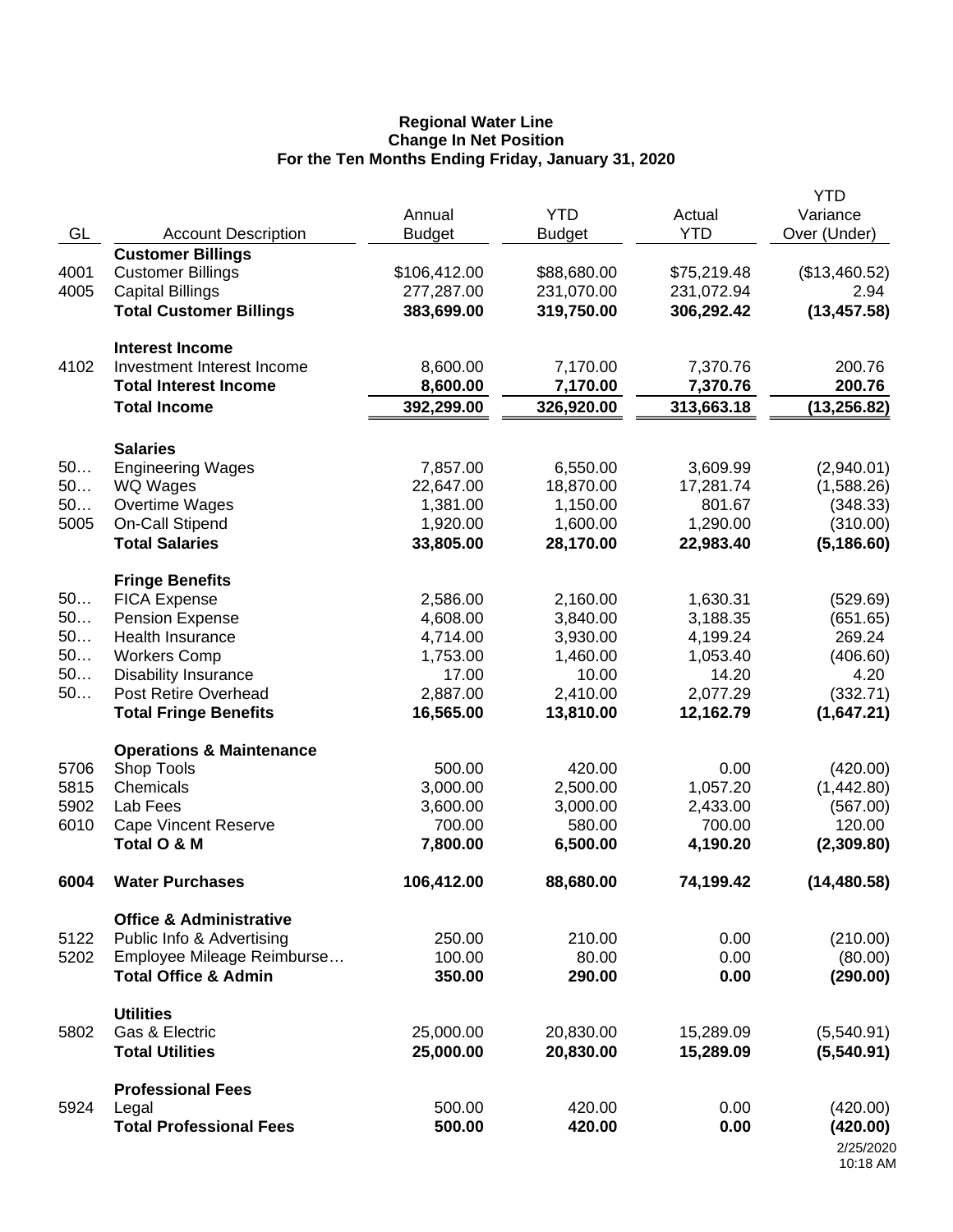## **Regional Water Line Change In Net Position For the Ten Months Ending Friday, January 31, 2020**

| GL                   | <b>Account Description</b>                                                                                                                                 | Annual<br><b>Budget</b>                        | YTD<br><b>Budget</b>                           | Actual<br><b>YTD</b>                           | YTD<br>Variance<br>Over (Under)                        |
|----------------------|------------------------------------------------------------------------------------------------------------------------------------------------------------|------------------------------------------------|------------------------------------------------|------------------------------------------------|--------------------------------------------------------|
| 5804<br>5808<br>5812 | <b>Repairs &amp; Maintenance</b><br>Building Maintenance & Repair<br>Site Maint & Repair<br>Pipeline Maintenance<br><b>Total Repairs &amp; Maintenance</b> | 9,000.00<br>3,500.00<br>20,000.00<br>32,500.00 | 7,500.00<br>2,920.00<br>16,670.00<br>27,090.00 | 4,368.70<br>1,743.81<br>11,051.02<br>17,163.53 | (3, 131.30)<br>(1, 176.19)<br>(5,618.98)<br>(9,926.47) |
| 6114<br>61<br>61     | <b>Insurance</b><br><b>Admin Allocation</b><br><b>Engineering Allocation</b>                                                                               | 4,800.00<br>16,492.00<br>5,259.00              | 4,000.00<br>13,740.00<br>4,380.00              | 4,000.00<br>13,600.76<br>2,482.20              | 0.00<br>(139.24)<br>(1,897.80)                         |
| 6208<br>89<br>7032   | NYS Administrative Assessm<br><b>Water Quality Allocation</b><br><b>Depreciation</b>                                                                       | 2,131.00<br>7,759.00<br>141,800.00             | 1,780.00<br>6,470.00<br>118,170.00             | 0.00<br>4,984.18<br>118,547.10                 | (1,780.00)<br>(1,485.82)<br>377.10                     |
| 7002<br>6202         | <b>Amortization</b><br><b>Interest Expense</b><br><b>Total Expenses</b>                                                                                    | 24,400.00<br>61,902.00<br>487,475.00           | 20,330.00<br>51,590.00<br>406,250.00           | 20,305.62<br>9,497.25<br>319,405.54            | (24.38)<br>(42,092.75)<br>(86, 844.46)                 |
|                      | <b>Change in Net Position</b>                                                                                                                              | (95, 176.00)                                   | (79, 330.00)                                   | (5,742.36)                                     | 73,587.64                                              |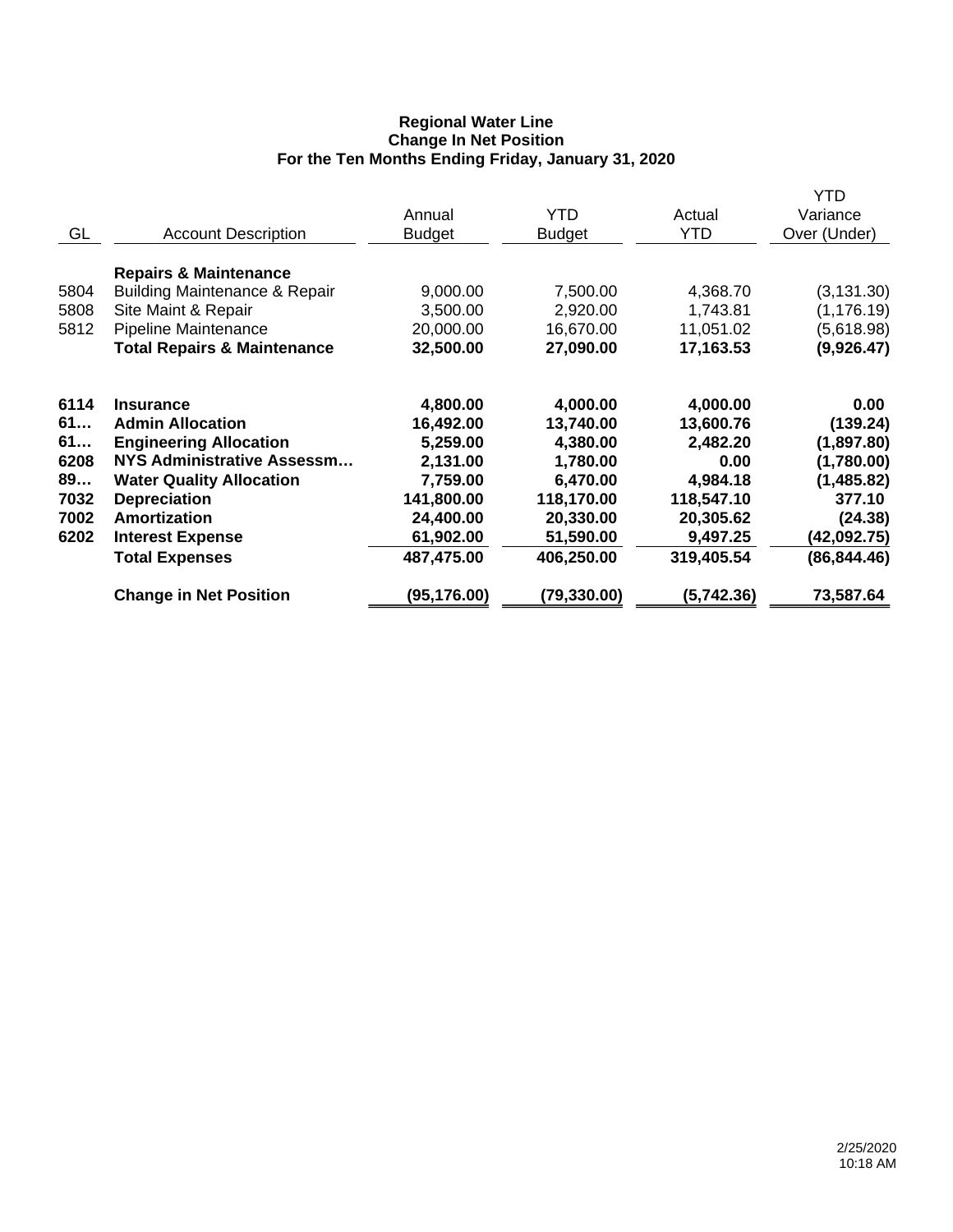## **Water Sewer Contracts Change In Net Position For the Ten Months Ending Friday, January 31, 2020**

|      |                                                            |               |               |              | <b>YTD</b>    |
|------|------------------------------------------------------------|---------------|---------------|--------------|---------------|
|      |                                                            | Annual        | <b>YTD</b>    | Actual       | Variance      |
| GL   | <b>Account Description</b>                                 | <b>Budget</b> | <b>Budget</b> | <b>YTD</b>   | Over (Under)  |
|      | <b>Customer Billings</b>                                   |               |               |              |               |
| 4001 | <b>Customer Billings</b>                                   | \$809,980.00  | \$674,980.00  | \$633,965.62 | (\$41,014.38) |
|      | <b>Total Customer Billings</b>                             | 809,980.00    | 674,980.00    | 633,965.62   | (41, 014.38)  |
|      |                                                            |               |               |              |               |
|      | <b>Total Income</b>                                        | 809,980.00    | 674,980.00    | 633,965.62   | (41, 014.38)  |
|      |                                                            |               |               |              |               |
|      | <b>Salaries</b>                                            |               |               |              |               |
| 50   | <b>Engineering Wages</b>                                   | 17,941.00     | 14,950.00     | 8,284.69     | (6,665.31)    |
| 50   | <b>WQ Wages</b>                                            | 271,162.00    | 225,970.00    | 261,913.84   | 35,943.84     |
| 50   | Overtime Wages                                             | 82,514.00     | 68,760.00     | 64,793.30    | (3,966.70)    |
| 5005 | On-Call Stipend                                            | 8,400.00      | 7,000.00      | 6,450.00     | (550.00)      |
|      | <b>Total Salaries</b>                                      |               |               |              |               |
|      |                                                            | 380,017.00    | 316,680.00    | 341,441.83   | 24,761.83     |
|      | <b>Fringe Benefits</b>                                     |               |               |              |               |
| 50   | <b>FICA Expense</b>                                        | 29,025.00     | 24,190.00     | 24,750.38    | 560.38        |
| 50   | <b>Pension Expense</b>                                     | 50,112.00     | 41,760.00     | 45,375.74    | 3,615.74      |
| 50   | <b>Health Insurance</b>                                    | 51,753.00     | 43,130.00     | 42,911.07    | (218.93)      |
| 50   | <b>Workers Comp</b>                                        | 24,253.00     | 20,210.00     | 24,302.68    | 4,092.68      |
| 50   |                                                            | 200.00        | 170.00        | 166.70       |               |
|      | <b>Disability Insurance</b><br><b>Post Retire Overhead</b> |               |               |              | (3.30)        |
| 50   |                                                            | 33,902.00     | 28,250.00     | 28,968.00    | 718.00        |
|      | <b>Total Fringe Benefits</b>                               | 189,245.00    | 157,710.00    | 166,474.57   | 8,764.57      |
|      | <b>Operations &amp; Maintenance</b>                        |               |               |              |               |
| 5704 | <b>O&amp;M Supplies</b>                                    | 500.00        | 420.00        | 0.00         | (420.00)      |
| 5770 | Other Tool, Equip & O&M                                    | 500.00        | 420.00        | 0.00         | (420.00)      |
| 8090 | <b>Purchases for Resale</b>                                | 50,000.00     | 41,670.00     | 10,398.28    | (31, 271.72)  |
|      |                                                            |               |               |              |               |
|      | Total O & M                                                | 51,000.00     | 42,510.00     | 10,398.28    | (32, 111.72)  |
|      |                                                            |               |               |              |               |
|      | <b>Office &amp; Administrative</b>                         |               |               |              |               |
| 5202 | Employee Mileage Reimburse                                 | 500.00        | 420.00        | 0.00         | (420.00)      |
| 5270 | <b>Travel &amp; Meeting Expense</b>                        | 300.00        | 250.00        | 35.00        | (215.00)      |
|      | <b>Total Office &amp; Admin</b>                            | 800.00        | 670.00        | 35.00        | (635.00)      |
|      |                                                            |               |               |              |               |
|      |                                                            |               |               |              |               |
| 6114 | <b>Insurance</b>                                           | 14,600.00     | 12,170.00     | 12,166.70    | (3.30)        |
| 61   | <b>Admin Allocation</b>                                    | 35,970.00     | 29,980.00     | 29,495.61    | (484.39)      |
| 61   | <b>Engineering Allocation</b>                              | 16,542.00     | 13,790.00     | 5,755.42     | (8,034.58)    |
| 6208 | <b>NYS Administrative Assessm</b>                          | 4,503.00      | 3,750.00      | 0.00         | (3,750.00)    |
| 89   | <b>Water Quality Allocation</b>                            | 110,930.00    | 92,440.00     | 78,487.83    | (13,952.17)   |
|      | <b>Total Expenses</b>                                      | 803,607.00    | 669,700.00    | 644,255.24   | (25, 444.76)  |
|      |                                                            |               |               |              |               |
|      | <b>Change in Net Position</b>                              | 6,373.00      | 5,280.00      | (10, 289.62) | (15, 569.62)  |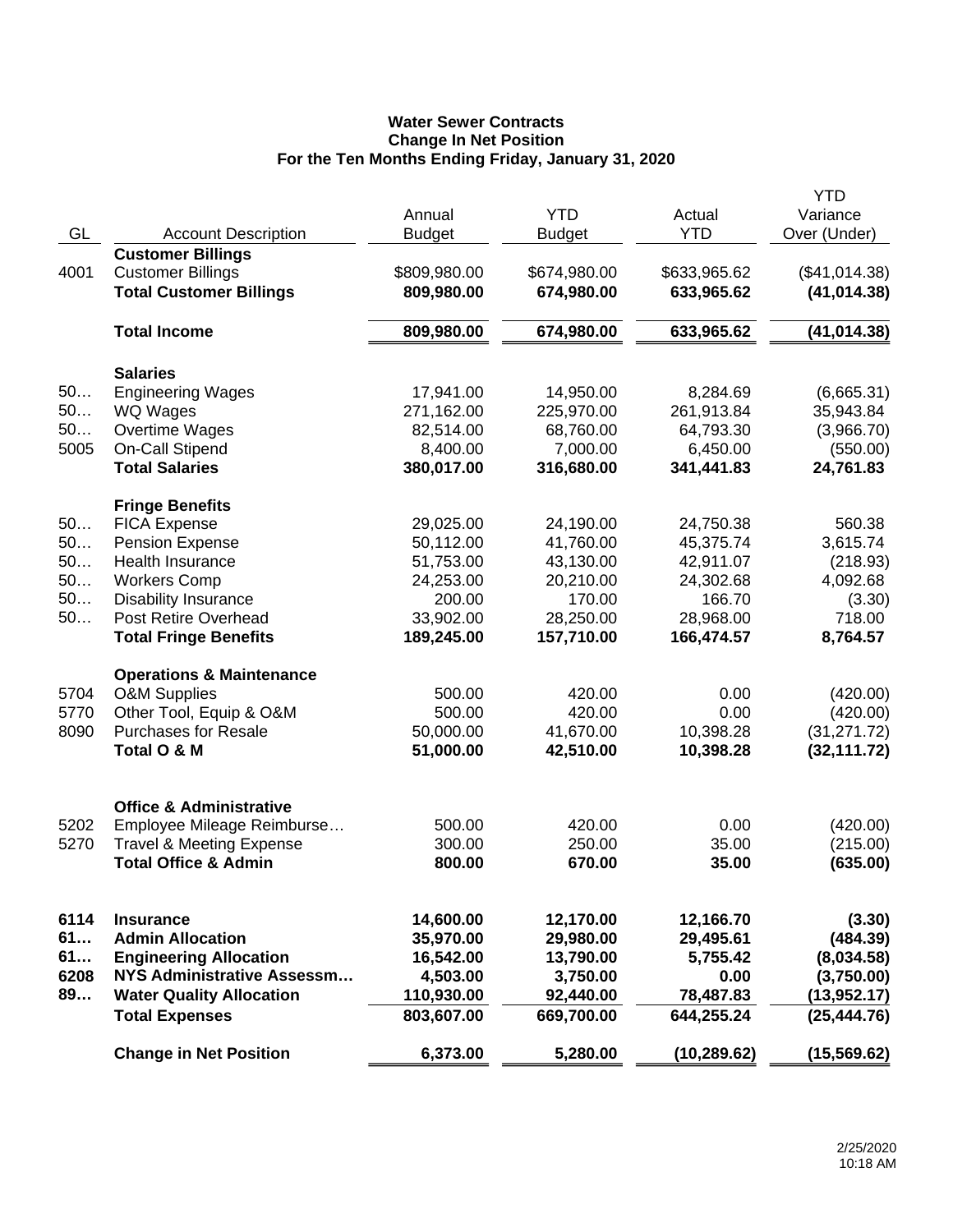#### **Engineering Change In Net Position For the Ten Months Ending Friday, January 31, 2020**

| GL       | <b>Account Description</b>                                | Annual<br><b>Budget</b> | <b>YTD</b><br><b>Budget</b> | Actual<br><b>YTD</b> | <b>YTD</b><br>Variance<br>Over (Under) |
|----------|-----------------------------------------------------------|-------------------------|-----------------------------|----------------------|----------------------------------------|
|          | <b>Customer Billings</b>                                  |                         |                             |                      |                                        |
| 4001     | <b>Customer Billings</b>                                  | \$1,241,850.00          | \$1,034,880.00              | \$1,226,481.15       | \$191,601.15                           |
|          | <b>Total Customer Billings</b>                            | 1,241,850.00            | 1,034,880.00                | 1,226,481.15         | 191,601.15                             |
|          | <b>Grant Revenue</b>                                      |                         |                             |                      |                                        |
| 4181     | <b>Federal Grant Income</b>                               | 0.00                    | 0.00                        | 8,995.00             | 8,995.00                               |
|          | <b>Total Grant Revenue</b>                                | 0.00                    | 0.00                        | 8,995.00             | 8,995.00                               |
|          | <b>Total Income</b>                                       | 1,241,850.00            | 1,034,880.00                | 1,235,476.15         | 200,596.15                             |
|          | <b>Salaries</b>                                           |                         |                             |                      |                                        |
| 50       | <b>Engineering Wages</b>                                  | 653,301.00              | 544,420.00                  | 631,580.96           | 87,160.96                              |
| 50       | <b>Technology Wages</b>                                   | 0.00                    | 0.00                        | 360.72               | 360.72                                 |
| 50       | WQ Wages                                                  | 0.00                    | 0.00                        | 2,131.08             | 2,131.08                               |
| 50       | Overtime Wages                                            | 270.00                  | 230.00                      | 1,412.19             | 1,182.19                               |
|          | <b>Total Salaries</b>                                     | 653,571.00              | 544,650.00                  | 635,484.95           | 90,834.95                              |
|          | <b>Fringe Benefits</b>                                    |                         |                             |                      |                                        |
| 50       | <b>FICA Expense</b>                                       | 49,998.00               | 41,670.00                   | 46,056.26            | 4,386.26                               |
| 50       | <b>Pension Expense</b>                                    | 75,685.00               | 63,070.00                   | 75,288.83            | 12,218.83                              |
| 50<br>50 | <b>Health Insurance</b>                                   | 94,411.00               | 78,680.00                   | 89,025.22            | 10,345.22                              |
| 50       | <b>Workers Comp</b><br><b>Disability Insurance</b>        | 31,229.00<br>404.00     | 26,020.00<br>340.00         | 29,380.91<br>336.70  | 3,360.91<br>(3.30)                     |
| 50       | <b>Post Retire Overhead</b>                               | 47,619.00               | 39,680.00                   | 48,003.54            | 8,323.54                               |
| 5054     | <b>Employee Physicals &amp; Screening</b>                 | 500.00                  | 420.00                      | 297.75               | (122.25)                               |
|          | <b>Total Fringe Benefits</b>                              | 299,846.00              | 249,880.00                  | 288,389.21           | 38,509.21                              |
|          | <b>Operations &amp; Maintenance</b>                       |                         |                             |                      |                                        |
| 5403     | Safety Equipment & Supplies                               | 1,300.00                | 1,080.00                    | 1,011.24             | (68.76)                                |
| 5904     | <b>SCADA</b>                                              | 26,381.07               | 21,987.50                   | 7,989.78             | (13,997.72)                            |
| 8090     | <b>Purchases for Resale</b>                               | 95,000.00               | 79,170.00                   | 80,380.73            | 1,210.73                               |
|          | Total O & M                                               | 122,681.07              | 102,237.50                  | 89,381.75            | (12, 855.75)                           |
|          |                                                           |                         |                             |                      |                                        |
| 5053     | <b>Office &amp; Administrative</b><br>Misc Employee Costs | 1,000.00                | 830.00                      | 219.25               | (610.75)                               |
| 5102     | <b>Office Rent</b>                                        | 10,761.00               | 8,970.00                    | 8,967.50             | (2.50)                                 |
| 5104     | <b>Office Supplies</b>                                    | 2,800.00                | 2,330.00                    | 1,323.88             | (1,006.12)                             |
| 5112     | Telephone                                                 | 3,678.93                | 3,065.80                    | 2,898.93             | (166.87)                               |
| 5114     | <b>Cellular Services</b>                                  | 6,800.00                | 5,670.00                    | 4,380.05             | (1,289.95)                             |
| 5120     | Dues & Subscriptions                                      | 1,000.00                | 830.00                      | 618.00               | (212.00)                               |
| 5122     | Public Info & Advertising                                 | 500.00                  | 420.00                      | 0.00                 | (420.00)                               |
| 5130     | <b>Office Equipment</b>                                   | 6,000.00                | 5,000.00                    | 2,796.39             | (2,203.61)                             |
| 5202     | Employee Mileage Reimburse                                | 16,500.00               | 13,746.70                   | 13,638.12            | (108.58)                               |
| 5204     | Empl. Meals & Incidental                                  | 2,500.00                | 2,080.00                    | 453.30               | (1,626.70)                             |
| 5206     | Empl. Lodging                                             | 5,000.00                | 4,163.30                    | 1,715.00             | (2,448.30)                             |
| 5370     | Training & Development                                    | 8,000.00                | 6,670.00                    | 2,970.00             | (3,700.00)                             |
|          |                                                           |                         |                             |                      | 2/25/2020<br>10:18 AM                  |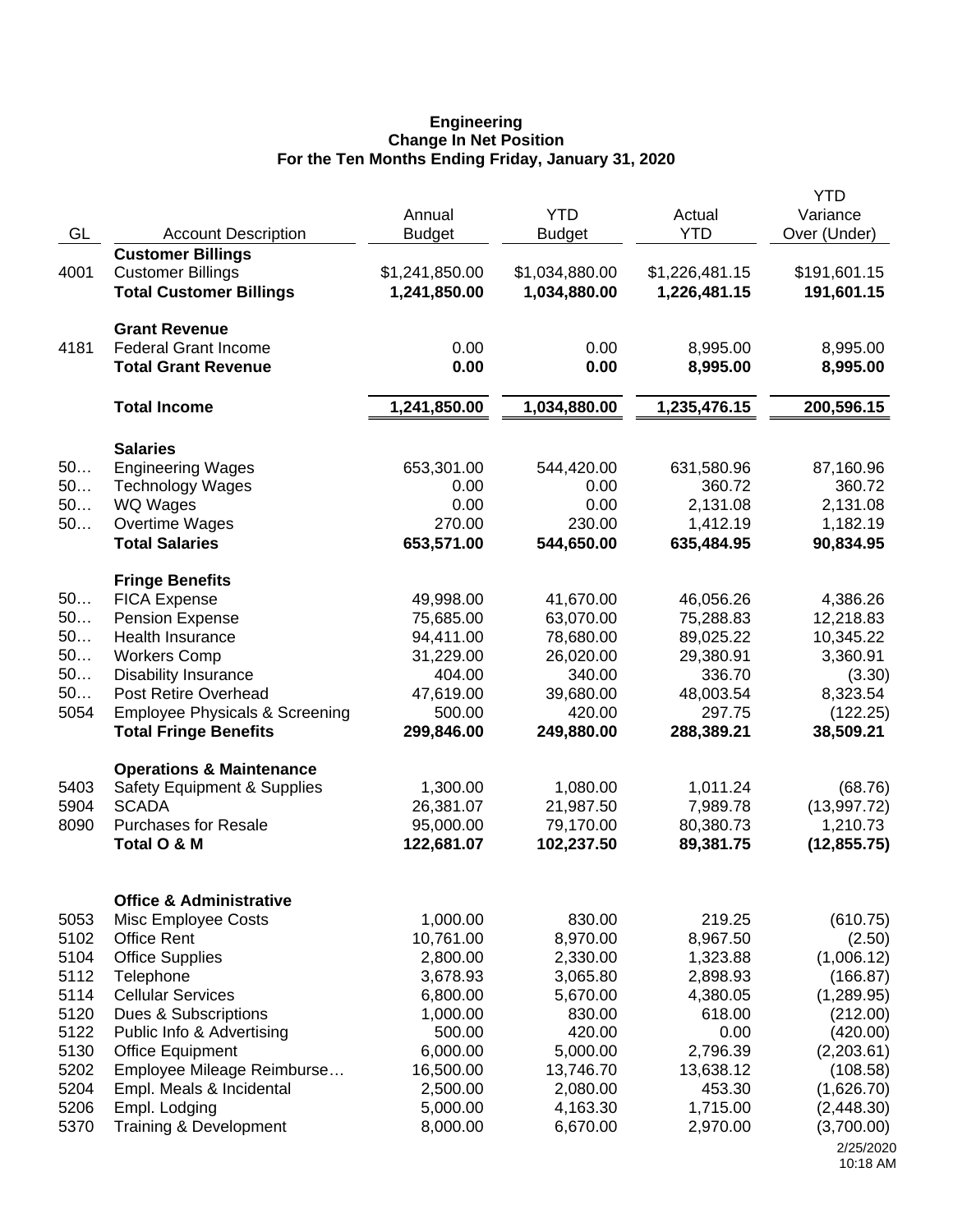## **Engineering Change In Net Position For the Ten Months Ending Friday, January 31, 2020**

|      |                                 |               |               |              | <b>YTD</b>   |
|------|---------------------------------|---------------|---------------|--------------|--------------|
|      |                                 | Annual        | <b>YTD</b>    | Actual       | Variance     |
| GL   | <b>Account Description</b>      | <b>Budget</b> | <b>Budget</b> | <b>YTD</b>   | Over (Under) |
| 5402 | <b>Employee Uniforms</b>        | 975.00        | 813.30        | 416.00       | (397.30)     |
|      | <b>Total Office &amp; Admin</b> | 65,514.93     | 54,589.10     | 40,396.42    | (14, 192.68) |
|      | <b>Professional Fees</b>        |               |               |              |              |
| 5924 | Legal                           | 50,500.00     | 42,086.70     | 29,426.88    | (12,659.82)  |
|      | <b>Total Professional Fees</b>  | 50,500.00     | 42,086.70     | 29,426.88    | (12, 659.82) |
|      | <b>Automobile</b>               |               |               |              |              |
| 5601 | Auto/Light Truck Rep. & Maint.  | 2,777.00      | 2,316.70      | 399.80       | (1,916.90)   |
| 5602 | <b>Auto/Light Truck Fuel</b>    | 6,000.00      | 5,000.00      | 2,595.09     | (2,404.91)   |
| 5603 | Auto/Light Truck Rental/Lease   | 8,600.00      | 7,170.00      | 7,616.70     | 446.70       |
| 5605 | Vehicle Ins                     | 2,700.00      | 2,250.00      | 2,250.00     | 0.00         |
|      | <b>Total Automobile</b>         | 20,077.00     | 16,736.70     | 12,861.59    | (3,875.11)   |
|      | <b>Computer</b>                 |               |               |              |              |
| 5124 | <b>Computer Equipment</b>       | 5,100.00      | 4,246.70      | 2,947.98     | (1, 298.72)  |
| 5128 | Programming & Software          | 1,103.00      | 920.00        | 0.00         | (920.00)     |
| 5906 | <b>GIS</b>                      | 42,450.00     | 35,380.00     | 30,120.04    | (5,259.96)   |
|      | <b>Total Computer</b>           | 48,653.00     | 40,546.70     | 33,068.02    | (7, 478.68)  |
| 6114 | <b>Insurance</b>                | 26,300.00     | 21,920.00     | 21,916.70    | (3.30)       |
| 61   | <b>Admin Allocation</b>         | 51,513.00     | 42,930.00     | 42,277.11    | (652.89)     |
| 61   | <b>Engineering Allocation</b>   | (99, 330.00)  | (82,780.00)   | (47, 505.62) | 35,274.38    |
| 6208 | NYS Administrative Assessm      | 6,637.00      | 5,530.00      | 0.00         | (5,530.00)   |
| 7032 | <b>Depreciation</b>             | 35,600.00     | 29,670.00     | 29,054.25    | (615.75)     |
|      | <b>Total Expenses</b>           | 1,281,563.00  | 1,067,996.70  | 1,174,751.26 | 106,754.56   |
|      | <b>Change in Net Position</b>   | (39,713.00)   | (33, 116.70)  | 60,724.89    | 93,841.59    |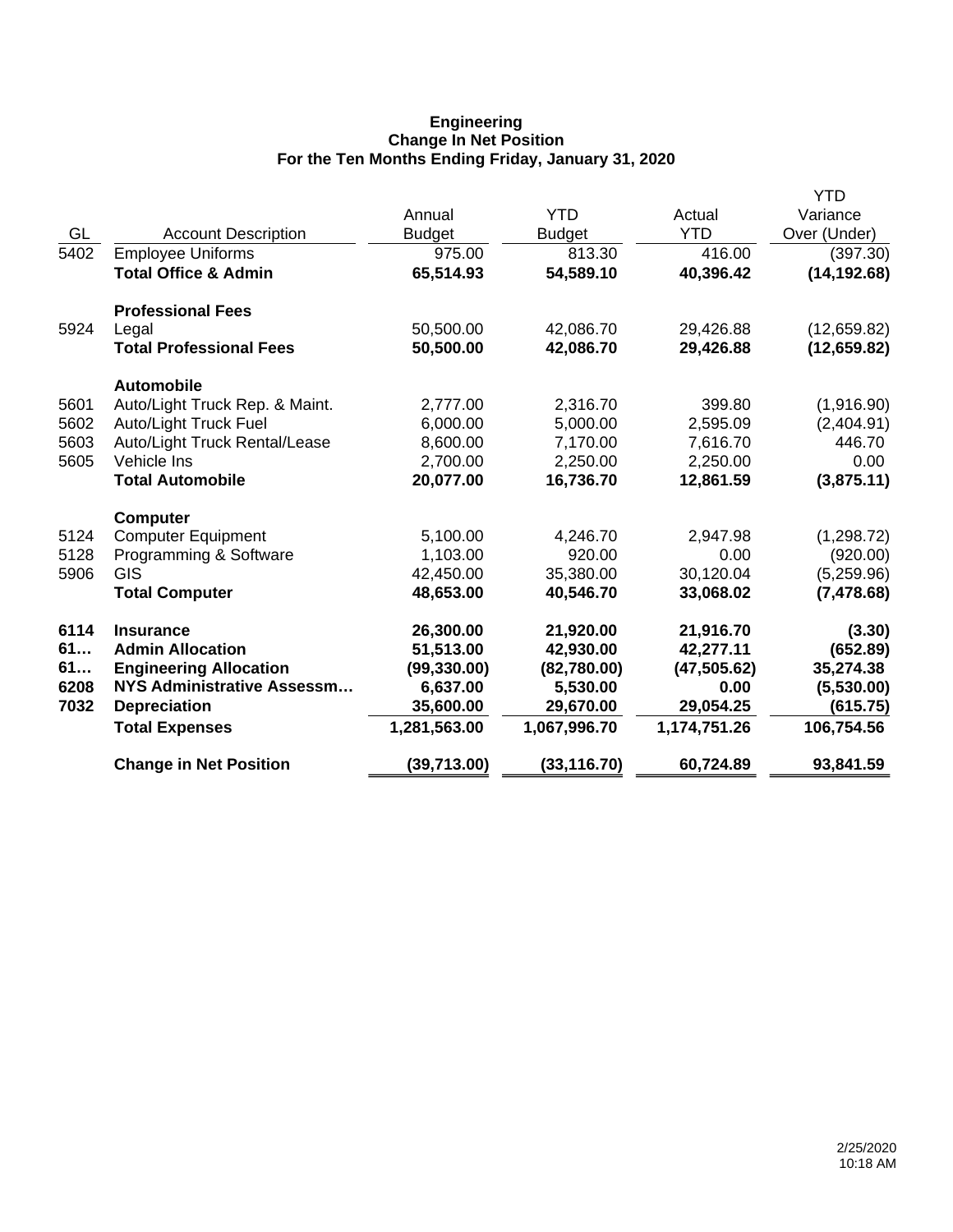## **Regional Development Change In Net Position For the Ten Months Ending Friday, January 31, 2020**

|      |                                     |               |               |              | <b>YTD</b>    |
|------|-------------------------------------|---------------|---------------|--------------|---------------|
|      |                                     | Annual        | <b>YTD</b>    | Actual       | Variance      |
| GL   | <b>Account Description</b>          | <b>Budget</b> | <b>Budget</b> | <b>YTD</b>   | Over (Under)  |
|      | <b>Customer Billings</b>            |               |               |              |               |
| 4001 | <b>Customer Billings</b>            | \$187,091.00  | \$155,910.00  | \$100,550.22 | (\$55,359.78) |
|      | <b>Total Customer Billings</b>      | 187,091.00    | 155,910.00    | 100,550.22   | (55, 359.78)  |
|      | <b>Grant Revenue</b>                |               |               |              |               |
| 4181 | <b>Federal Grant Income</b>         | 253,465.00    | 211,220.00    | 171,530.92   | (39,689.08)   |
| 4183 | <b>NY State Grants</b>              | 2,069,996.00  | 1,725,000.00  | 1,936,811.84 | 211,811.84    |
| 4184 | <b>Other Grants</b>                 | 40,000.00     | 33,330.00     | 0.00         | (33,330.00)   |
|      | <b>Total Grant Revenue</b>          | 2,363,461.00  | 1,969,550.00  | 2,108,342.76 | 138,792.76    |
| 4104 | Loan Interest Income                | 699,000.00    | 582,510.00    | 627,952.98   | 45,442.98     |
|      | <b>Other Income</b>                 |               |               |              |               |
| 4162 | <b>Processing Fees</b>              | 29,575.00     | 24,650.00     | 34,812.50    | 10,162.50     |
| 4164 | Miscellaneous                       | 17,000.00     | 14,160.00     | 8,145.60     | (6,014.40)    |
| 4185 | <b>Grant Recapture</b>              | 0.00          | 0.00          | 16,350.00    | 16,350.00     |
|      | <b>Total Other Income</b>           | 46,575.00     | 38,810.00     | 59,308.10    | 20,498.10     |
|      | <b>Interest Income</b>              |               |               |              |               |
| 4102 | Investment Interest Income          | 428,940.00    | 357,450.00    | 361,417.04   | 3,967.04      |
| 42   | Mark to Market Adjustment           | 0.00          | 0.00          | 29,484.61    | 29,484.61     |
|      | <b>Total Interest Income</b>        | 428,940.00    | 357,450.00    | 390,901.65   | 33,451.65     |
|      | <b>Total Income</b>                 | 3,725,067.00  | 3,104,230.00  | 3,287,055.71 | 182,825.71    |
|      |                                     |               |               |              |               |
|      | <b>Salaries</b>                     |               |               |              |               |
| 50   | <b>Administrative Wages</b>         | 11,161.00     | 9,300.00      | 13,143.89    | 3,843.89      |
| 50   | <b>Engineering Wages</b>            | 41,682.00     | 34,740.00     | 21,863.92    | (12, 876.08)  |
| 50   | <b>Regional Development Wages</b>   | 338,503.00    | 282,090.00    | 254,711.78   | (27, 378.22)  |
| 50   | Overtime Wages                      | 0.00          | 0.00          | 17.82        | 17.82         |
|      | <b>Total Salaries</b>               | 391,346.00    | 326,130.00    | 289,737.41   | (36, 392.59)  |
|      | <b>Fringe Benefits</b>              |               |               |              |               |
| 50   | <b>FICA Expense</b>                 | 29,939.00     | 24,940.00     | 20,327.86    | (4,612.14)    |
| 50   | <b>Pension Expense</b>              | 54,477.00     | 45,390.00     | 44,514.42    | (875.58)      |
| 50   | Health Insurance                    | 52,309.00     | 43,590.00     | 43,193.57    | (396.43)      |
| 50   | <b>Workers Comp</b>                 | 935.00        | 780.00        | 646.98       | (133.02)      |
| 50   | <b>Disability Insurance</b>         | 327.00        | 290.00        | 272.50       | (17.50)       |
| 50   | Post Retire Overhead                | 26,441.00     | 22,040.00     | 20,589.84    | (1,450.16)    |
|      | <b>Total Fringe Benefits</b>        | 164,428.00    | 137,030.00    | 129,545.17   | (7, 484.83)   |
|      | <b>Operations &amp; Maintenance</b> |               |               |              |               |
| 6110 | Marketing                           | 5,000.00      | 4,170.00      | 0.00         | (4, 170.00)   |
| 8090 | <b>Purchases for Resale</b>         | 7,000.00      | 5,830.00      | 305.00       | (5,525.00)    |
|      | Total O & M                         | 12,000.00     | 10,000.00     | 305.00       | (9,695.00)    |
| 6006 | <b>Host Community Benefits</b>      | 88,943.00     | 74,120.00     | 88,942.88    | 14,822.88     |